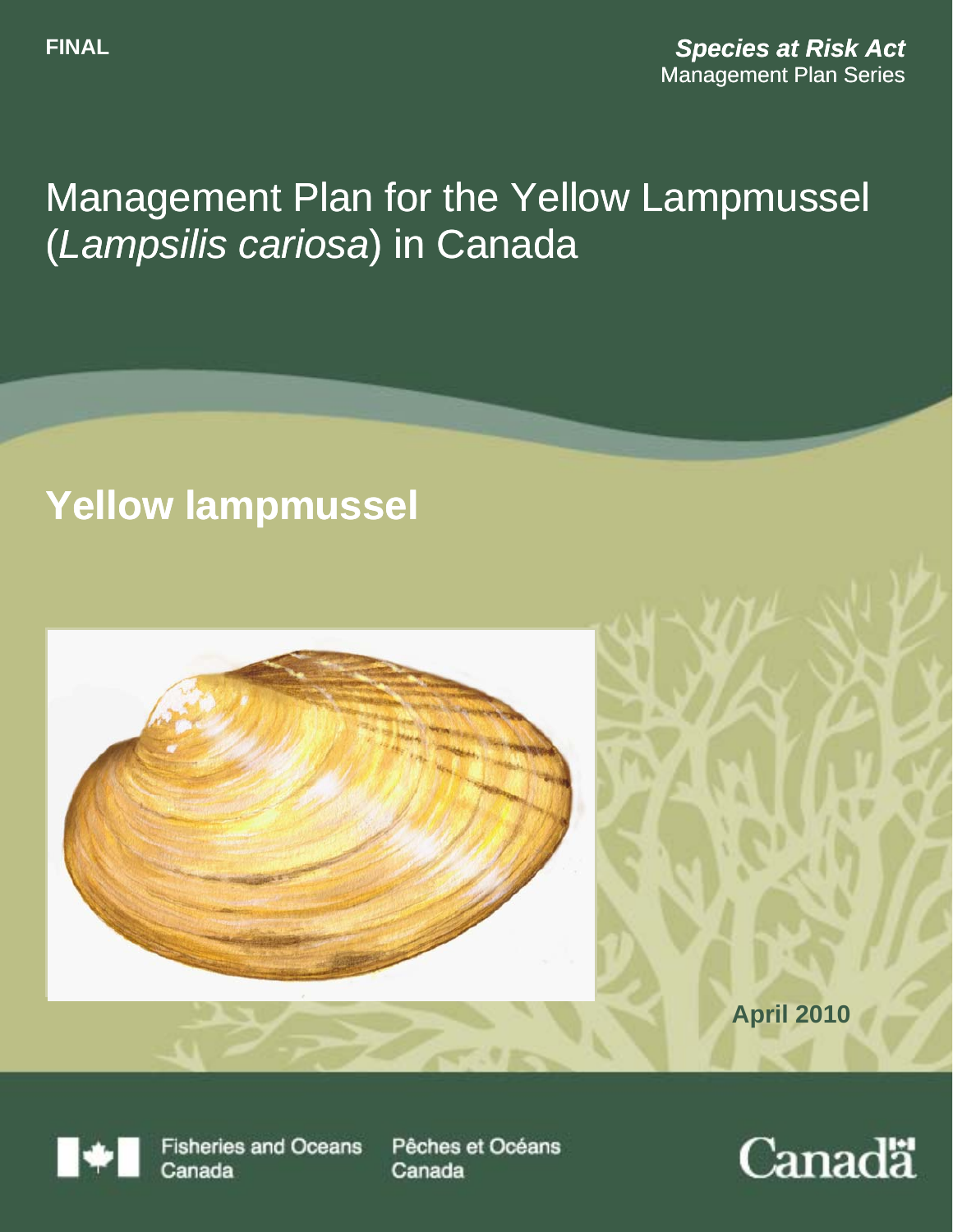#### **What is the** *Species at Risk Act* **(SARA)?**

SARA is the Act developed by the federal government as a key contribution to the common national effort to protect and conserve species at risk in Canada. SARA came into force in 2003 and one of its purposes is *"to manage species of special concern to prevent them from becoming endangered or threatened."* 

#### **What is a species of special concern?**

Under SARA, a species of special concern is a wildlife species that could become threatened or endangered because of a combination of biological characteristics and identified threats. Species of special concern are included in the SARA List of Wildlife Species at Risk.

#### **What is a management plan?**

Under SARA, a management plan is an action-oriented planning document that identifies the conservation activities and land use measures needed to ensure, at a minimum, that a species of special concern does not become threatened or endangered. For many species, the ultimate aim of the management plan will be to alleviate human threats and remove the species from the List of Wildlife Species at Risk. The plan sets goals and objectives, identifies threats, and indicates the main areas of activities to be undertaken to address those threats.

Management plan development is mandated under Sections 65-72 of SARA http://www.sararegistry.gc.ca/approach/act/default\_e.cfm.

A management plan has to be developed within three years after the species is added to the List of Wildlife Species at Risk. Five years is allowed for those species that were initially listed when SARA came into force.

#### **What's next?**

Directions set in management plans will enable jurisdictions, communities, land users, and conservationists to implement conservation activities that will have preventative or restorative benefits. Cost-effective measures to prevent species from becoming further at risk should not be postponed for lack of full scientific certainty and may, in fact, result in significant cost savings in the future.

#### **The series**

This series presents the management plans prepared or adopted by the federal government under SARA. New documents will be added regularly as species get listed and as plans are updated.

#### **To learn more**

To learn more about the *Species at Risk Act* and conservation initiatives, please consult the SARA Public Registry (http://www.sararegistry.gc.ca/).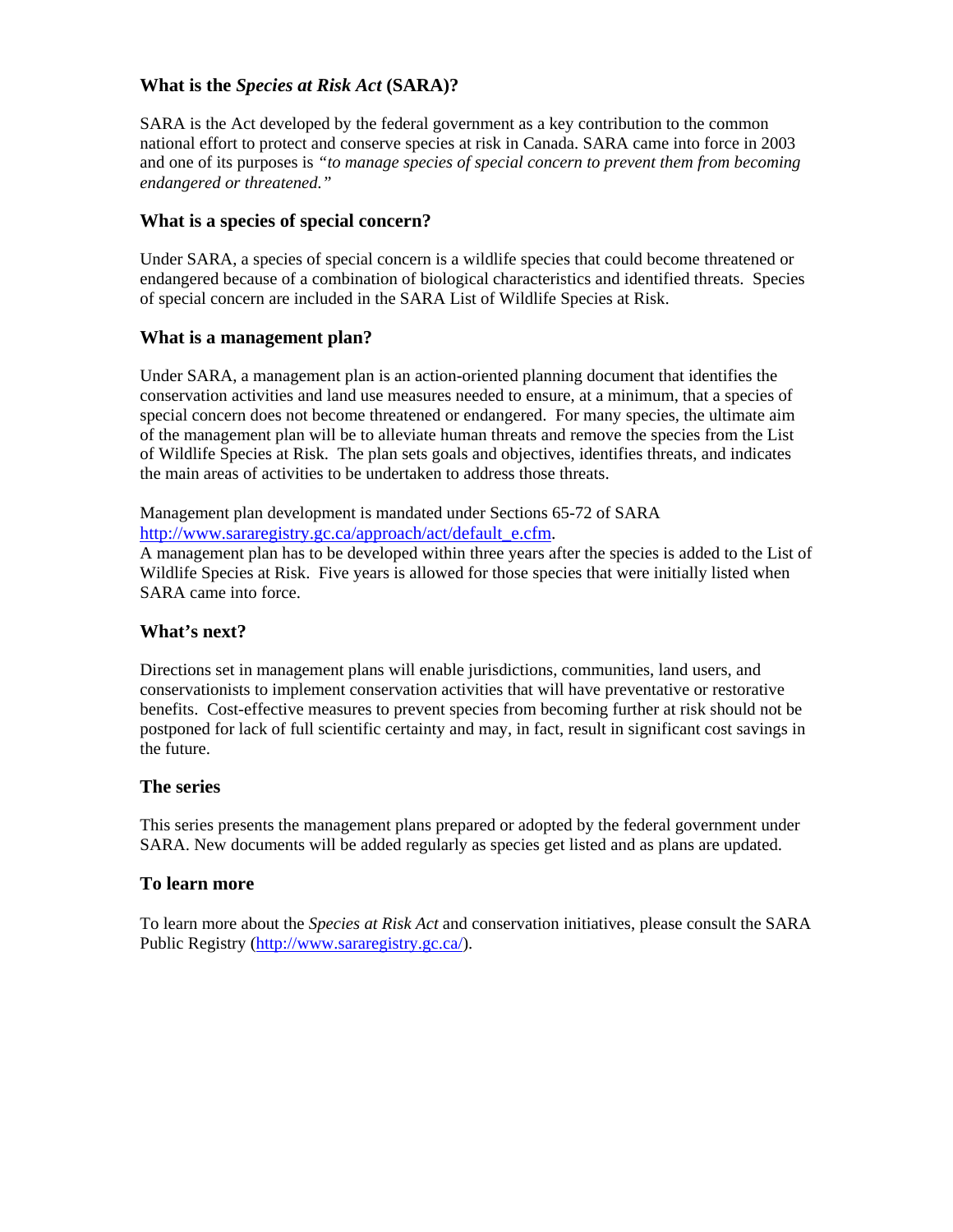### **Management Plan for the Yellow Lampmussel (***Lampsilis cariosa***) in Canada [Final]**

**April 2010**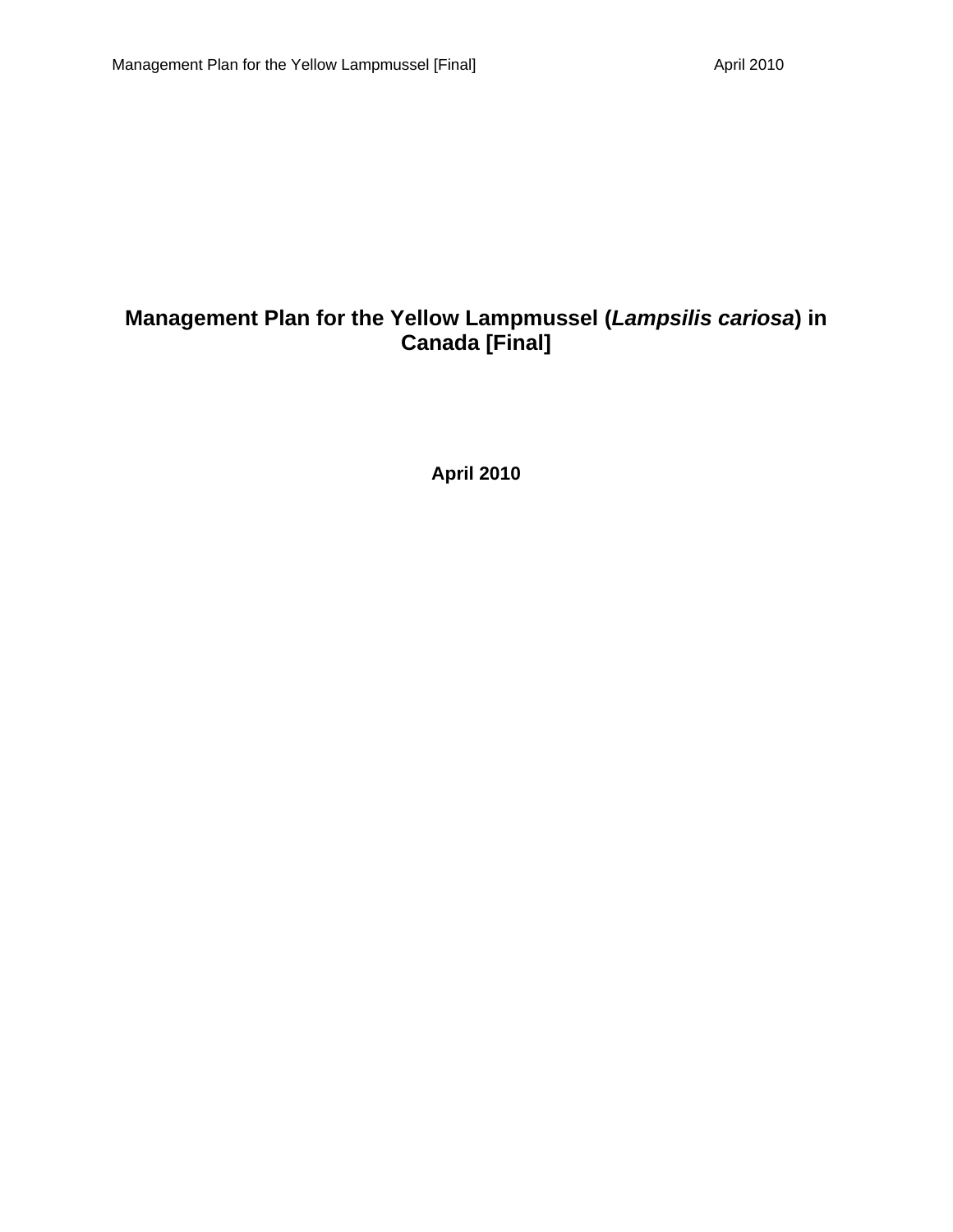#### **Recommended citation:**

Fisheries and Oceans Canada. 2010. Management Plan for the Yellow Lampmussel (*Lampsilis cariosa*) in Canada [Final]. *Species at Risk Act* Management Plan Series. Fisheries and Oceans Canada. Ottawa.  $iv + 44$  pp.

#### **Additional copies:**

Additional copies can be downloaded from the SARA Public Registry (http://www.sararegistry.gc.ca/).

**Cover illustration:** Fisheries and Oceans Canada

Également disponible en français sous le titre « Plan de gestion de la lampsile jaune (*Lampsilis cariosa*) au Canada »

© Her Majesty the Queen in Right of Canada, represented by the Minister of Fisheries and Oceans Canada, 2010. All rights reserved. ISBN 978-1-100-14035-3 Catalogue no. En3-5/6-2009E-PDF

*Content (excluding the illustrations) may be used without permission, with appropriate credit to the source.*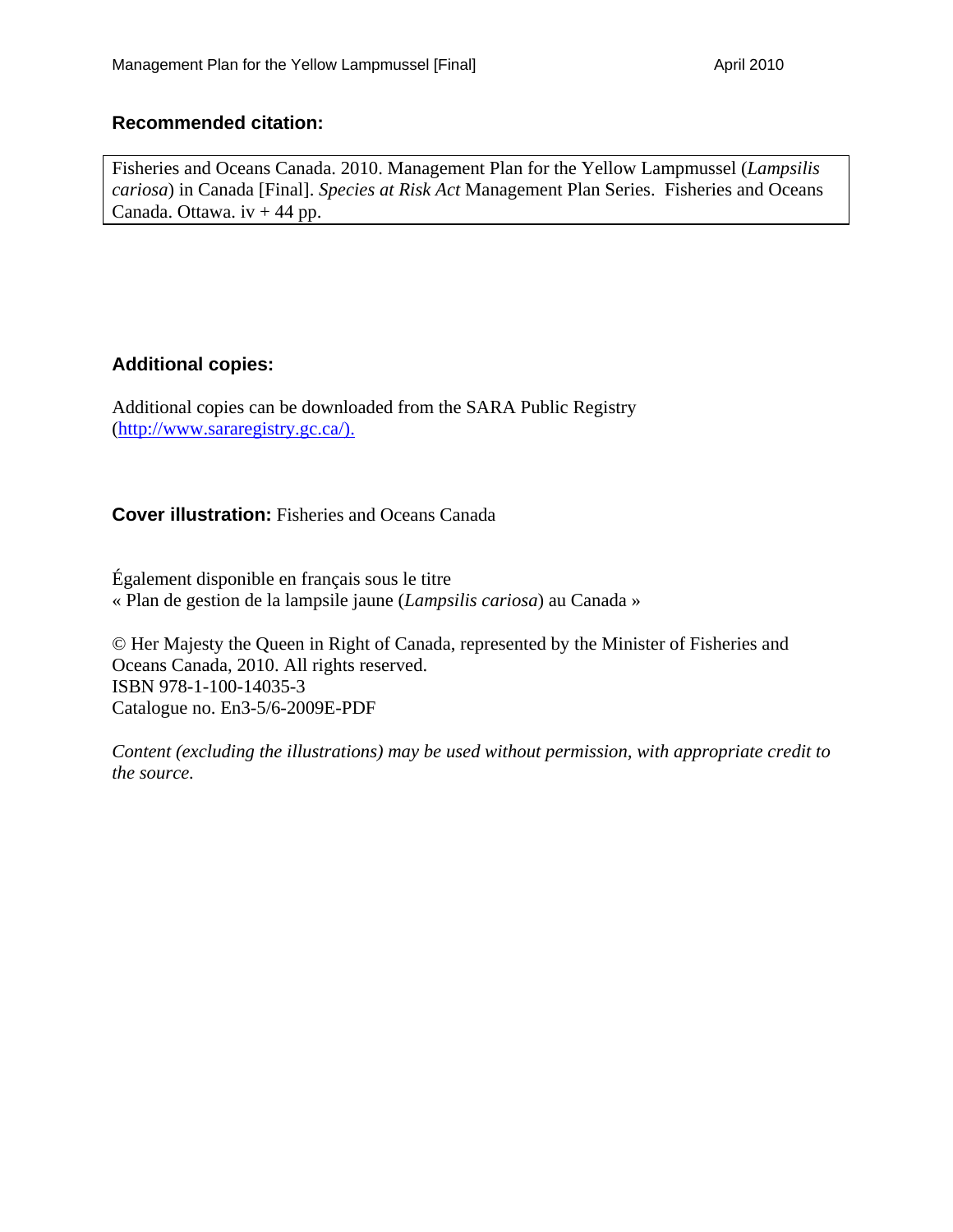## **PREFACE**

The yellow lampmussel (*Lampsilis cariosa*) is a freshwater mollusc and is under the responsibility of the federal government. The *Species at Risk Act* (SARA, Section 65) requires the competent minister to prepare management plans for species listed as Special Concern. The yellow lampmussel was listed as a species of special concern under SARA in 2005. The development of this management plan was led by Fisheries and Oceans Canada – Maritimes Region, in cooperation and consultation with many individuals, organizations and government agencies, as indicated below. In particular, this management plan has been prepared in cooperation with the Governments of Nova Scotia and New Brunswick. The plan meets SARA requirements in terms of content and process (SARA sections 65-68).

Success in the conservation of this species depends on the commitment and cooperation of many different constituencies that will be involved in implementing the directions set out in this plan and will not be achieved by Fisheries and Oceans Canada or any other party alone. This plan provides advice to jurisdictions and organizations that may be involved or wish to become involved in activities to conserve this species. In the spirit of the Accord for the Protection of Species at Risk, the Minister of Fisheries and Oceans Canada invites all responsible jurisdictions and Canadians to join Fisheries and Oceans Canada in supporting and implementing this plan for the benefit of the yellow lampmussel and Canadian society as a whole. The Minister will report on progress within five years.

## **COMPETENT MINISTER**

Under the *Species at Risk Act,* the Minister of Fisheries and Oceans Canada is the competent Minister for the yellow lampmussel.

## **AUTHORS**

This document was prepared by Fisheries and Oceans Canada, Maritimes Region in collaboration with the Governments of Nova Scotia and New Brunswick.

## **ACKNOWLEDGMENTS**

Fisheries and Oceans Canada (DFO) is grateful to those who have participated in the development of the Yellow Lampmussel Management Plan: Mark Elderkin, Nova Scotia Department of Natural Resources (NSDNR), Wildlife Division; Jason LeBlanc, Nova Scotia Department of Fisheries and Aquaculture (NSDFA), Inland Fisheries Division; and Mark McGarrigle, New Brunswick Department of Natural Resources (NBDNR), Fish and Wildlife Branch. Reviews of drafts were provided by Kellie White, Cape Breton University (CBU); Donald McAlpine, New Brunswick Museum (NBM), Mike James (DFO), and Mark Hanson (DFO). Marian Munro, Nova Scotia Museum (NSM); Karen Madden, Nova Scotia Department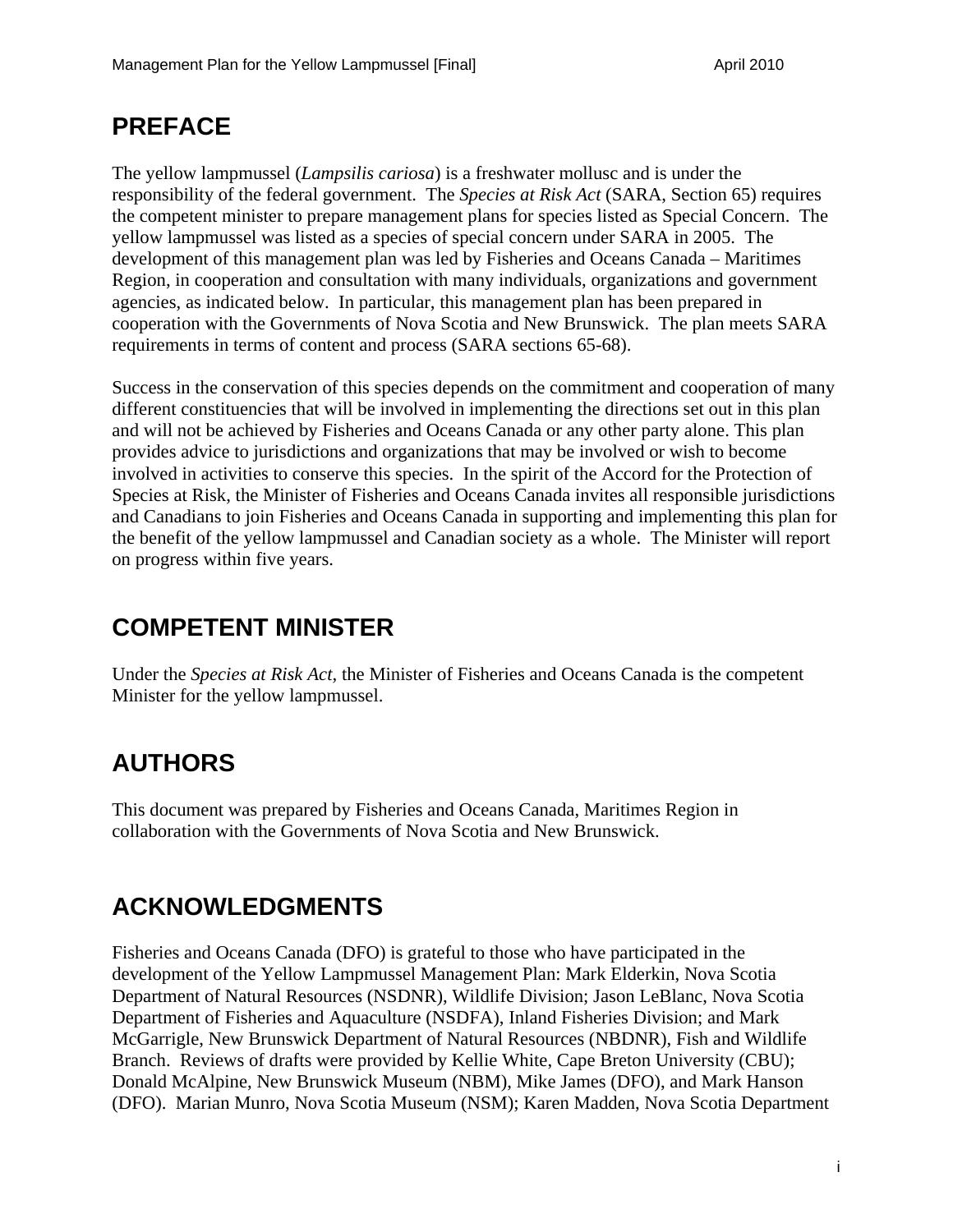of the Environment (NSDoE); Joel McLean, Nova Scotia Lands Corporation (NSLC); Craig Power, Atlantic Coastal Action Program Cape Breton (ACAP-CB), and David Maguire, New Brunswick Department of the Environment, (NBDoE) provided useful background and technical information. The photographs and illustrations found in Figures  $1 - 4$  were adapted from the COSEWIC status report with the permission of Derek Davis. Kellie White provided the photograph found in Figure 5.

### **STRATEGIC ENVIRONMENTAL ASSESSMENT**

A strategic environmental assessment (SEA) is conducted on all SARA recovery planning documents, in accordance with the *Cabinet Directive on the Environmental Assessment of Policy, Plan and Program Proposals*. The purpose of a SEA is to incorporate environmental considerations into the development of public policies, plans, and program proposals to support environmentally-sound decision making.

Recovery planning is intended to benefit species at risk and biodiversity in general. However, it is recognized that plans may also inadvertently lead to environmental effects beyond the intended benefits. The planning process based on national guidelines directly incorporates consideration of all environmental effects, with a particular focus on possible impacts on nontarget species or habitats. The results of the SEA are incorporated directly into the plan itself, but are also summarized below.

This management plan will clearly benefit the environment by promoting the recovery of the yellow lampmussel. The potential for the plan to inadvertently lead to adverse effects on other species was considered. The SEA concluded that this plan will clearly benefit the environment and will not entail any significant adverse effects. The reader should refer to the sections of the document referring to the species' biology; and management actions for specific details on potential environmental benefits of this management plan.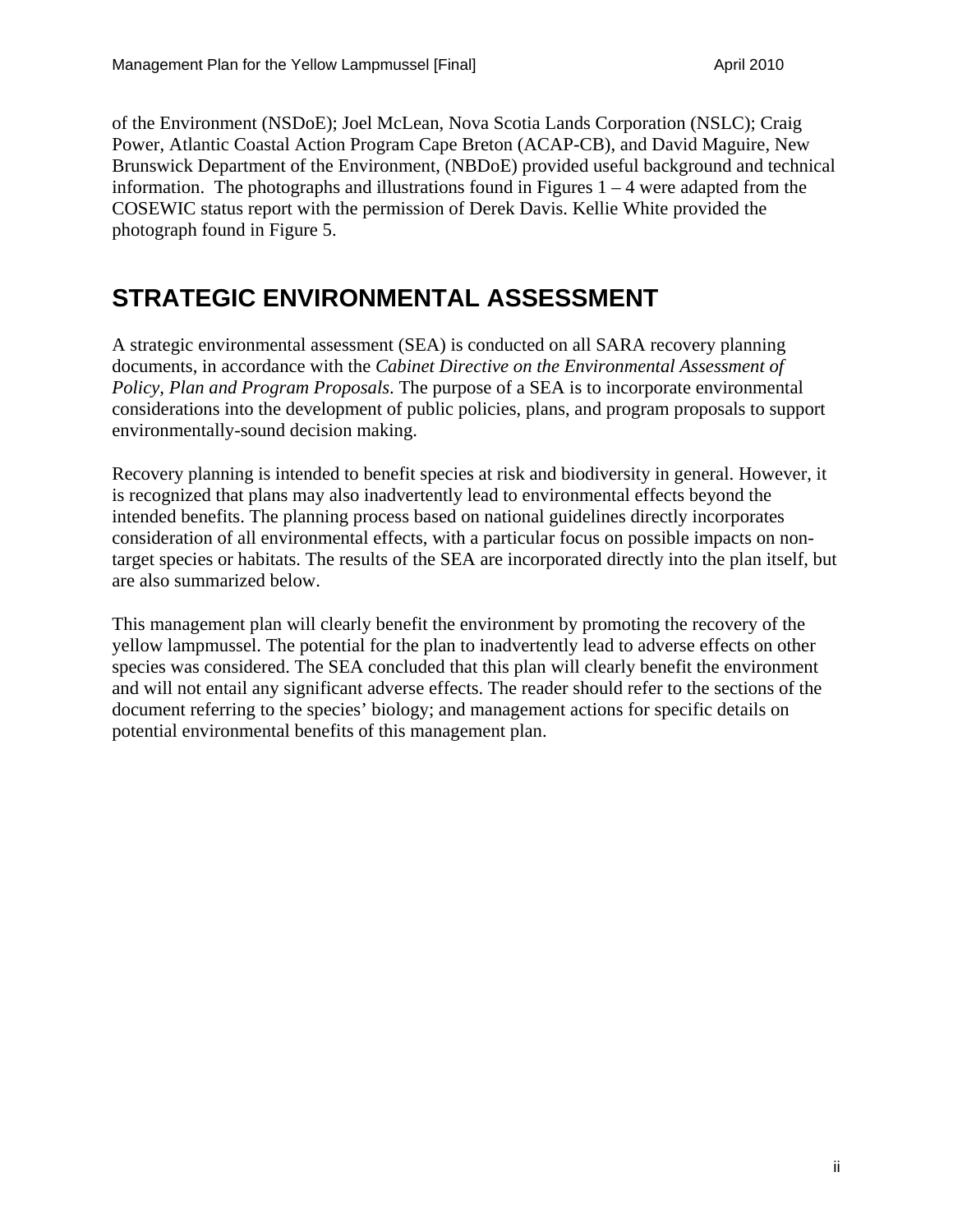## **TABLE OF CONTENTS**

| 1.1.         |  |
|--------------|--|
| 1.2.<br>1.3. |  |
| 1.4.         |  |
|              |  |
|              |  |
|              |  |
| 1.5.         |  |
|              |  |
|              |  |
|              |  |
|              |  |
| 1.6.         |  |
|              |  |
|              |  |
|              |  |
| 1.7          |  |
|              |  |
|              |  |
|              |  |
|              |  |
| 2.           |  |
|              |  |
| 2.2.         |  |
| 2.3          |  |
|              |  |
|              |  |
|              |  |
|              |  |
|              |  |
| 3.           |  |
| 4.           |  |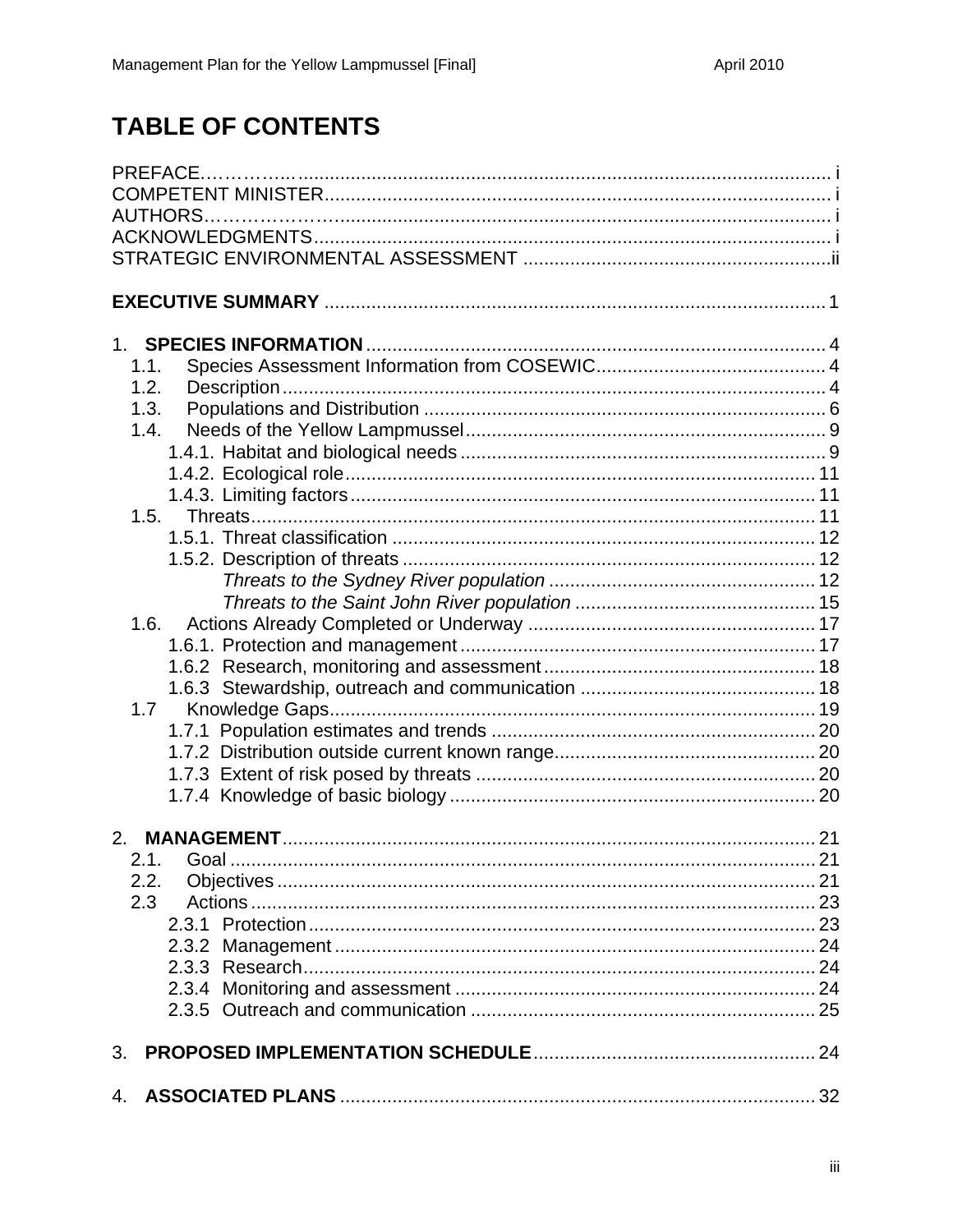| APPENDIX 2. RECORD OF COOPERATION AND CONSULTATION38            |  |
|-----------------------------------------------------------------|--|
| APPENDIX 3. THREAT CLASSIFICATION TABLE- SYDNEY RIVER (SR)      |  |
| APPENDIX 4. THREAT CLASSIFICATION TABLE- SAINT JOHN RIVER (SJR) |  |

## **TABLES**

| Table 1. | Mussel species found in association with the yellow lampmussel 9                                                                           |  |
|----------|--------------------------------------------------------------------------------------------------------------------------------------------|--|
| Table 2. | Non-native and invasive species with potential to threaten yellow                                                                          |  |
|          |                                                                                                                                            |  |
| Table 3. | Non-native and invasive species with potential to threaten yellow                                                                          |  |
|          |                                                                                                                                            |  |
| Table 4. | Organizations with whom the Fisheries and Oceans Canada will work in<br>partnership, where and when appropriate, to accomplish the actions |  |
| Table 5. |                                                                                                                                            |  |
| Table 6. |                                                                                                                                            |  |

## **FIGURES**

| Sydney River, NS showing location of the Sydney River Dam, and<br>Blacketts Lake, where most of the yellow lampmussel population is |                                                                                                                                              |
|-------------------------------------------------------------------------------------------------------------------------------------|----------------------------------------------------------------------------------------------------------------------------------------------|
|                                                                                                                                     |                                                                                                                                              |
| Minnow-like mantle lure of female Lampsilis cariosa from Blacketts Lake,<br>NS.                                                     |                                                                                                                                              |
|                                                                                                                                     | The yellow lampmussel, Lampsilis cariosa, from Blacketts Lake, Nova<br>The general range of the yellow lampmussel, Lampsilis cariosa, on the |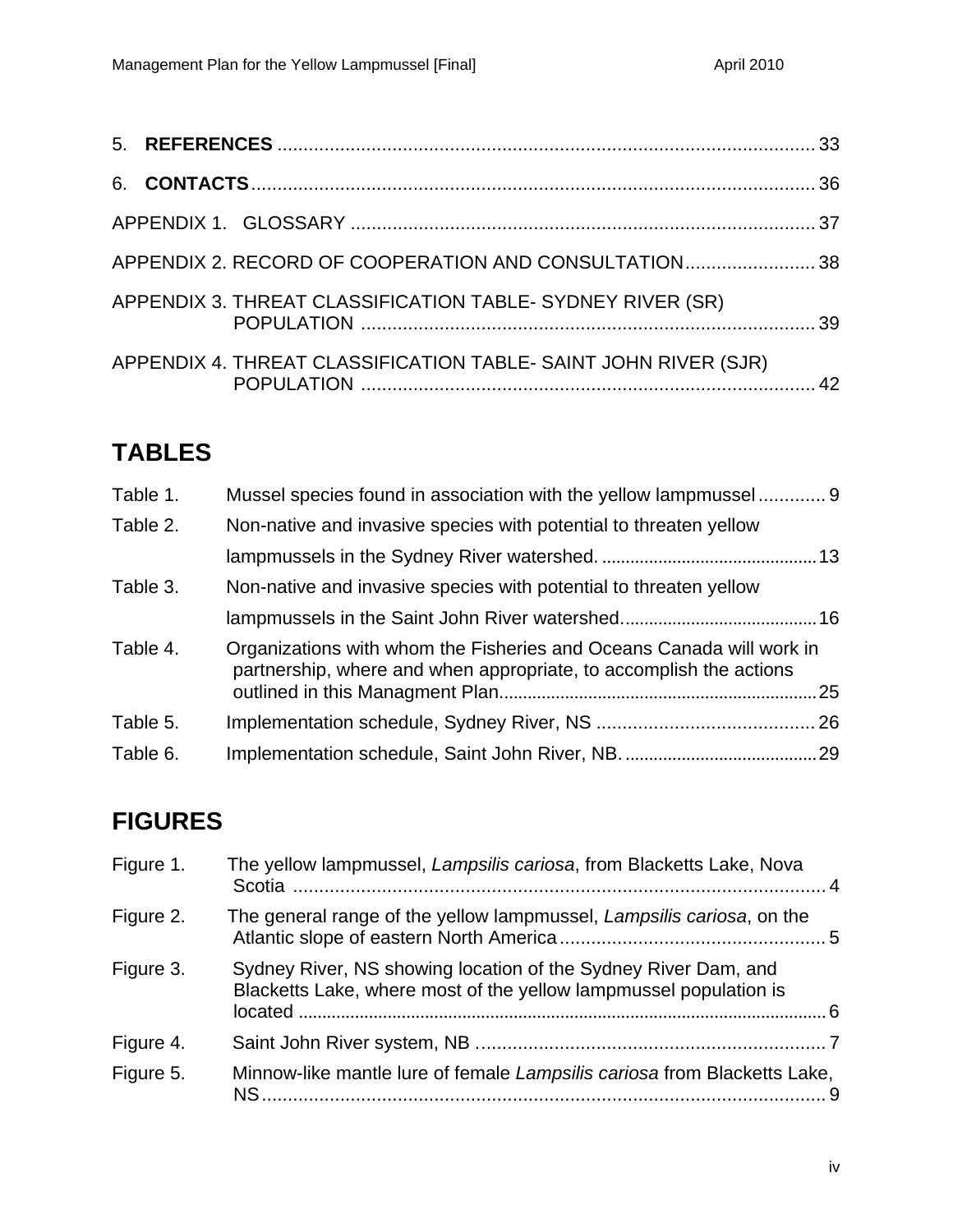## **EXECUTIVE SUMMARY**

The yellow lampmussel (*Lampsilis cariosa*) is a freshwater bivalve mollusc that is typically up to 75 mm in length and is almost oval in outline, with a glossy, bright yellow or reddish brown outer shell. It is a suspension feeder which filters organic debris and phytoplankton from the water. The sexes are separate and early larval (glochidial) development takes place within females. Development proceeds through a period of parasitism where the larvae attach to the gills of a host fish species, usually white perch (*Morone americana*) or yellow perch (*Perca flavescens*), although there may be other suitable species. Young mussels drop to bottom sediments to grow to adult size. Usually found on level, sand and gravel bottoms in mediumlarge rivers, they can also be found in lakes and reservoirs on sandy bottoms with sparse vegetation.

The yellow lampmussel (YLM) occur along the Northeast Atlantic Slope of North America from Georgia to Nova Scotia. They are considered to be threatened and declining throughout much of their range in the United States. They are listed as a species of Special Concern under the Canadian *Species at Risk Act*. In Canada, the YLM is only known to exist in two locations: the Sydney River, Cape Breton, Nova Scotia and the lower Saint John River near Fredericton, New Brunswick. Blackett's Lake, which formed when the Sydney River was dammed in 1902, is the main centre of the YLM population in Nova Scotia. However, the majority of the Canadian population of YLM are found below the head-of-tide in the Saint John River, below the Mactaquac Dam including five of its large tributaries and several large lakes.

Both populations appear to be large and stable at present, and are not under imminent threat. There are concerns related to the potential introduction of non-native zebra mussels into the Saint John River and maintaining habitat quality of the Sydney River population, located within a suburban and industrial environment where development is increasing. Since YLM populations are biologically limited by their dependence on host fishes, direct threats to these fish species will have indirect impacts on mussel populations.

The goal of this management plan is to:

#### *maintain the existing yellow lampmussel populations in Canada.*

The five objectives of the plan are to:

- Maintain current quality and quantity of known YLM habitat;
- Reduce direct threats to YLM populations
- Improve our understanding of YLM populations in New Brunswick and Nova Scotia;
- Maintain existing host fish populations; and
- Increase public awareness and involvement in YLM conservation efforts.

These objectives will be accomplished through conservation and management strategies that:

- Reduce threats to water and habitat quality, and to YLM and their host fish;
- Contribute to a better understanding of YLM population size, dynamics and distribution;
- Maintain existing populations of YLM and their host fish;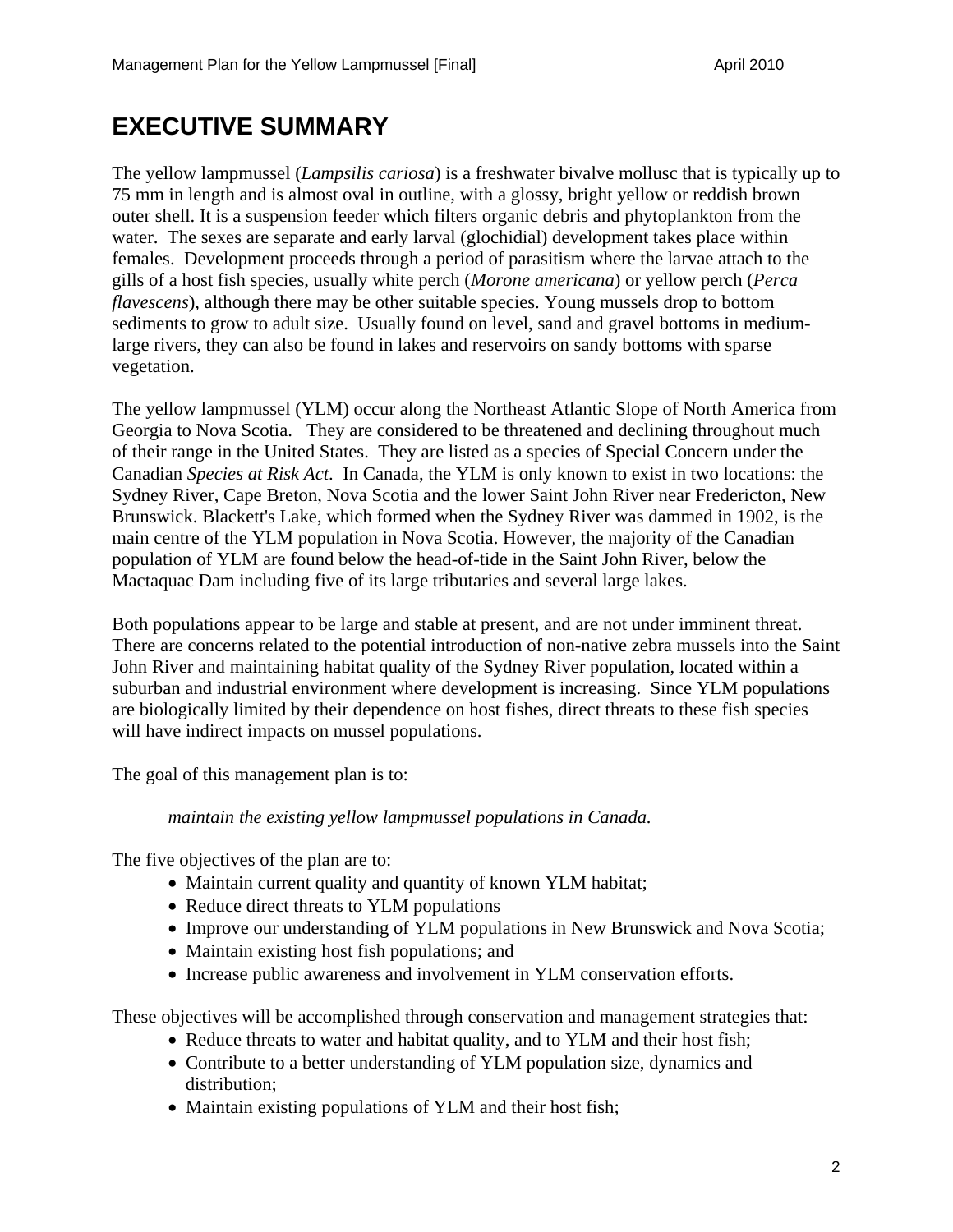- Encourage, develop and support education, communication and stewardship programs that promote habitat conservation and species preservation, and
- Adopt and/or develop tools and approaches to reduce the risk of non-native and invasive species introductions.

There are a number of gaps in our knowledge about the YLM in Canadian waters including in the areas of biology and ecology, habitat requirements, and additional potential threats. While there has been significant progress in narrowing knowledge gaps, it is widely accepted that research and management efforts must continue. In Section 2.3 of this document, specific actions are identified as necessary to facilitate the objectives and goals of this management plan. In summary, the specific actions fall into the following categories: protection, management, research, monitoring and assessment and outreach and communication. A number of actions are already ongoing to protect and manage the YLM. For example, protection of the species and its host fish already exists pursuant to federal and provincial legislation and regulations. Furthermore, there are a number of threat mitigation and research efforts currently underway that will contribute to meeting the objectives outlined in this management plan. Specific details regarding actions proposed or underway for the yellow lampmussel can be found in Section 4 of this document in Tables 4 and 5 for both the Sydney and Saint John rivers respectively.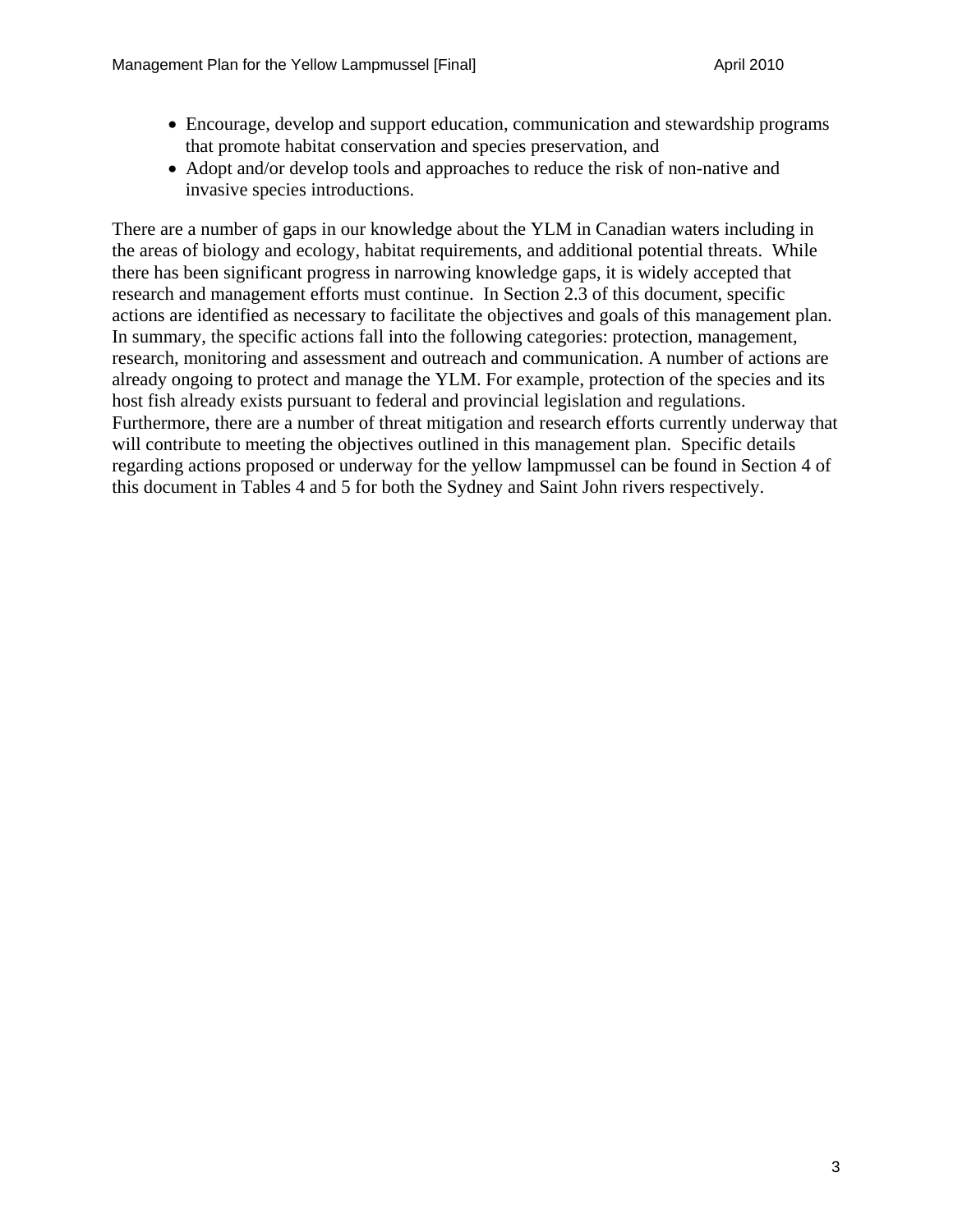## **1. SPECIES INFORMATION**

### **1.1. Species Assessment Information from COSEWIC**

**Date of Assessment:** May 2004

 **Common Name (population):** yellow lampmussel

 **Scientific Name:** *Lampsilis cariosa*

 **COSEWIC Status:** Special Concern

**Reason for Designation:** Populations are quite large and apparently stable in Canada but are found only in the Sydney River, Nova Scotia and the Saint John River watershed, New Brunswick. Threats are currently very limited but there are long-term concerns related to the potential for introduction of zebra mussels into the Saint John River, and maintaining habitat quality for the sole population in the Sydney River.

 **Canadian Occurrence:** Nova Scotia, New Brunswick

 **COSEWIC Status History:** Designated Special Concern in May 2004. Assessment based on a 2004 status report.

### **1.2. Description**

 $\overline{a}$ 

The yellow lampmussel (YLM) is one of 12 species or subspecies of freshwater mussels recorded in Atlantic Canada<sup>1</sup>. Like all freshwater mussels, the YLM is a benthic suspension feeder that filters organic detritus and phytoplankton from the water, and expels unwanted material as pseudofaeces.

The YLM's bivalve shells are typically about 75 mm in length, but may be up to 110 mm in length. The shells are almost oval in outline, and adult males appear (Figure 1, bottom) more elongated than adult females (Figure 1, top and middle). The shell is moderately thick, up to 4.0 mm in the largest specimens, and its surface is smooth except for concentric growth-rest lines. The outer shell (periostracum) of Atlantic specimens is normally glossy, straw-yellow or in some cases reddish brown (D. McAlpine, NBM, pers. comm. 2007). Specimens do not usually have linear shell markings (rays) but, when present, they are well defined and found on the posterior slope of the shell. Specimens collected from Sydney River often have a mineral deposit on the posterior end, which may obscure the rays (D. McAlpine, NBM, pers. comm. 2007).

<sup>1</sup> At present only 11 species are found in Atlantic Canada as the dwarf wedgemussel, *Alasmidonta heterodonta*, is considered extirpated (DFO 2007).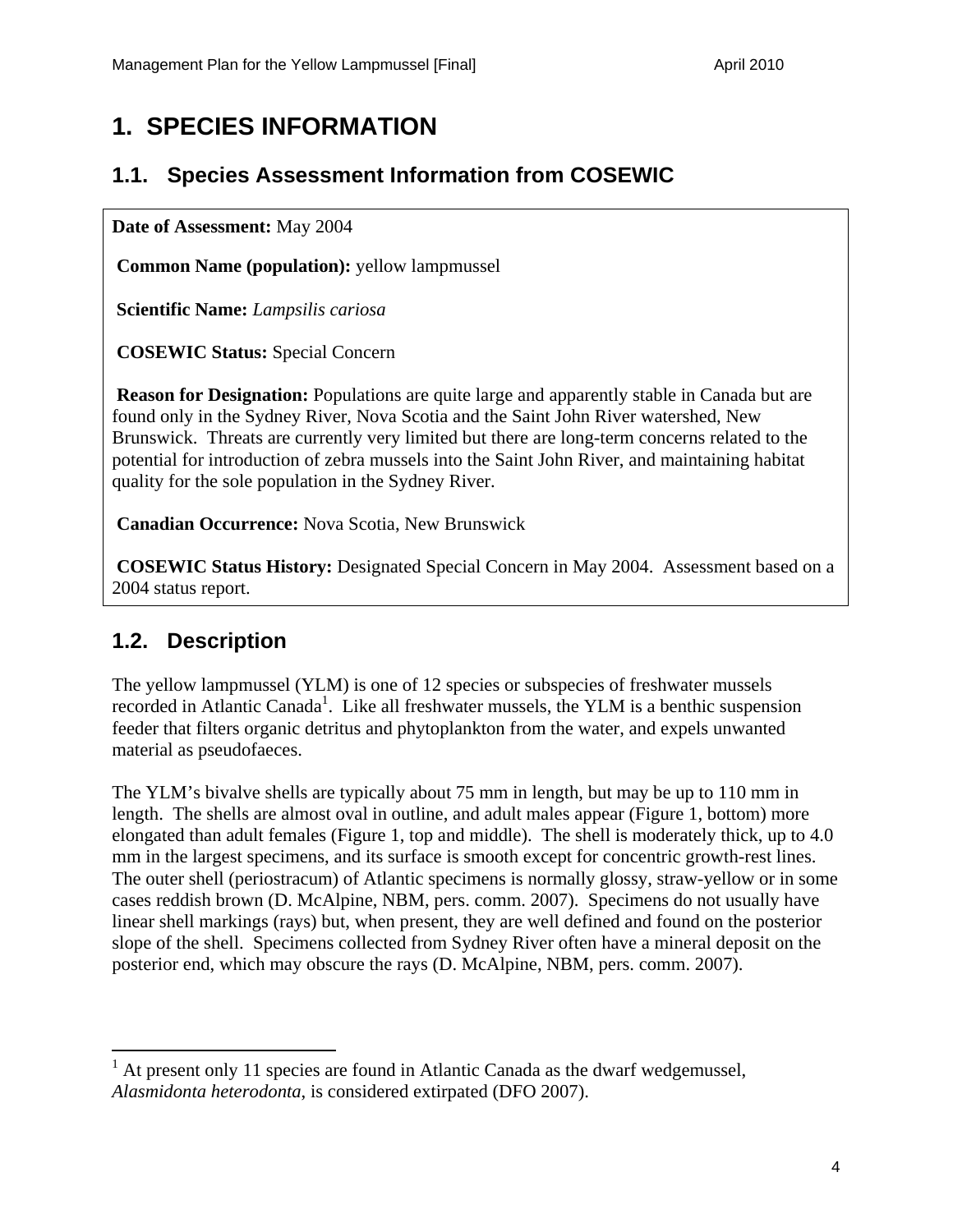

Figure 1. The yellow lampmussel, *Lampsilis cariosa* from Blacketts Lake, Nova Scotia. Top and middle panels show exterior and interior of female specimen, respectively, length 60 mm. Bottom panel shows live male specimen, length 75 mm (from COSEWIC, 2004, courtesy of D. Davis).

The inside of the shell (nacre) is white. The soft living parts (mantle) are visible along the shell margins. The mantle edge is smooth with grey streaks or dots and has a well developed, brightly pigmented flap-like extension and a dark eyespot. These characteristics are best developed in the female. A more technical description of the YLM can be found in COSEWIC (2004).

The maximum age of YLMs found in the Sydney River is 17 years, and the average is 7.8 ( $\pm$ 2.7) (White 2003). Yellow lampmussels exist as separate sexes. The age of sexual maturity is not known, but based on estimates in related species, it may occur at age 5 years, with the range of rate of survival to maturity estimated at 9-18% (Jansen and Hanson 1991).

The exact timing of fertilization and release of glochidia are unknown, however the release of glochidia happens at the same time as the display of the mantle lure and the presence of swollen, darkened marsupium in females. In the Sydney River, females are thought to be gravid from at least June until mid November (White 2003). Research is required to determine the lifespan, age at sexual maturity and the period of gravidity for the New Brunswick population.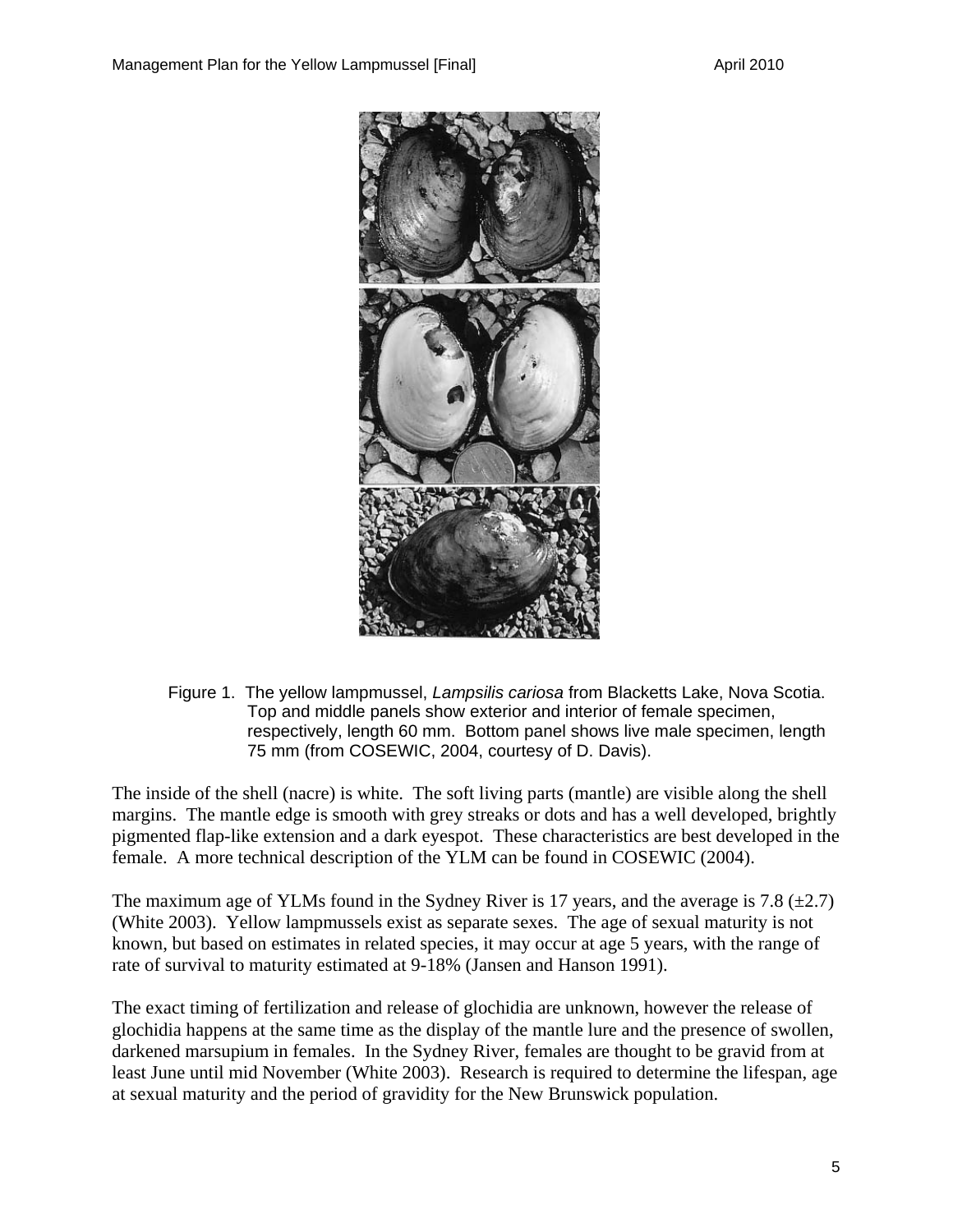### **1.3. Populations and Distribution**

The YLM occurs along the Northeast Atlantic slope of North America, east of the Appalachian Mountains and from Ogeechee River, Georgia, United States (US) in the south to Sydney River, Nova Scotia in the north (Figure 2). In the US, where their range and numbers are declining, there are species records from Georgia, South Carolina, North Carolina, Virginia, Maryland, Delaware, Pennsylvania, New Jersey, New York, Connecticut, Massachusetts, and Maine. They are not listed under the US *Endangered Species Act* at present.



Figure 2. The general range of the yellow lampmussel, *Lampsilis cariosa*, on the Atlantic slope of eastern North America (adapted from COSEWIC, 2004, courtesy of D. Davis).

In Canada, *L. cariosa* is known to occur in only two locations: the Sydney River, Cape Breton Island, NS and the Saint John River and tributaries near Fredericton, NB (Figure 2). Some early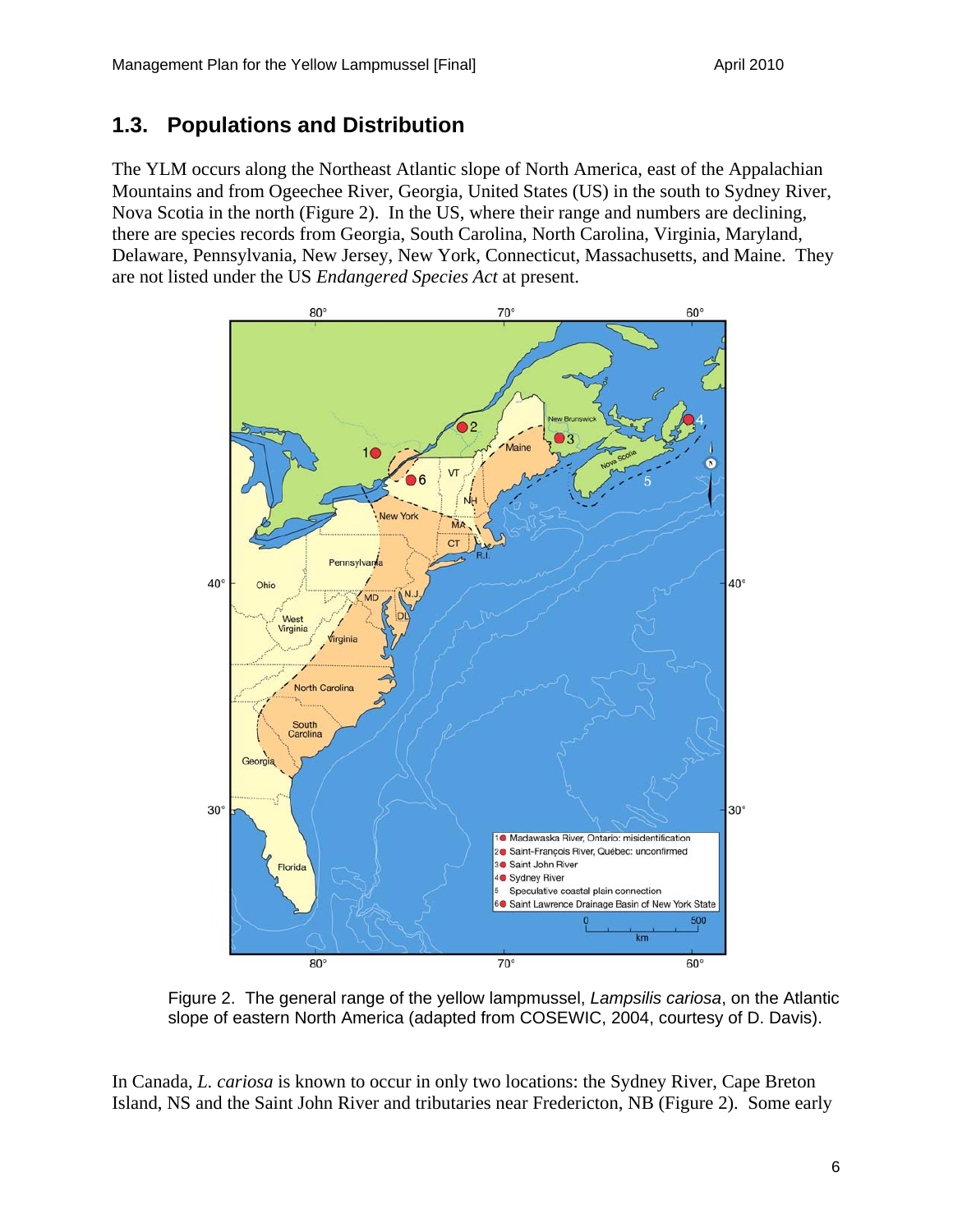reports from Madawaska River, Ontario and lower St. Lawrence River have been discounted as misidentifications. The identification of a specimen taken in the St. François River, Quebec, in 1952 cannot be confirmed as the specimen is missing. The current status of the species in Quebec therefore remains uncertain and in need of investigation given its presence in the Upper Susquehanna River watershed (east of Lake Erie and south of Lake Ontario in New York State) (Strayer and Fetterman 1999) and in the St. Lawrence River basin in northern New York State (Strayer and Jirka 1997).

The Sydney River, NS, is a small 140 km<sup>2</sup> system that drains north into the Atlantic Ocean at Sydney Harbour (Figure 3). The main stream, r oughly 15 km long, was dammed in 1902. Above the Sydney River dam, the river is essentially a long lake and there are two additional lakes at the top of the river: Blacketts Lake (187 hectares) and Gillis Lake (11.6 hectares). The Sydney River population is found above the Sydney River dam, mainly in Blacketts Lake. The





species reached Nova Scotia approximately 7000 years ago during a post-glacial warming period (Davis and Browne 1996). As a result of the rising sea level and climatic cooling that have occurred since, as well as geological factors such as bedrock type, the Sydney River YLM population has become isolated (disjunct) from other populations. This population is located at the northern-most extent of the species range (confirmed populations) in North America.

The Saint John River, NB has a main stream length of 700 km, and a drainage area greater than 55 000 km<sup>2</sup>. The lower Saint John River watershed (below head of tide) is thought to harbour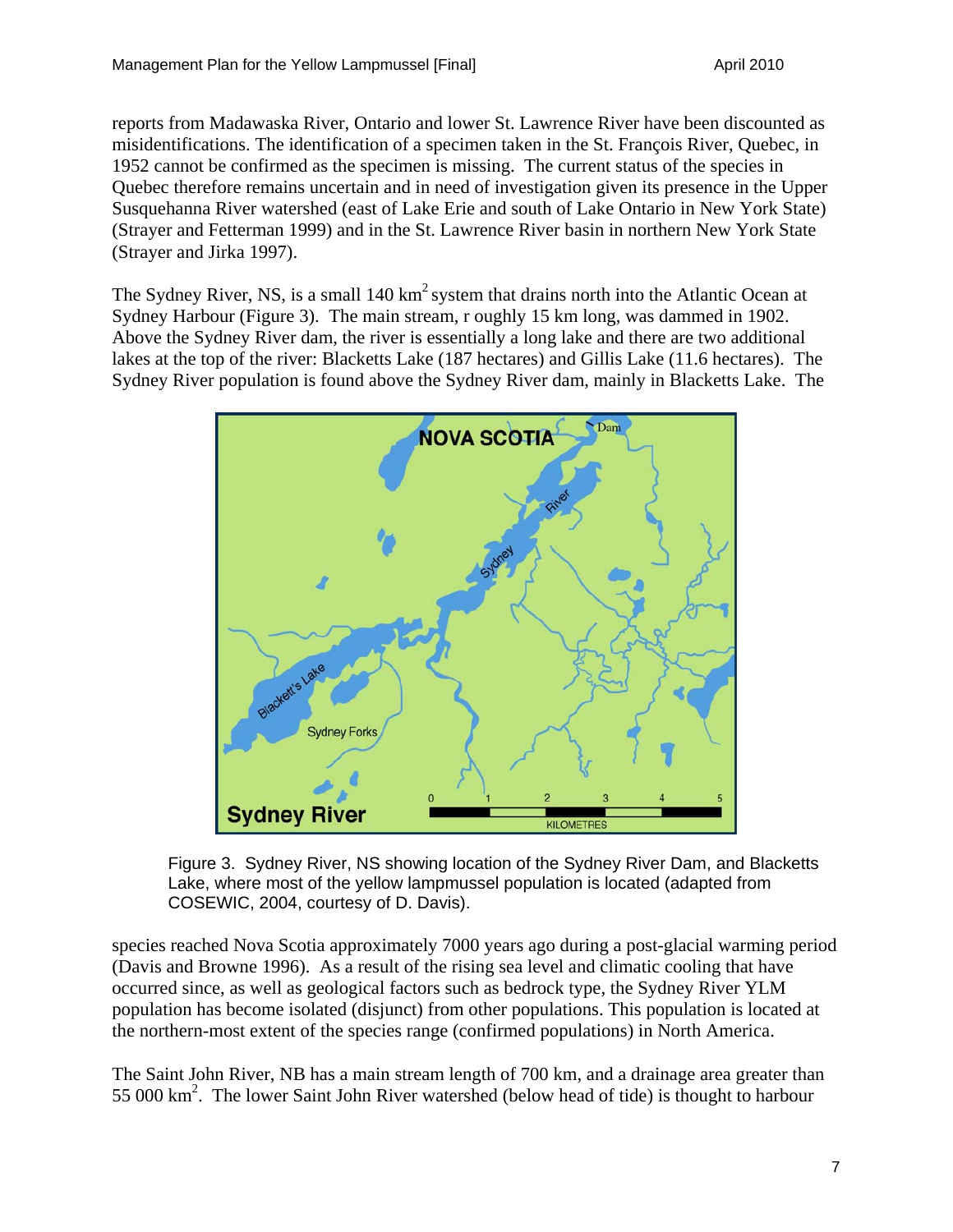most of the Canadian YLM population (Sabine et al. 2004) (Figure 4). This portion of the system includes the lower 140 km of the main river as well as 5 large tributary rivers, and covers 15 000 km2 (27%) of the entire drainage. The lower Saint John River contains several large lakes, including Grand Lake (17 100 hectares) which contains YLMs. Yellow lampmussel populations are known in nearby drainages in Maine (the Mattawamkeag and the Penobscot) and the Saint John River is within the general range of the species.

Some reduction in range may have occurred in NB. Above the Mactaquac dam, the YLM host fish species is present, as is the mussel species used to indicate possible or likely YLM presence (see discussion below). There is also suitable and available YLM habitat. Nonetheless, there is no direct evidence that the yellow lampmussel was present historically in this section of the Saint John River (Sabine et al. 2004).

It is difficult to make accurate density estimates and to track population trends of the YLM due to its high degree of spatial aggregation (clumping) and challenging field sampling conditions. A high degree of uncertainty associated with population estimates obtained for the Sydney River population in 2001 and 2002 (White 2003) make these almost meaningless. A recent estimate of the overall Sydney River population is about 2.5 million (Sabine et al. 2004), and field studies are underway to determine the size of this population. The most extensive study on YLM distribution in NB is provided by Sabine et al. (2004), and most specimens were collected at an almost 4km long site of optimal pure sand habitat. Although their methodology did not allow for density estimates, the number of specimens observed here was thought to indicate a significant population in the Saint John River and its tributaries. Using YLM density estimates from the Sydney River (White 2003) or Maine (Wick and Huryn 2002), the population for this small area of the river alone could be estimated at over two million individuals. Even assuming densities an order of magnitude lower would indicate a total NB population well into the millions.



Figure 4. Saint John River system, NB (adapted from COSEWIC 2004, courtesy of D. Davis).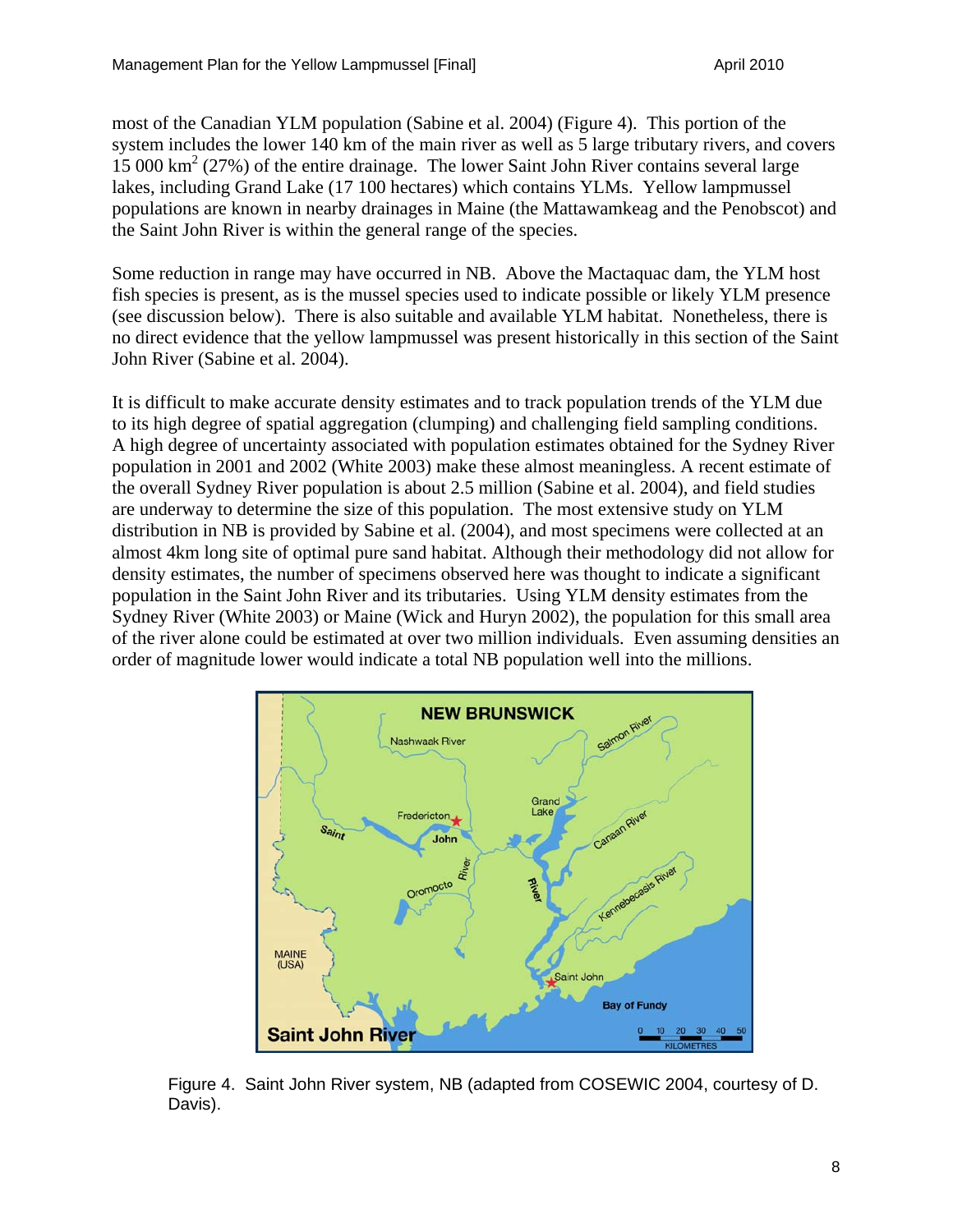### **1.4. Needs of the Yellow Lampmussel**

#### **1.4.1. Habitat and biological needs**

The YLM is typically found in medium to large rivers. Detailed US macrohabitat research (Strayer 1993) suggests that the species prefers lowland rivers and streams with drainage basins >1200 km<sup>2</sup>, hard water and stable, nearly level bottoms. Like other mussel species, they are not adapted to soft, silty bottoms (Bogan 1993), where silt can bury and smother individuals and interfere with feeding and reproduction (Morris and Burridge 2006).

The habitat used by YLMs in the Sydney River is best characterised as a lake reservoir habitat with imperceptible flow rates except at three locations: the constriction caused by the road causeway, the bridge at Blacketts Lake, and at the Sydney River dam. The lake water is alkaline and YLMs are not found below the dam, where waters may be too brackish to support the species. The damming of the tidal Sydney River has increased the area of habitat available to the YLM in the last century. In Blacketts Lake, YLMs are most commonly found in areas of sandy substrate with low macrophyte cover, and highest densities are recorded between  $0.75 - 6.0$  m in depth (White 2003). None are recorded below the thermocline which is estimated at 6.0 m. During winter, much of Sydney River is typically ice covered except in areas of higher flow at the tributary stream outlets.

The nearly level bottom and tidal nature of the lower Saint John River have resulted in the formation of extensive sand bars which appear to offer excellent conditions for YLMs. During surveys, the YLM has occasionally been found on cobble substrates, but was at highest numbers in unvegetated bars of fine to coarse sand, and at depths up to 5.15 m. Damming of the Saint John River at Mactaquac may have reduced the area of habitat available to the species as none have been encountered in surveys of the Mactaquac headpond. Further survey work is required to determine if populations exist above the headpond.

Suitable habitat for the YLM may exist elsewhere in both NS and NB, however until comprehensive surveys are made of additional river systems, this cannot be confirmed. Given the level of river inventory conducted in NS, however, the presence of YLM outside the Sydney River population is unlikely (M. Elderkin, NSDNR, pers. comm. 2007). In NB, YLMs have not been found during recent surveys of the Petitcodiac River and its tributaries (Hanson and Locke 2001) or in the rivers of Kouchibouguac National Park (M. Hanson, DFO, pers. comm. 2007). Additional suitable habitats may exist in large rivers such as the Miramichi and the Magaguadavic.

Yellow lampmussels are dependent upon a fish host for completion of their life cycle. Males release sperm into the water column which find their way to the females to fertilize eggs, and the larvae, called glochidia, initially develop inside the brood pouch (marsupium) of the females. Gravid (pregnant) females have modified mantles (mantle lure) that resemble fish (Figure 5.) which are thought to attract the fish hosts required for the development and dispersal of their parasitic larvae. When the lure is struck by a predatory fish, the glochidia are released and attach to the host fish. After a period of time, the glochidia mature into juvenile mussels, and drop from the fish to the bottom substrate where they grow into adult mussels.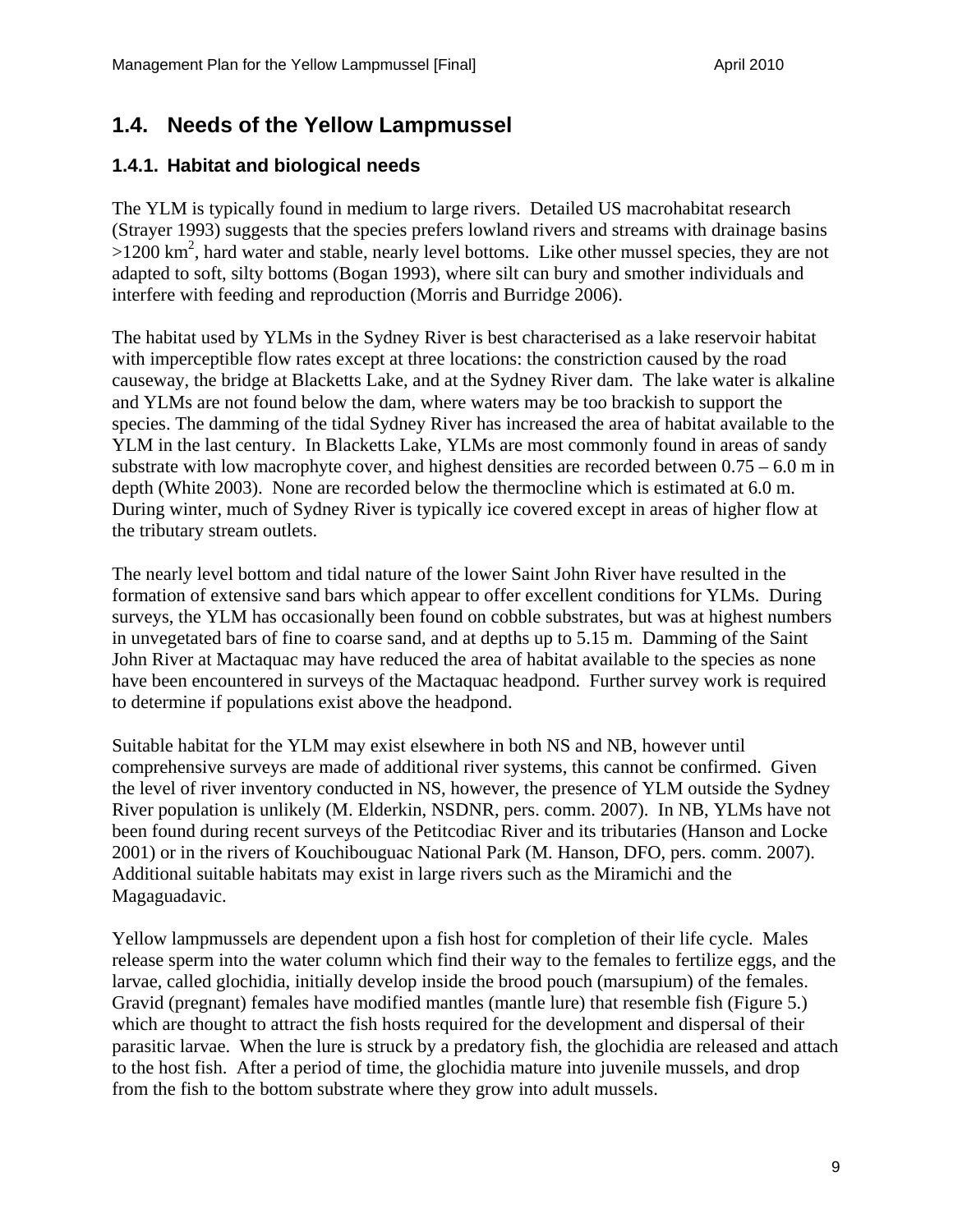White perch (*Morone americana*) is known to be a host fish for the YLM in the Sydney River (White 2003). Banded killifish (*Fundulus diaphanous*) may also be a host species in this system (K. White, CBU, per. comm. 2007). Fish host species in the Saint John River have not been confirmed, but based on research in the US (Wick and Huryn 2002, 2003), and known fish species in the Saint John River, they are thought to be white perch and/or yellow perch (*Perca flavescens*) (Sabine et al. 2004). The YLM is not likely dependant on a single species of host fish to reproduce successfully; further research should test whether a limited diversity of fish species serve as their hosts in Canada.



Figure 5: Minnow-like mantle lure of female *Lampsilis cariosa* from Blacketts Lake, NS (photo courtesy of K. White).

The Sydney River YLM population exhibits significant spatial aggregation (clumping) (White 2003). Living in dense clumps may facilitate reproduction; it may also occur due to habitat preferences. Whether or not these same distributions of mussels remain stable over time is unknown. In both the Sydney and Saint John rivers, the YLM is found in association with other mussel species (Table 1). In the Saint John and its tributaries, the presence of the tidewater mucket (*Leptodea ochracea*) is a useful indicator for the possible presence of the YLM (Sabine et al. 2004).

#### **Table 1: Mussel species found in association with the yellow lampmussel (in order of frequency)**

| <b>Sydney River (COSEWIC 2004)</b>     | Saint John River (Sabine et al. 2004)            |
|----------------------------------------|--------------------------------------------------|
| Eastern elliptio (Elliptio complanata) | Eastern elliptio (Elliptio complanata)           |
| Eastern floater (Pyganodon cataracta)  | Eastern floater (Pyganodon cataracta)            |
| Tidewater mucket (Leptodea ochracea)   | Tidewater mucket (Leptodea ochracea)             |
| Alewife floater (Anodonta implicata)   | Alewife floater (Anodonta implicata)             |
|                                        | Eastern lampmussel (Lampsilis radiate)           |
|                                        | Triangle floater (Alasmidonta undulata)          |
|                                        | Eastern pearlshell (Margaritifera margaritifera) |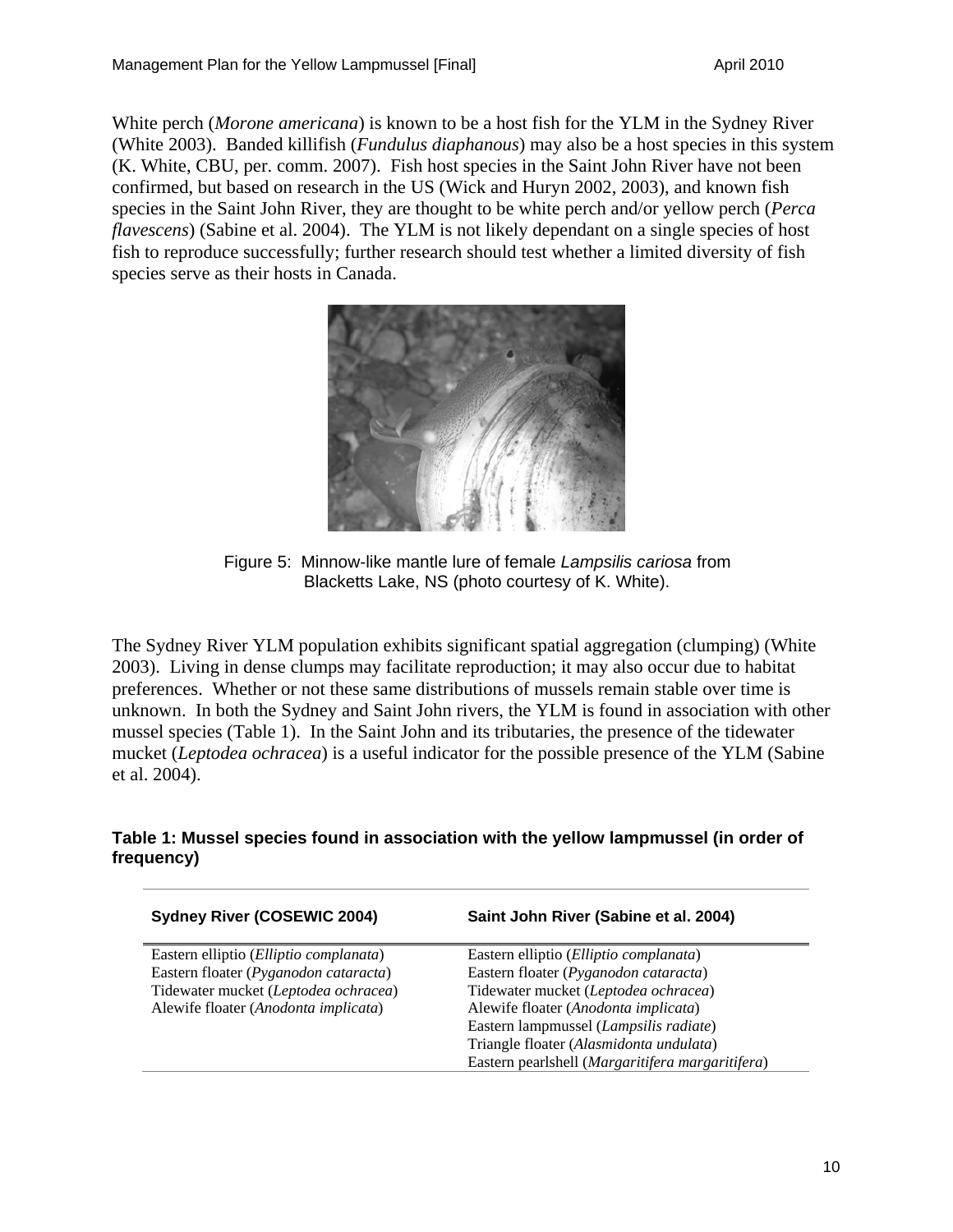#### **1.4.2. Ecological role**

Yellow lampmussels, like other species of freshwater mussels, are an important component of aquatic food webs. Larval and young mussels may be consumed by ducks, herons, fish and other invertebrates, while older, larger mussels are preyed upon by muskrats, otters and raccoons.

As suspension feeders, YLMs help improve water quality by filtering phytoplankton, diatoms, micro-organisms, bacteria and detritus from the water column. As they filter-feed, they remove toxins from water and sediment. For this reason, they are used as biological monitors in aquatic ecosystems.

Due to their large standing stock (often greater than the combined biomass of all other fauna in a waterbody), freshwater mussels represent a major nutrient sink in healthy waterbodies and an important link between the pelagic and detrital energy cycles.

#### **1.4.3. Limiting factors**

Yellow lampmussels are limited by their dependence upon a fish host for completion of their life cycle. Direct threats to their host fish species or their habitat will have indirect impacts on YLMs; the removal of suitable host species or their habitat will likely result in the subsequent disappearance of annual cohorts of yellow lampmussels.

Yellow lampmussels have limited dispersal abilities. Although they have a muscular foot enabling them to move to adjust their position for feeding or to accommodate seasonal changes in water level, their main means of dispersal is at the glochidial stage through the movement of the fish host.

### **1.5. Threats**

North American freshwater mussels are among the most imperiled taxa, with over 70% of the approximately 300 species showing evidence of decline (Morris and Burridge 2006; Williams et al. 1993). Degradation and destruction of habitat, barriers to fish passage, declining water quality and the introduction and establishment of zebra mussels have been implicated as the causes of the dramatic declines in mussel populations in the past 30 years (Nalepa and Schloesser 1993; Metcalfe-Smith et al. 2000, 2003, DFO 2007). While the two YLM populations in Canada are not under imminent threat, and appear quite large and stable at present, it is important to preserve, monitor and manage them to ensure their future health and survival.

Threats to the two populations of YLM differ somewhat in nature and degree of potential impact. Its location within a suburban and industrial environment presents several water quality and habitat threats to the Sydney River population; whereas the Saint John River population is more threatened by the potential introduction of zebra mussels (COSEWIC, 2004). The known and potential threats to YLM that were identified by COSEWIC (2004) (unless otherwise indicated) are discussed separately for each population.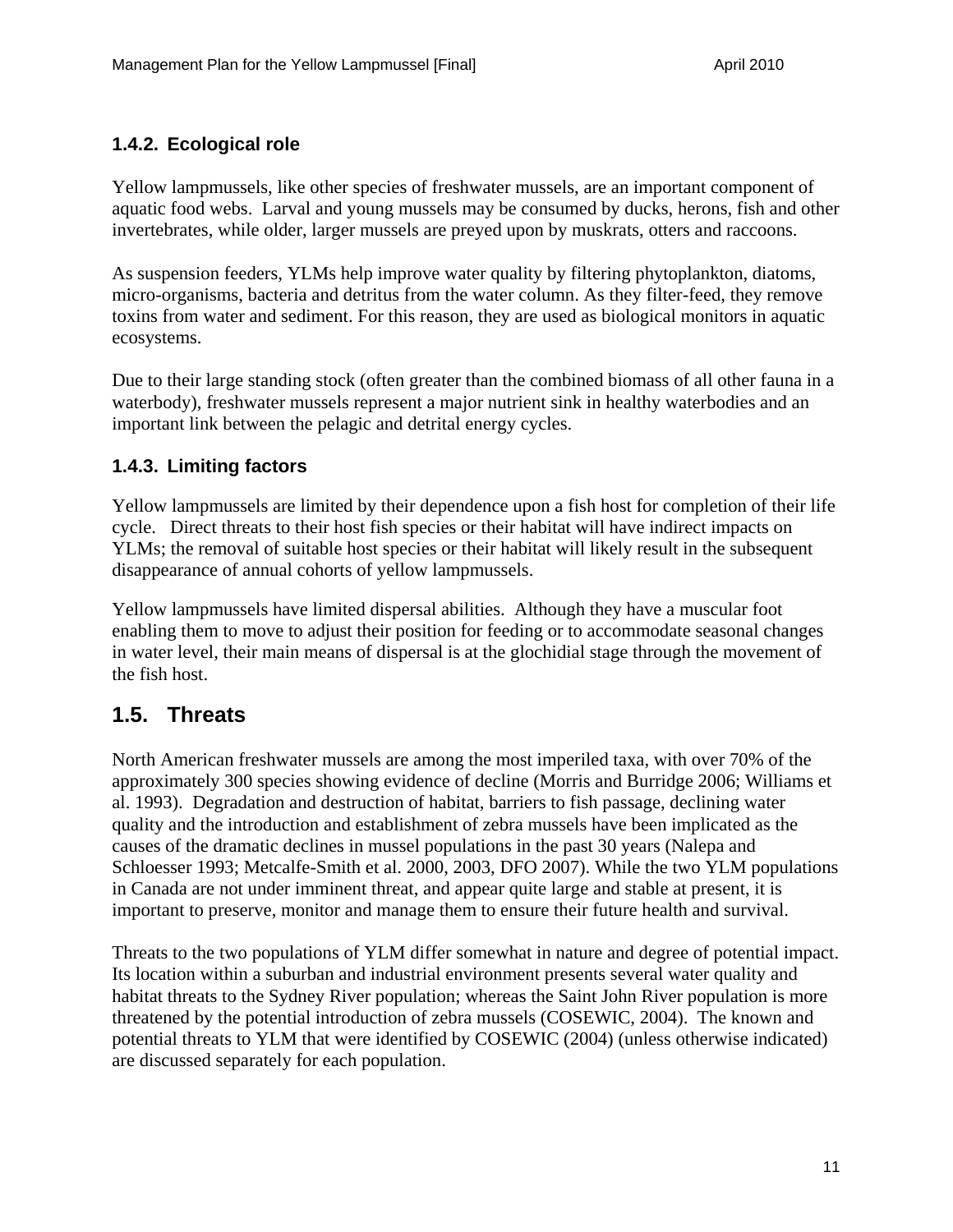#### **1.5.1. Threat classification**

Threats, and the risk or level of concern posed by them, are summarized in Appendix 3 for the Sydney River YLM population and in Appendix 4 for the Saint John River population. Threats are listed in descending order of risk in the Tables. Terms used in the classification and description of threats were obtained from Environment Canada (2006). For the purposes of this discussion, the extent of a threat refers to the entire known range of each of the separate populations. A localized threat is one that is restricted to one or more locations, or point sources within the species' range.

In assigning an overall level of concern for each threat, the overall balance of the factors describing the threat was considered. For example, a current threat carried more risk than a potential one, but if a potential threat represented continuous or severe consequences to YLMs, it was assigned an overall moderate level of concern.

Degradation and destruction of habitat and degradation of water quality are the most serious threats facing the YLM population in the Sydney River. The overall level of concern of these threats is moderate: all are current and continuous threats, but all can be managed through existing Acts and Regulations (see Section 1.6.1 below) and public awareness and stewardship initiatives. Non-native and invasive species are moderate to low risk threats in the Sydney River (Table 2). A moderate threat is posed by the potential introduction of zebra mussels, based on their demonstrated severe and direct impacts on mussel populations elsewhere. Other invasive species pose a low overall risk, as they would affect YLMs indirectly through habitat or community effects that would probably not occur to a great extent in this habitat. The threat of a dam breach is judged to be low, as is muskrat predation. Seasonal low water levels may also occur, but the nature of this threat is unknown at the present.

The potential introduction of zebra mussels poses a serious threat to YLM populations in the Saint John River. Habitat loss and degradation and water quality issues are judged to be lowmoderate risk for YLM in the Saint John River. These threats are current and continuous however, they are manageable using existing regulations. The presence of muskellunge is an unknown-moderate risk at this time, as more information is required to accurately assess this potential threat. Seasonal low water levels have potential to reduce YLM habitat, and while this is not thought to be limiting at this time, the overall risk of this threat is unknown.

#### **1.5.2. Description of threats**

#### *Threats to the Sydney River population*

#### Changes to habitat and water quality

Habitat destruction and degradation, and the deterioration of water quality, are the greatest threats to YLMs in the Sydney River where shoreline residential and industrial development are increasing.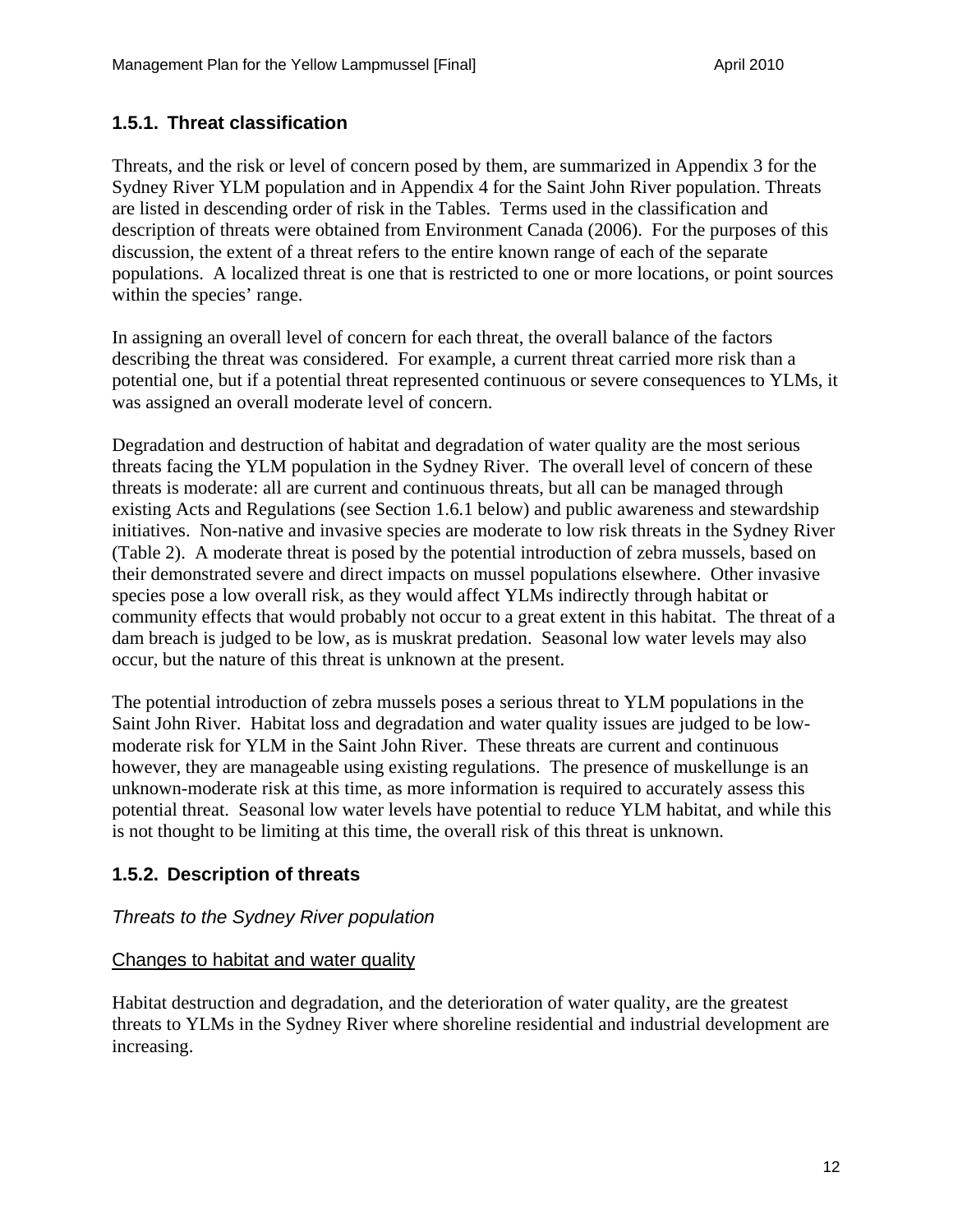Sedimentation (siltation) resulting from shoreline activities, such as construction activities and property maintenance, can alter the quality and extent of suitable benthic habitat for YLMs. Most mussel species are not adapted to soft, silty substrates (Bogan 1993), which can bury and smother burrowing species and interfere with feeding and reproduction (Morris and Burridge 2006).

The potential for deteriorating water quality in the Sydney River is of concern for YLMs. Healthy mussel and host fish populations are dependent upon, and indicative of, good water quality (Williams et al. 1993). The area of the river above the Sydney River dam was once a primary domestic water supply. The area remains a backup domestic water supply, and an industrial water supply for SYSCO (Sydney Steel corporation). While water quality is still regulated under the NS *Environment Act* (1994-5), this might change in the future if the area ceases to be used as a backup.

Water quality might also decline if local residents adopt less stringent best management practices for shoreline works and activities than those currently encouraged through an ongoing public outreach and awareness campaign detailed below (Section 1.6.3). Human use of garden or agricultural chemicals can lead to eutrophication. Localised sewage and septic tank inputs may also promote the growth of algae and aquatic plants and reduce oxygen levels, further degrading habitat and water quality. The increasing industrial and residential development around the Sydney River could also result in transportation accidents and accidental discharge of pollutants into the river. Although recreational activities in Blacketts Lake are not extensive at present, an increase in boating activities might pose potential risk for YLMs if sediments and water are contaminated from spills or leakage of motor boat oil.

A breach of the Sydney River dam could also alter habitat and water quality to the detriment of YLM. A breach could reduce water levels and result in an increase in saltwater intrusion upstream of the dam, further reducing YLM habitat. The dam is currently owned and maintained by Nova Scotia Lands Corporation (NSLC), and is subject to Canadian Dam Association Safety and Maintenance Regulations. The last major inspection of the dam (to evaluate potential changes in sweep and elevation) occurred in 2004; another is scheduled for 2009; and no obvious deterioration was noted in 2007 (J. MacLean, NSLC, pers. comm. 2009). The associated fish ladder is also inspected and repaired annually and no repairs were necessary in 2008 (J. MacLean, NSLC, pers. comm. 2009). Given the current management and maintenance of the dam, the threat of a dam breach is considered unlikely.

#### Use of molluscicides

"Swimmer's itch", caused by a trematode parasite, has been reported in Blacketts Lake and molluscicides have been used elsewhere to control the host snail populations. Molluscicides are not species-specific, and non-target organisms may be affected by their application (Waller et al. 1993). While their potential episodic use is a direct threat to YLM and macroinvertebrate populations, there is no indication that they have ever been used in Blacketts Lake, nor are they likely to be approved provincially for future use (K. Madden, NSDoE, pers. comm. 2007).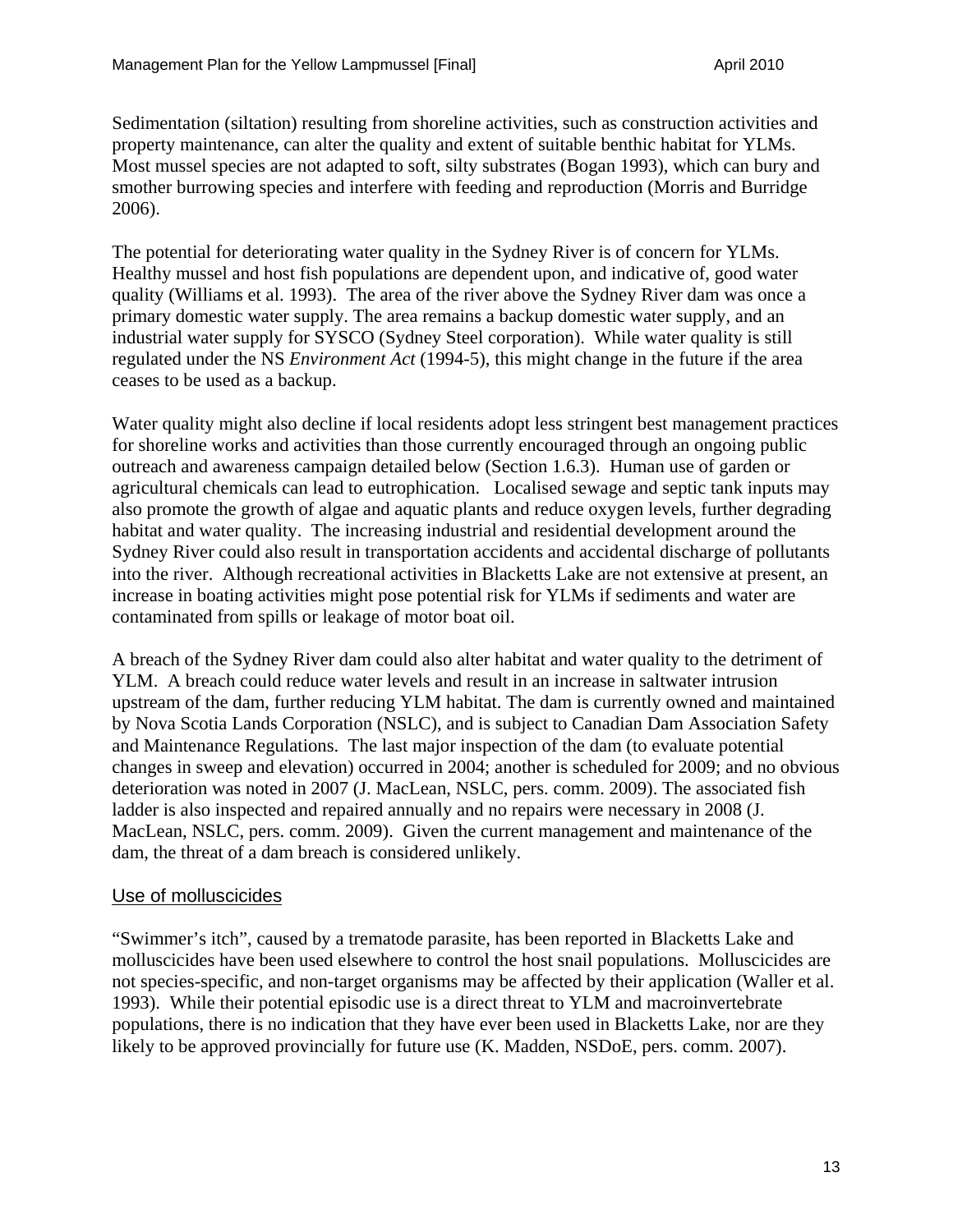#### Non-native and invasive species

The introduction of non-native and invasive species poses serious threats to biodiversity, ecological function and habitat integrity in many aquatic habitats. While not explicitly identified by COSEWIC as a threat to the Sydney River population, non-native and invasive species do have the potential to negatively impact YLMs, their habitat, and their host fish if introduced.

Several species recently identified as established, or with potential for establishment, in Nova Scotia may threaten native communities, and YLMs, in the Sydney River if introduced. Information about these species is summarised in Table 2. The likelihood of establishment of these species in the Sydney River watershed is not known at this time.

#### **Table 2: Non-native and invasive species with potential to threaten yellow lampmussels**  in the Sydney River watershed<sup>1</sup>

| <b>Species</b>                                          | <b>Type</b>                     | <b>Record in</b><br><b>N.S.</b>                                                          | <b>Vector</b>                                                                                          | Nature of threat to YLM                                                                                                                                                                      |
|---------------------------------------------------------|---------------------------------|------------------------------------------------------------------------------------------|--------------------------------------------------------------------------------------------------------|----------------------------------------------------------------------------------------------------------------------------------------------------------------------------------------------|
| <b>Yellow floating</b><br>heart (Nymphoides<br>peltata) | Aquatic<br>plant                | Yes - one lake in<br>mainland Nova<br>Scotia <sup>*</sup><br>Also present in<br>Maine.** | Residential gardens                                                                                    | Change water quality: may<br>grow in dense stands which<br>alter habitat character and<br>create stagnant conditions                                                                         |
| Eurasian milfoil<br>(Myriophyllum<br>spicatum)          | Aquatic<br>plant                | $No$ – present in<br>Maine.**                                                            | Residential gardens                                                                                    | Change water quality: may<br>grow in dense stands which<br>alter habitat character and<br>create stagnant conditions                                                                         |
| Crayfish<br>(Orconectes virilis)                        | Freshwater<br>crustacean        | $Yes - recently$<br>documented***                                                        | Aquarium, recreational<br>fishing bait.                                                                | Can displace native species and<br>impact macroinvertebrate<br>communities which are prey for<br>host fish populations. Sandy<br>Blacketts Lake habitat likely<br>marginal crayfish habitat. |
| Chain pickerel<br>(Esox niger)                          | Predatory<br>freshwater<br>fish | $Yes$ ****                                                                               | Intentional introduction<br>as sport fish                                                              | May prey upon host fish,<br>although they prefer soft-rayed<br>fish                                                                                                                          |
| Northern pike<br>(Esox lucius)                          | Predatory<br>freshwater<br>fish | Yes ****                                                                                 | Intentional introduction<br>as sport fish                                                              | May prey upon host fish,<br>although they prefer soft-rayed<br>fish                                                                                                                          |
| Muskellunge (Esox<br>masquinongy)                       | Predatory<br>freshwater<br>fish | No ****                                                                                  | Intentional introduction<br>as sport fish                                                              | May prey upon host fish,<br>although they prefer soft-rayed<br>fish                                                                                                                          |
| Common/European<br>$\text{cap}(Cyprinus)$<br>carpio),   | Freshwater<br>fish              | $No$ ****                                                                                | Artificial ponds and<br>water gardens;<br>recreational fishing<br>bait; release from<br>aquarium trade | May disrupt the food chain and<br>alter habitat and biotic<br>communities                                                                                                                    |
| Zebra mussels<br>(Dreissena<br>polymorpha)              | Freshwater<br>mussel            | $No * * * * *$                                                                           | Recreational boating                                                                                   | Will smother native mussel<br>communities                                                                                                                                                    |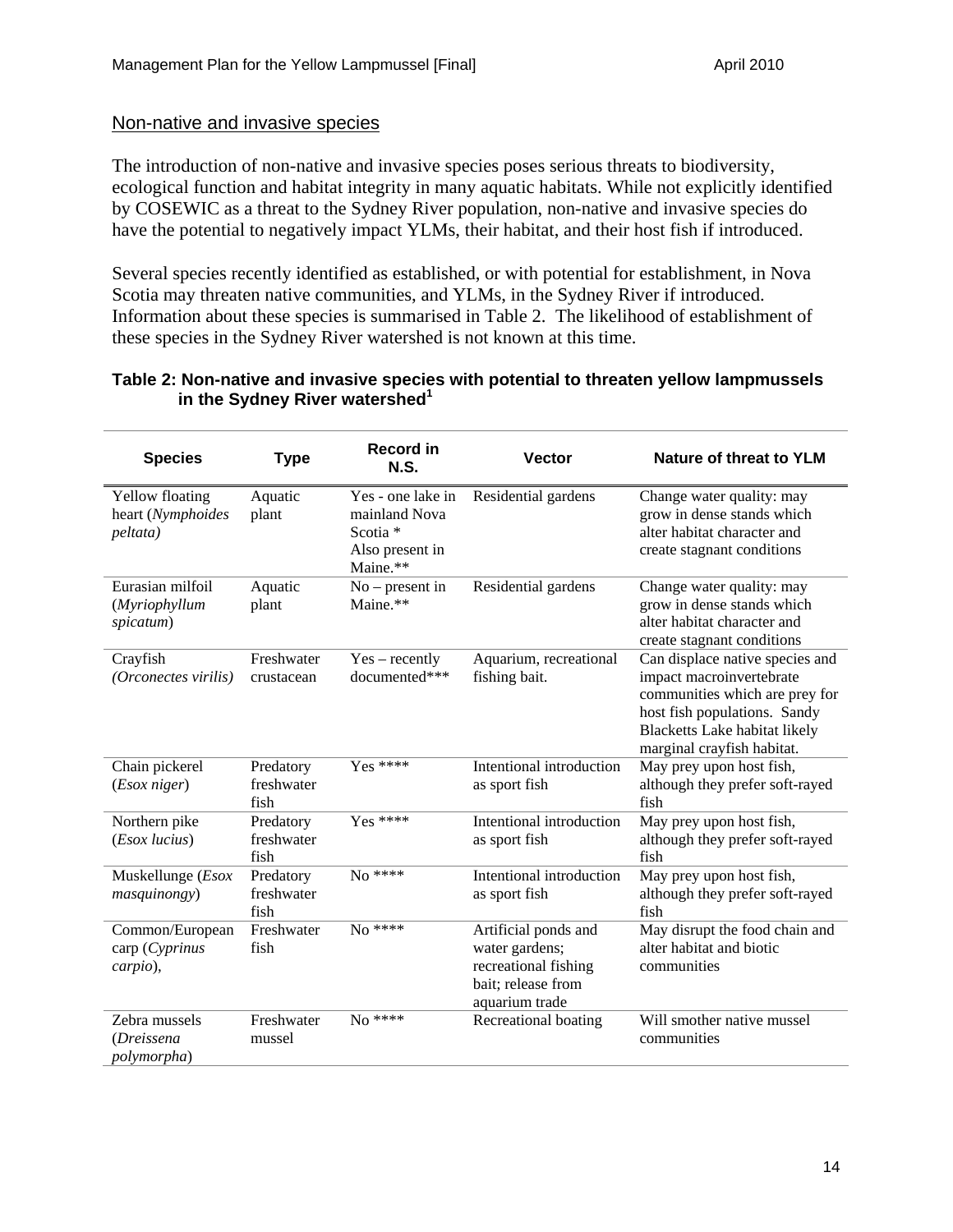- <sup>1</sup> The list of species is not intended to be exhaustive; it may change with enhanced understanding of the ecology of YLM. For example, the introduction of any predatory fish could impact host species abundance through predation or competition.
- \* M. MacDonald, NS Museum, pers. comm. 2007).
- \*\* (www.maine.gov/dep/blwq/topic/invasives, accessed July 25, 2007)
- \*\*\* Lambert et al. 2007
- \*\*\*\* Nova Scotia Department of Fisheries and Aquaculture

#### Muskrat predation

Muskrats (*Ondatra zibethicus*) are the main predators of adult YLMs in the Sydney River. On Blacketts Lake, it is estimated that roughly 546 adults are eaten by muskrats annually, a relatively small number, given the estimated size of the mussel population (2.5 million). Given that muskrat and freshwater mussel populations co-exist in many areas and that muskrats prefer to eat thin-shelled mussel species (Zahner-Meike and Hanson 2001), predation is likely a minor threat to the population.

#### *Threats to the Saint John River population*

#### Changes to habitat and water quality

Riparian development and sedimentation in some areas of the Saint John River watershed may pose a threat to YLMs and their habitat. Erosion following deforestation or resulting from poor agricultural practices may result in increased siltation which impairs filter-feeding and respiration by bivalves, and creates unstable bottoms (Bogan 1993; Williams et al. 1993) which are unsuitable YLM habitat. Indirect protection for YLM habitat is afforded by the New Brunswick Watercourse and Wetland Alteration Regulation of the *Clean Water Act*, which requires a permit and approval by the Department of the Environment, and the Department of Natural Resources, for any alteration, including removal of trees, within 30 m of most streams.

Changes in water quality may also threaten YLM in the Saint John River. Eutrophication due to run off of agricultural chemicals and localized sewage is another ongoing threat to YLMs along the Saint John River. Increased nutrient levels can lead to blooms of algae and aquatic plants, altering overall water quality and reducing oxygen levels above the substrate which may affect mussels and their host fish. Agricultural pesticide and chemical run off may also result in kills of invertebrates and fish, and in decreased vigour or death of resident bivalve populations as they accumulate toxic substances in their tissues. The Saint John River is a multi-use water supply used as a drinking water supply, and to replenish the wellfields and aquifers supplying several communities. The River also receives point-source treated and untreated effluents along its length. Under the provisions of the New Brunswick *Clean Water Act,* water must remain potable, providing indirect protection to YLMs, their host fish and macroinvertebrate communities.

Low water levels, which may occur during the late summer, have also been identified as a problem for YLMs on the Saint John River. Yellow lampmussels have limited locomotory abilities, and probably could not relocate quickly when faced with air-exposure and increasing water temperature as the depth of overlying water decreases. Mortality was observed during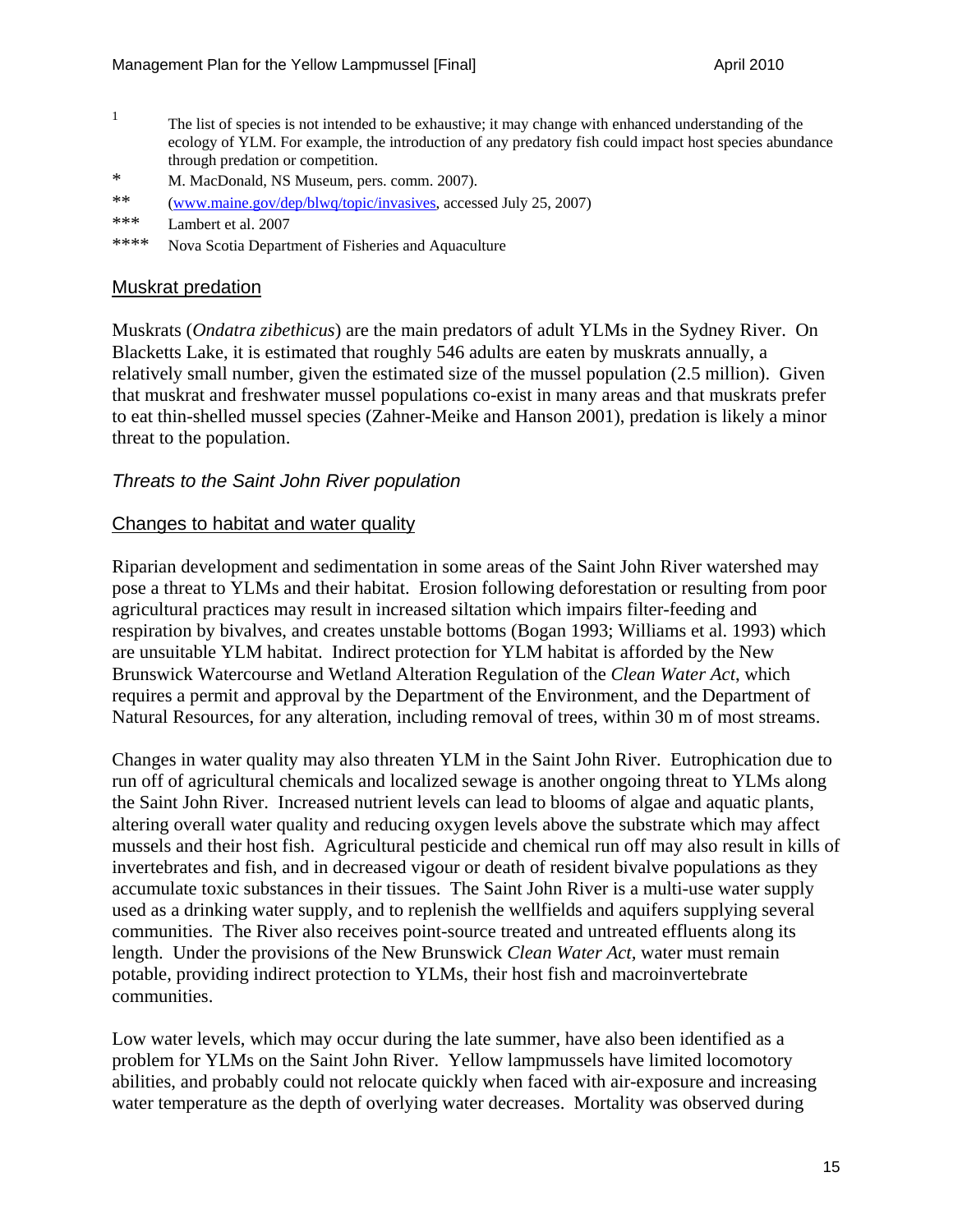2001, a particularly dry year, possibly due to elevated water temperatures over sand bars (Sabine et al. 2004). Since this is a naturally occurring threat related to climatic events, its management may not be possible. There is little information at present on the extent of this threat.

#### Non-native and invasive species

The potential introduction of non-native zebra mussels has been identified as a serious threat to YLMs in the Saint John River. The introduction of zebra mussels in the Great Lakes and St. Lawrence River from the ballast water of ocean-going ships has resulted in the decline and regional extirpation of freshwater mussel populations in many lake and river systems in North America (Martel et al. 2001; Nalepa and Schloesser 1993; Ricciardi et al. 1998). Zebra mussels colonize other mussel species, preventing valve closure which exposes them to environmental extremes, and affects normal metabolic function (Mackie 1993). If accidentally introduced as fouling organisms on recreational fishing boats, anchors and gear from the St. Lawrence River or elsewhere, zebra mussels could establish and displace populations of YLMs.

While not explicitly identified by COSEWIC as a threat to the Saint John River population, muskellunge (*Esox masquinongy*), a predatory, non-native fish, may adversely affect YLM through impacts to fish abundance that can affect the entire native fish assemblage within the river including the host fish population (He and Kitchell 1990; Wynne 1995; Curry et al. 2007). Muskellunge is currently found in the Saint John River and was first recorded at the Mactaquac dam in 1988 (Stocek et al. 1999). Although there is a breeding population of muskellunge in the Woodstock/Florenceville area above the dam, the breeding status of muskellunge in the Saint John River below the Mactaquac dam, where YLM is found, is unclear (Curry et al. 2007). If new occurrences of YLM were found in the area above the dam, the larval host fish could be at risk. Muskellunge caught by DFO at the Mactaquac Dam are destroyed, and the province of NB has maintained high catch and bag limits for the species (daily bag and possession limit of 10 fish). However, there is pressure from local angling groups to stop this practice, and to promote catch and release for trophy-sized fish.

Both smallmouth bass (*Micropterus dolomieu*) and chain pickerel (*Esox niger*), two non-native and invasive species, have been present in the Saint John River system since the 1800's and are well established in some areas for well over 100 years, primarily southwestern New Brunswick / lower Saint John watershed (DFO 2009; NBDNR, pers. comm.). Although YLMs may have adapted to the presence of these species in the watershed, anything that might enhance the populations of these non-native species, to the point of them actively selecting larval host fish as prey because their regular prey base is inadequate, would potentially be of concern.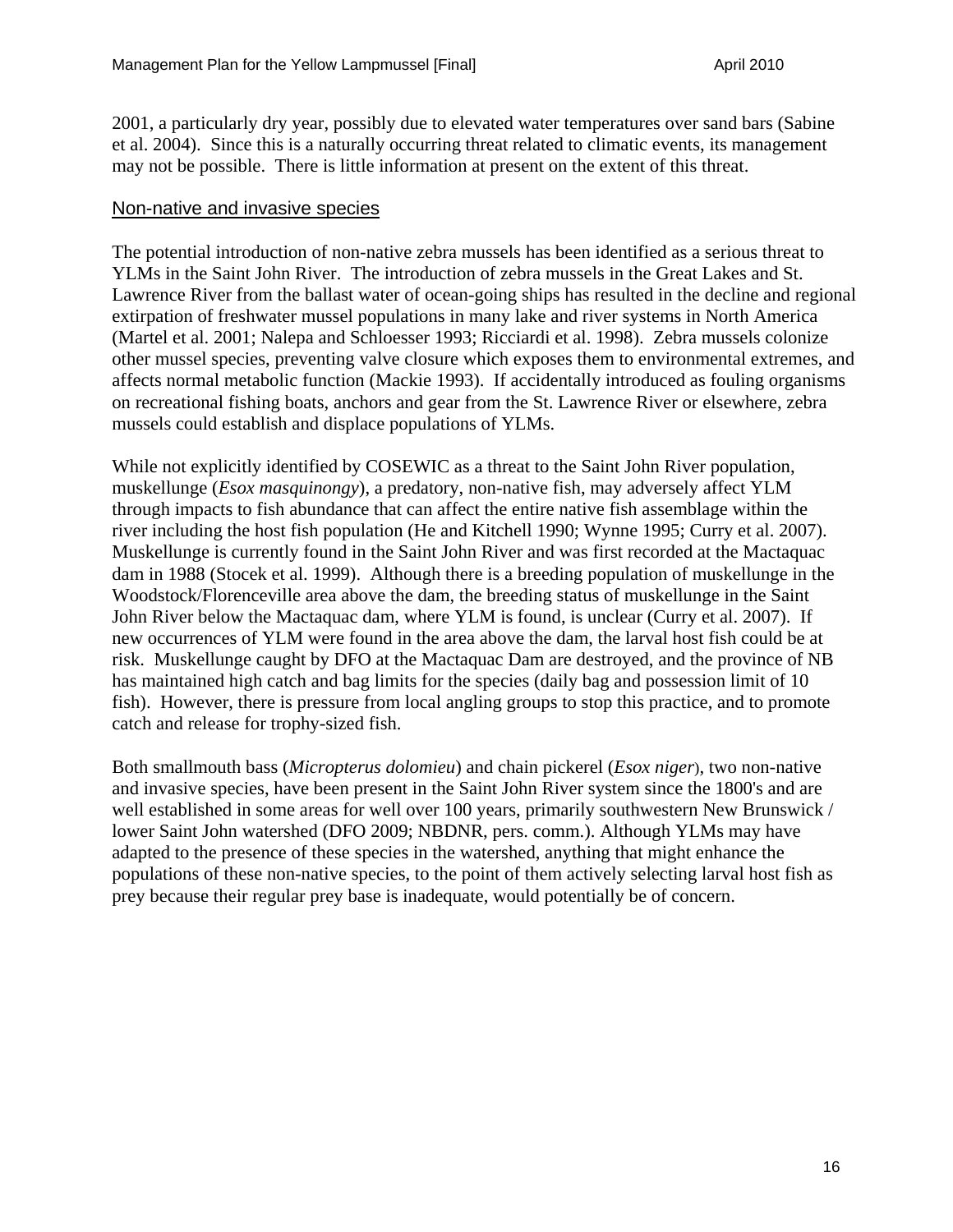| <b>Species</b>                                     | <b>Type</b>                     | Record in<br><b>N.B.</b>                                                                     | <b>Vector</b>                             | Nature of threat to YLM                                                     |
|----------------------------------------------------|---------------------------------|----------------------------------------------------------------------------------------------|-------------------------------------------|-----------------------------------------------------------------------------|
| Muskellunge<br>(Esox)<br><i>masquinongy</i> )      | Predatory<br>freshwater<br>fish | Yes, currently in<br>the Saint-John<br>River both<br>above and below<br>the Mactaquac<br>dam | Intentional introduction<br>as sport fish | May prey upon host fish,<br>although they prefer soft-rayed<br>fish         |
| Zebra mussels<br>(Dreissena<br><i>polymorpha</i> ) | Freshwater<br>mussel            | N <sub>0</sub>                                                                               | Recreational boating                      | Will smother native mussel<br>communities                                   |
| Chain pickerel<br>$(Esox\ niger)$                  | Predatory<br>freshwater<br>fish | $Yes*$                                                                                       | Intentional introduction<br>as sport fish | May prey upon host fish,<br>although they prefer soft-rayed<br>fish         |
| Smallmouth bass<br>(Micropterus<br>dolomieu)       | Predatory<br>freshwater<br>fish | $Yes*$                                                                                       | Intentional introduction<br>as sport fish | May prey upon host fish if their<br>regular prey base becomes<br>inadequate |

#### **Table 3: Non-native and invasive species with potential to threaten yellow lampmussels**  in the Saint John River watershed<sup>1</sup>

\* New Brunswick Department of Natural Resources

### **1.6. Actions Already Completed or Underway**

#### **1.6.1. Protection and management**

The federal *Fisheries Act* (1985) and its Regulations, administered by DFO, provides protection for freshwater mussels (shellfish) and their host fish. The *Act* prohibits the killing of fish (which includes shellfish) by means other than fishing (Section 32), and also prohibits activities that result in the harmful alteration, disruption or destruction of fish habitat (Section 35). Section 36(3) of the *Act*, administered by Environment Canada, prohibits the deposition of deleterious substances into waters frequented by fish.

Provincial legislation and regulations provide additional protection for YLMs and their habitat.

In Nova Scotia:

In Nova Scotia, the YLM is listed as threatened under the Department of Natural Resources *Endangered Species Act*, 1998. Other Acts and associated Regulations provide water quality and habitat protection for the species as follows:

- The *Environment Act* 1994-5, (Department of the Environment) which prohibits the release of substances into water that may cause adverse effects:
	- ¾ Pesticide Regulations, require approval and permitting for any pesticide treatments to a water body, or in watersheds where pesticides may enter waterbodies through runoff;
	- ¾ On-site Sewage Disposal System Regulations govern the construction, maintenance and operation of sewage systems; and
	- ¾ Quality of potable water is ensured under the Water and Wastewater Facilities and Drinking Water Supplies.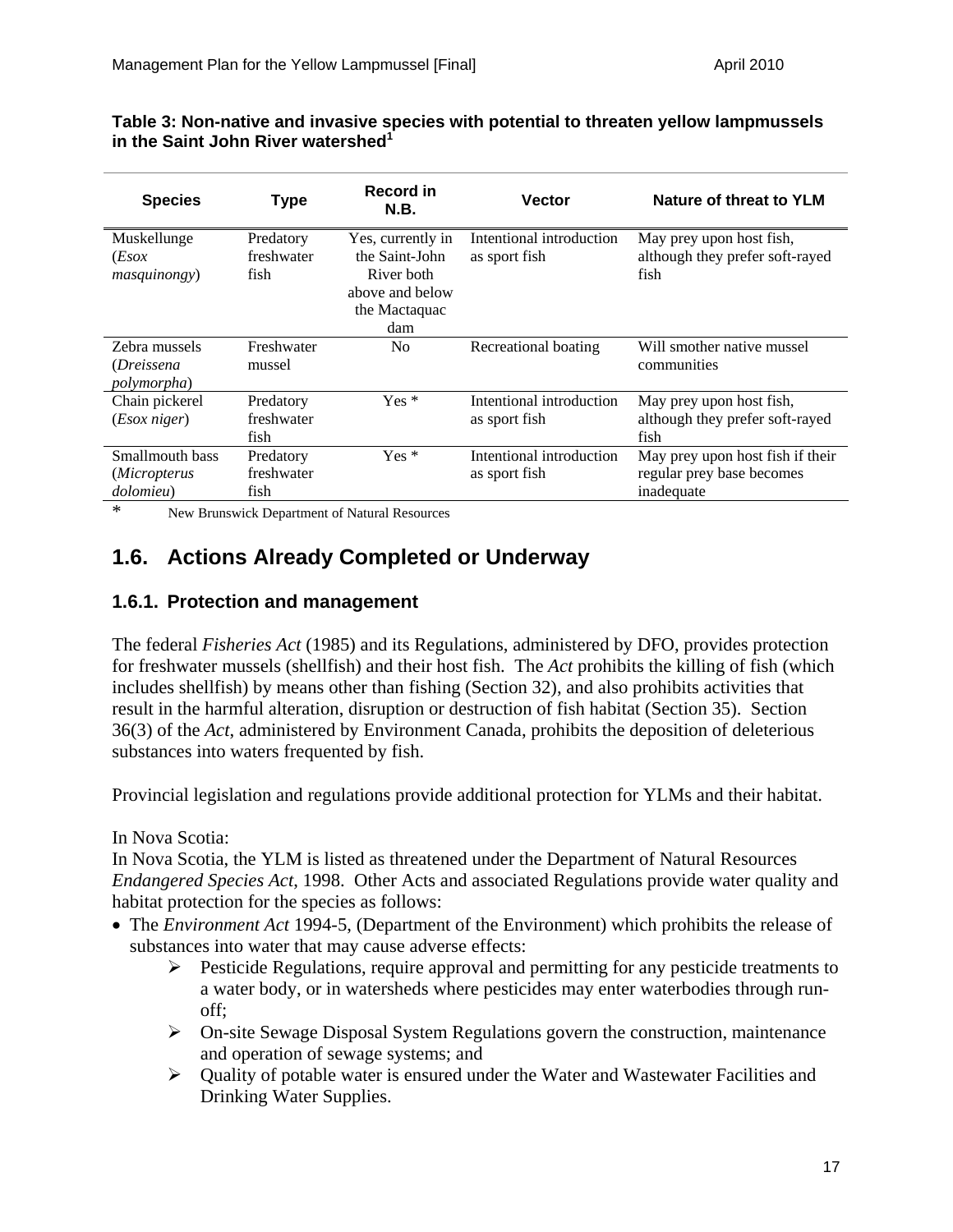• The Wildlife Habitat and Watercourses Protection Regulation of the *Forest Act*, 1989, administered by the Department of Natural Resources, requires the creation of special management zones (SMZs) within 20 m of all bodies of water exceeding 50 cm in diameter, and prohibits or restricts tree-cutting and clearing, and activities resulting in deposition of silt or soil in a waterbody.

In New Brunswick:

- Several Regulations of the *Clean Water Act,* administered by the Department of the Environment provide indirect protection for YLMs:
	- ¾ The Potable Water Regulations and Watercourse Setback Designation Order provide protection of water used as drinking water supplies; and
	- $\triangleright$  The Watercourse Alteration Regulation protects the banks and beds of watercourses by requiring permits for activities that would unduly affect the function of a watercourse (such as the disturbance of soil or trees within 30 m of a watercourse). All applications for permits are reviewed by the NB Departments of the Environment and Natural Resources, and DFO.
- The *Pesticides Control Act* requires that a Pesticide Use Permit must be obtained before anyone can apply a pesticide (including aerial application).

#### **1.6.2 Research, monitoring and assessment**

The Atlantic Coastal Action Program Cape Breton (ACAP-CB) 2001 Science Linkage project addressed vital information gaps identified in the 2001 COSEWIC Status Report. In 2002, a long-term community based monitoring program aimed at detecting fluctuations in the population and identifying habitat threats was initiated. An education campaign and the development of training materials were part of this project. The project also provided information on YLM life history traits, population distribution and density estimates in the Sydney River watershed (White 2003).

Surveys to determine the presence of YLMs in the Saint John River and its tributaries were conducted in 2001 and 2002 at 180 sites (Sabine et al. 2004).

#### **1.6.3 Stewardship, outreach and communication**

Since 2000, the ACAP-CB has been actively involved in raising awareness of, and providing information about threats to, the YLM population in the Sydney River. With funding support from the Habitat Stewardship Program, this group has continued its YLM education activities by conducting workshops and school presentations, producing and delivering over 2,000 resident handbooks, and organizing riparian tree planting by community volunteers since the summer of 2005. The resident handbooks give information on best practises for maintaining water and habitat quality in the Sydney River watershed through the use of natural pesticides, proper well and septic system maintenance and the creation of riparian buffer zones. The group will include information on non-native and invasive species, such as zebra mussels, in its 2008 resident handbook and community presentations. This group has an established relationship with local residents, with potential to pro-actively educate these stakeholders on the threats posed by other non-native species, which are at low risk of introduction at present. ACAP-CB is also well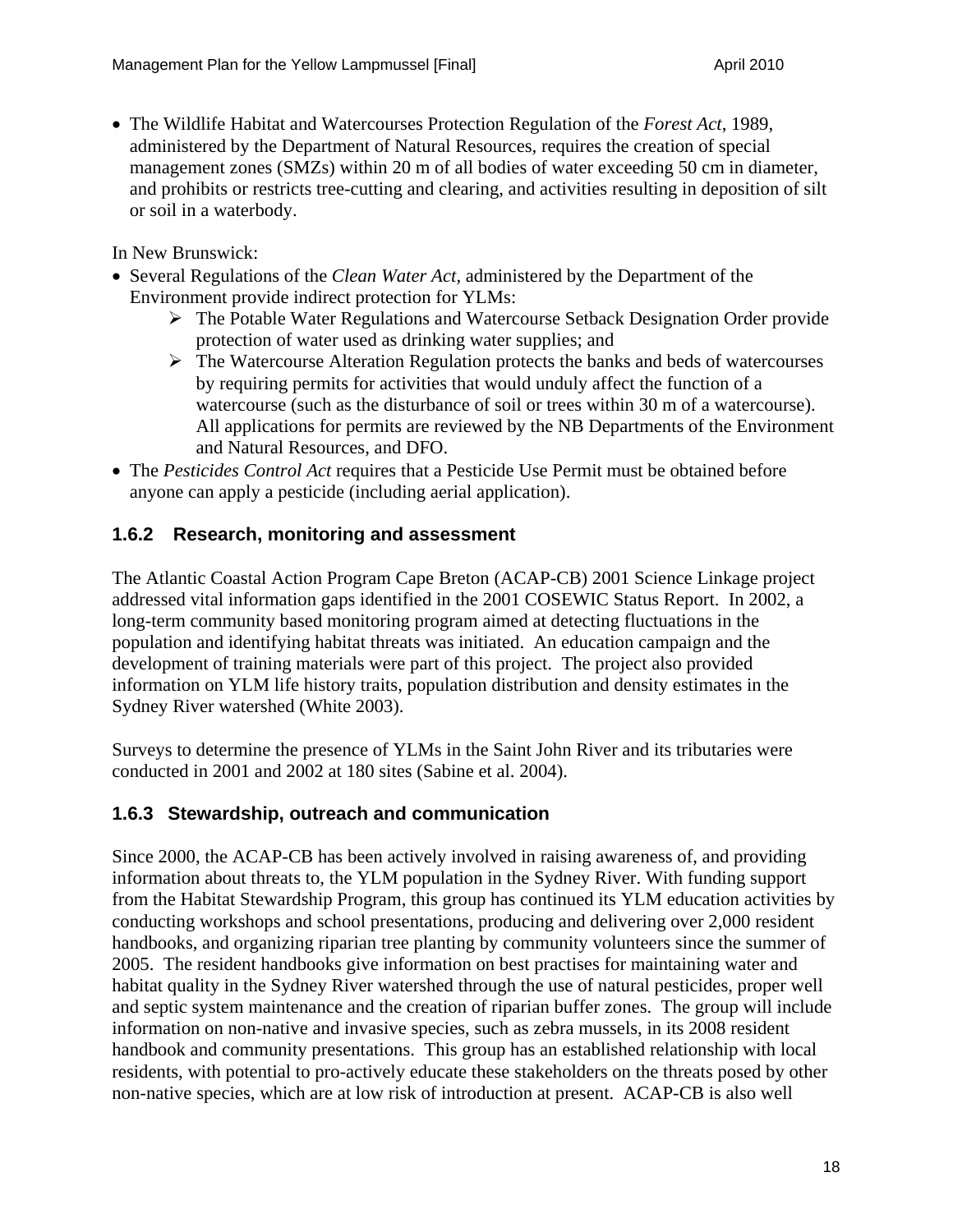placed to inform the general public of the threat posed by molluscicide application in Blacketts Lake.

The Department of National Defence, Canadian Forces Base, Gagetown, New Brunswick hosted a YLM identification course for all personnel including DFO and NBDoE regional staff in November of 2008.

The Nova Scotia Department of Fisheries and Aquaculture focuses on the aquatic invasive species issue through public distribution of the following materials:

- A brochure entitled *Information for Boaters*, which highlights seven invasive marine and freshwater species in Nova Scotia. It includes a Boater's Checklist, and information on an invasive species hotline operated by the Ontario Federation of Anglers and Hunters and the Ontario Ministry of Natural Resources; and
- *Nova Scotia Angler's Handbook*, which contains a section on Introduced Species, and information on cleaning boats and equipment to limit their spread.

The zebra mussel is a potentially serious threat to the native mussel population in New Brunswick. Numerous publications concerning invasive species in NB are available to the public, including:

- *Fish 2008*, the New Brunswick Fishing Guide, is given to everyone applying for an angling license in the province; inside the guide there is a one page section on the zebra mussel, the threat it poses to river systems, and what can be done to minimize its' intrusion;
- "An invasive species program for New Brunswick", coordinated by the Fisheries Program of the New Brunswick Department of Natural Resources (NBDNR), is a public education campaign to inform recreational boaters and anglers of potential invasive species and how to prevent their spread. The zebra mussel is one of the species included in the campaign. The campaign was launched in the spring of 2009.
- A brochure on the New Brunswick government website providing information on invasive species (http://www.gnb.ca/0254/pdf/2986nativefishbrochure-e.pdf); and
- An invasive species guide published by ACAP-Saint John and available online (http://www.acapsj.com/Current\_Projects.html ), developed as part of a project using community participation to digitize and map the distribution and abundance of invasive species.

### **1.7 Knowledge Gaps**

Knowledge gaps identified by COSEWIC (2004) and during the development of this Management Plan are given below in order of priority.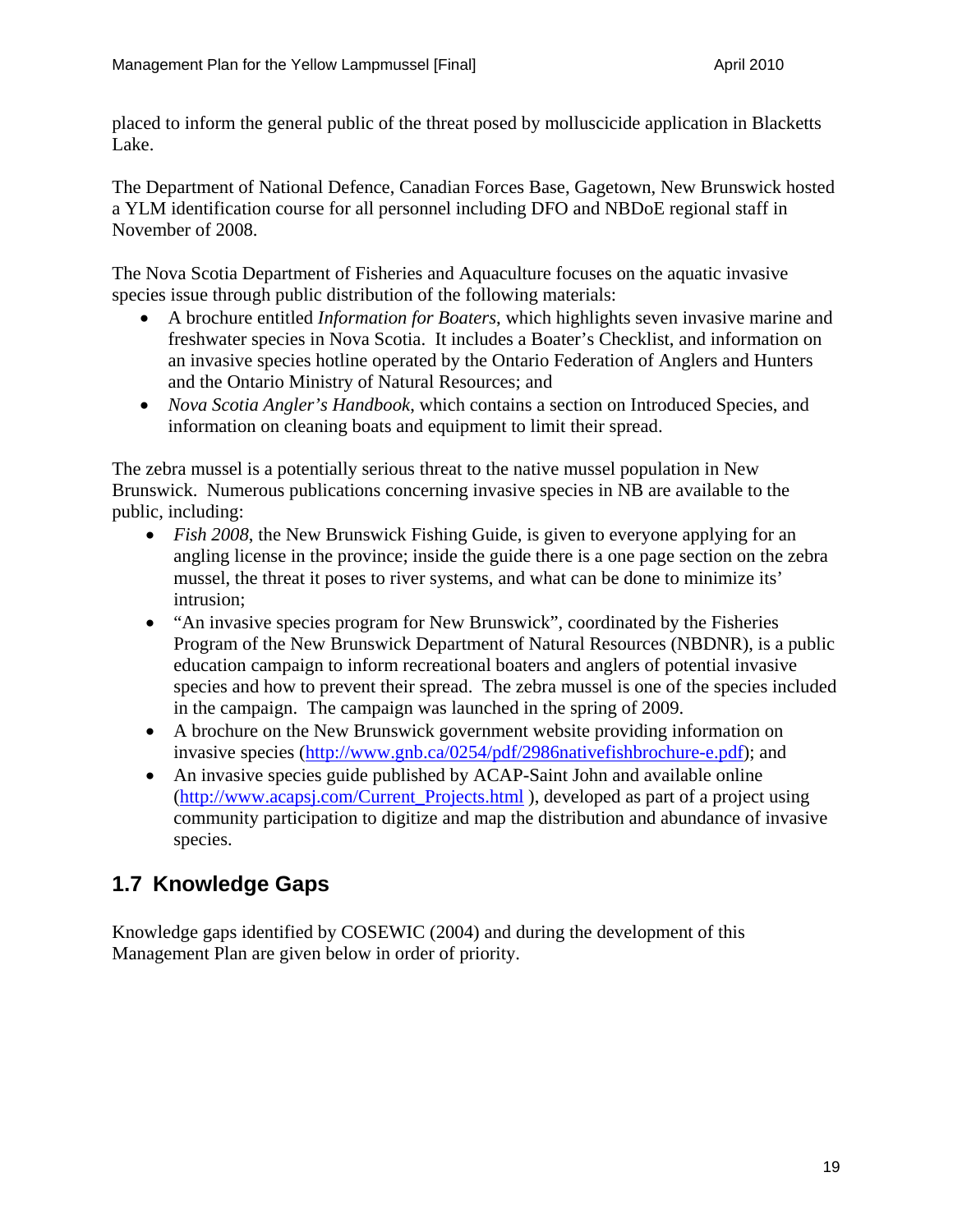#### **1.7.1 Population estimates and trends**

Due to their spatial aggregation and challenging field conditions, it is difficult to accurately estimate the population size and trends of YLM populations. There is currently no accurate population estimate for either the Sydney River or the Saint John River population.

#### **1.7.2 Distribution outside current known range**

The current status of the YLM in Quebec remains uncertain and is in need of investigation. A historic record from the Saint Francois River, near Drummondville, in 1952, cannot be confirmed as the specimen is missing. Given the presence of YLM populations in Maine (Williams et al. 1993) and upstate New York (Strayer and Fetterman 1999; Strayer and Jirka 1997), it is possible that additional populations exist.

The species may also occur in other rivers in Nova Scotia, although this is unlikely (M. Elderkin, per. comm. 2007), and in New Brunswick. In New Brunswick, limited surveys have occurred in the upper Saint John River above the Mactaquac dam without success. Potential suitable habitat does exist in the river, however, and the larval host fish species are present both above and below the dam (Sabine et al. 2004). Additional work on the section of river above the Mactaquac dam, and other rivers in New Brunswick is required to more accurately describe the distribution of the species in the province.

#### **1.7.3 Extent of risk posed by threats**

The extent of risk posed by the following threats to YLMs and their habitats is unknown at this time:

- muskrat predation in Blacketts Lake;
- muskellunge and other fish predation on host fish in the Saint John River;
- potential predator-prey and host-parasite relationships with Atlantic sturgeon (*Acipenser oxyrinchus oxyrinchus*) and shortnose sturgeon (*Acipenser brevirostrum)* in the Saint John River; and
- seasonal low-water levels in the Saint John River.

#### **1.7.4 Knowledge of basic biology**

Several aspects of YLM biology remain largely unstudied:

- identification of host fish in the Saint John River (not known with certainty);
- age of sexual maturity (both populations);
- exact timing of fertilization and glochidial release (both populations); and
- period of gravidity of the New Brunswick population.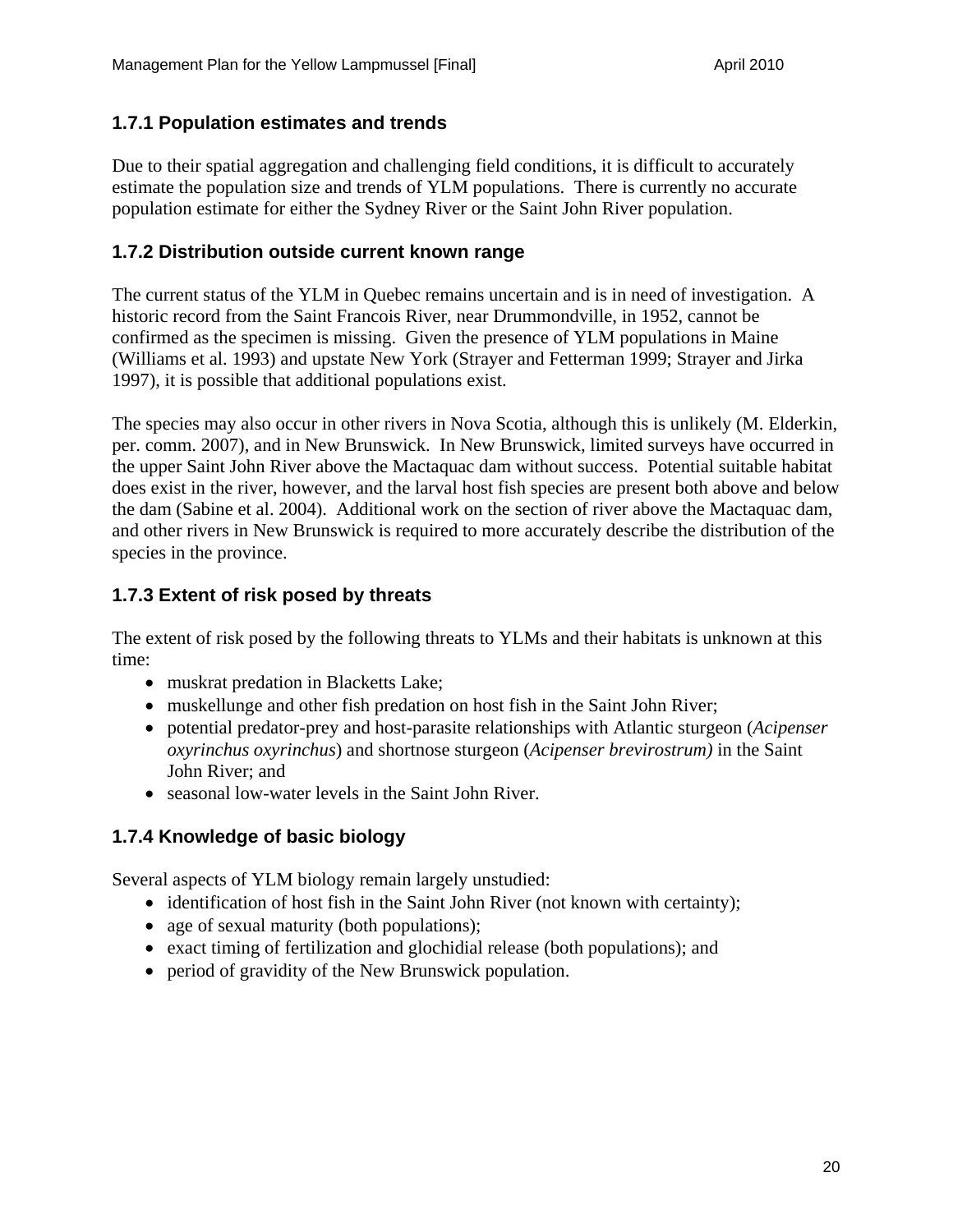### **2. MANAGEMENT**

### **2.1. Goal**

The goal of this management plan is to:

*maintain the existing yellow lampmussel populations in Canada.* 

The geographic scale for managing the species is within the Sydney River, NS and Saint John River, NB systems. Maintaining the distribution of YLM is a key component for management, therefore, should naturally occurring populations be found elsewhere, the goal will be to maintain those populations as well. There is no current need to provide for the expansion of YLM's range in Canada.

A numerical population goal cannot be established at this time because there are no accurate abundance estimates for either the NS or the NB population. Population goals may be defined once the population size for the two provinces is determined. There is currently no evidence to suggest historic changes in abundance of the YLM in Canada.

### **2.2. Objectives**

The following objectives and strategies will help to maintain the existing YLM population in Canada. An objective is an accomplishment in support of the overall Management Plan goal, while a strategy is a plan which, if accomplished, will contribute to meeting the objective. Actions, or specific tasks or steps taken to implement a strategy, are outlined and discussed in Section 2.3.

#### **Objective 1 (O1)**: *Maintain current quality and quantity of known YLM habitat*

Strategies:

- S1. Reduce threats to YLM habitat
	- a. Maintain current levels of water quality at all known sites
	- b. Monitor water quality conditions at known sites
	- c. Meet with, and disseminate information to water quality and aquatic habitat regulators to ensure that they are informed about YLM presence and its water quality needs and sensitivities
	- d. Inform and encourage stakeholders to implement water quality best practices
	- e. Prevent or reduce activities which result in shoreline degradation, habitat alteration, and sedimentation
	- f. Determine risk posed by low-water levels in the Saint John River and Sydney River
	- g. Enforce existing riparian zone protection regulations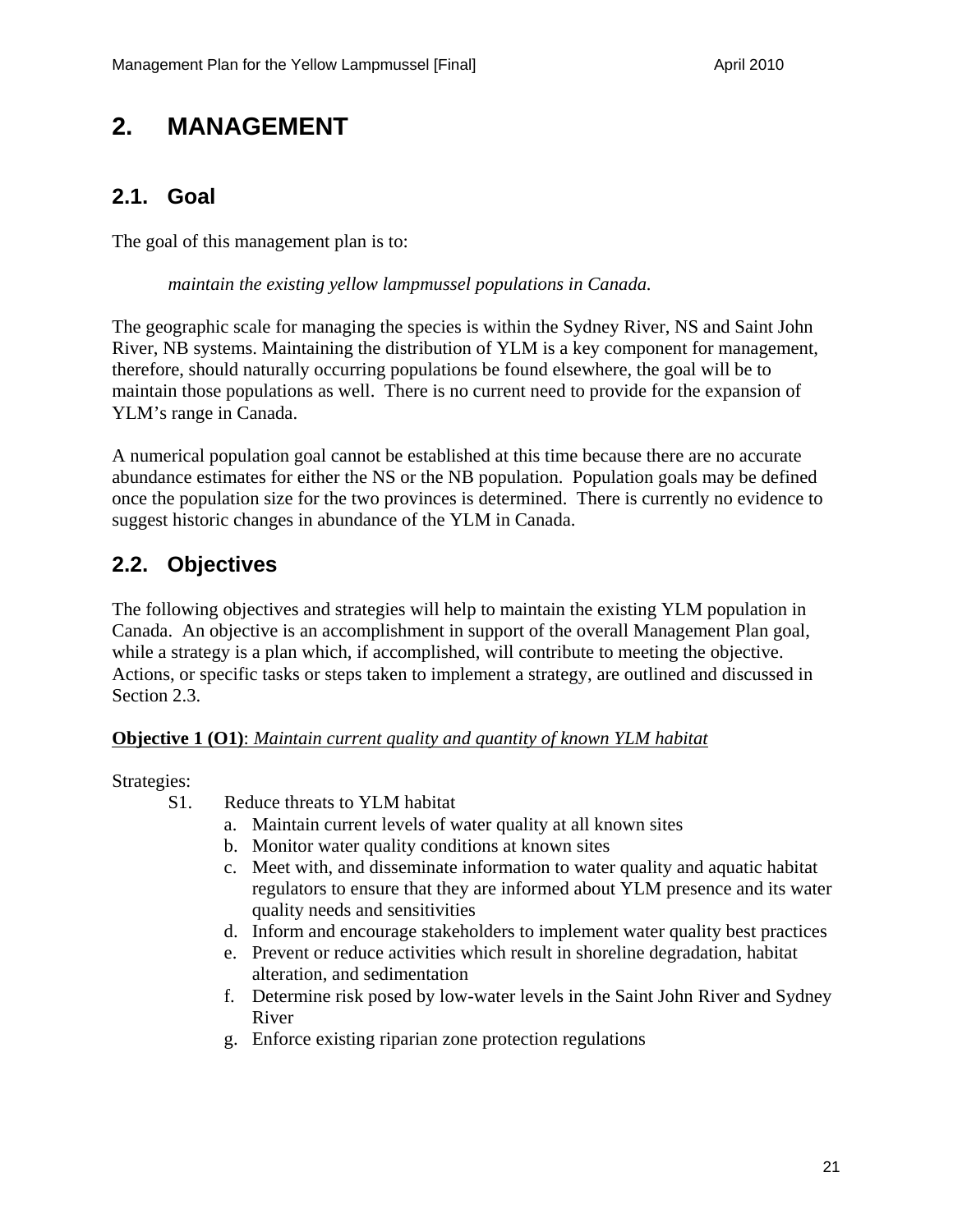#### **Objective 2 (O2):** R*educe direct threats to YLM populations*

Strategies:

- S1. Determine level of risk and reduce direct threats to YLM populations
	- a. Discourage the use of molluscicides in Blacketts Lake
	- b. Determine level of risk posed by muskrat predators on Sydney River population
	- c. Prevent the introduction of zebra mussels

#### **Objective 3 (O3)**: *Improve our understanding of YLM populations in New Brunswick and Nova Scotia*

#### Strategies:

- S1. Gain a better understanding of YLM population size, population dynamics, and distribution
	- a. Develop and implement a long-term monitoring protocol for all existing populations to gather abundance and trend information
	- b. Develop and implement a survey protocol to look for new occurrences of YLM in suitable habitat
	- c. Gather information on habitat and biology which is necessary to assist activities in (a) and (b)
- S2. Gain a better understanding of the interactions between YLM populations and other native fish species in the watershed
	- a. Determine potential interactions with Atlantic sturgeon and shortnose sturgeon in the Saint John River.

#### **Objective 4 (O4)**: *Maintain existing host fish populations*

#### Strategies:

- S1. Identify and gather information on host fish species in NB and NS
- S2. Assess and reduce potential threats to host fish populations, including potential negative impacts from non-native and invasive species

#### **Objective 5 (O5)**: *Increase public awareness and involvement in YLM conservation efforts*

#### Strategies:

- S1. Encourage education and communication programs with stakeholders and the general public that:
	- a. Raise awareness of the presence of YLMs in the Saint John and Sydney rivers and conservation efforts under the *Species at Risk Act*
	- b. Raise awareness of the effects of non-native and invasive species on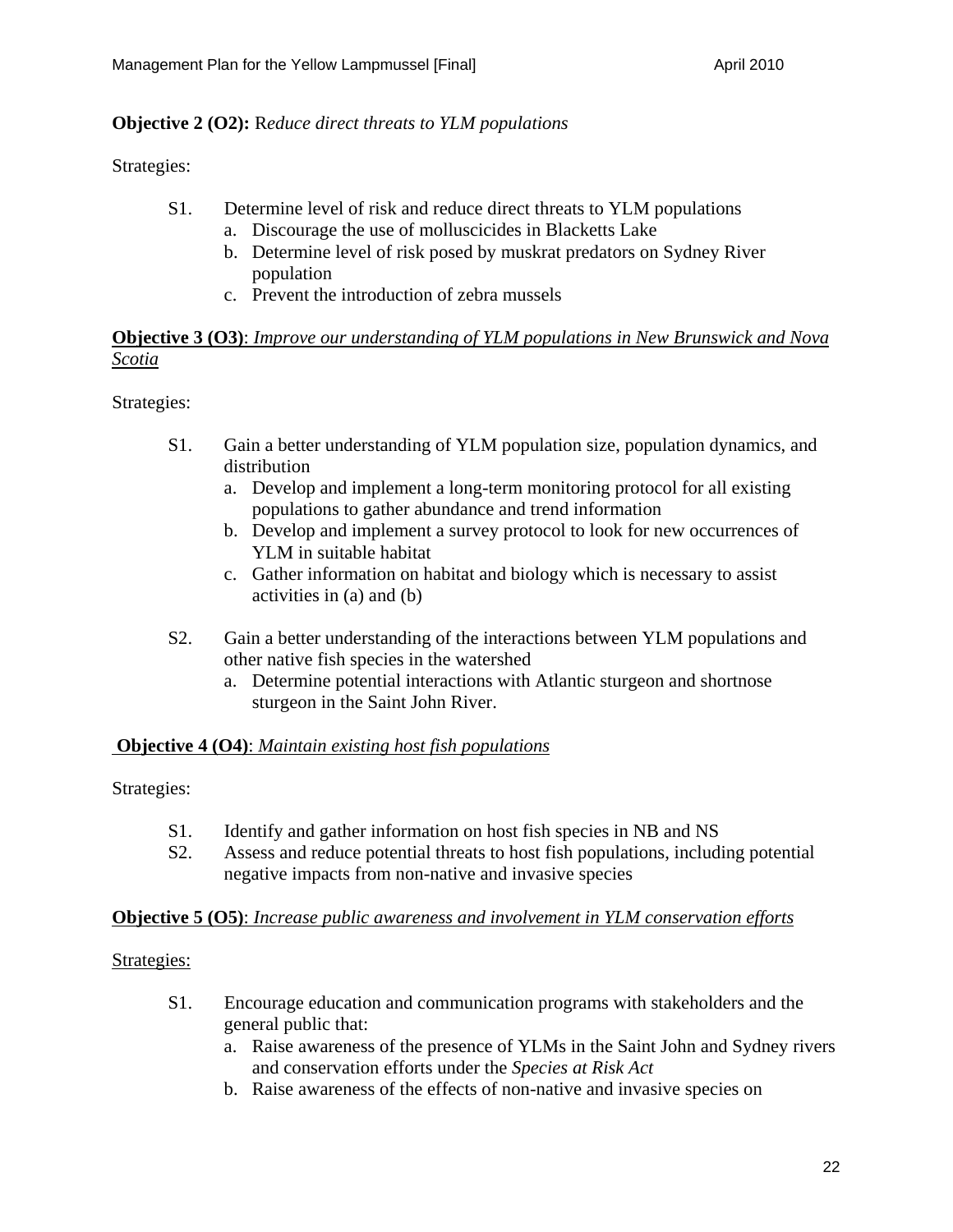YLM and other species at risk

- c. Raise the importance of maintaining biodiversity and the functional components of existing habitats for YLMs and other native species
- d. Raise awareness of existing federal and provincial regulations which protect YLM habitat
- e. Raise awareness on issues pertaining to riparian zone degradation and the potential for sediment deposition in the lower Saint John River watershed
- S2. Adopt and/or develop tools and approaches which reduce the risk of non-native and invasive species introductions

### **2.3 Actions**

The following non-prioritized list identifies specific actions that are recommended to implement the strategies identified to achieve the five objectives outlined in this Management Plan. Some of these actions are ongoing initiatives, as outlined in Section 1.6 above. Actions are outlined in five categories: Protection, Management, Research, Monitoring and Assessment and Outreach and Communication. The corresponding Objective and Strategy is indicated, in abbreviated form, for each action (eg. O5, S2 refers to Objective 5, Strategy 2).

#### **2.3.1 Protection**

Protection will be achieved through compliance with Acts and Regulations (see Section 1.6.1) that afford protection for YLM populations, their habitat and associated water quality, and their host fish. Communication, cooperation and coordination among all jurisdictions involved in the permitting review and approvals processes for impacting activities will be necessary to achieve success. Information on known population locations and sizes should be disseminated to DFO Oceans, Habitat and Species at Risk Regional and Area staff, and Provincial Environment, Natural Resources and Fisheries Departments in both NS and NB, and specifically directed to professionals involved in project and permit application reviews. This is particularly important in the Sydney River Watershed, should its use as a backup drinking water supply be discontinued in the future. With the potential identification of new populations in NB, this information must be made available to relevant Departments.

Meet with, and disseminate information to:

- 1. Water quality regulators to ensure that they are informed about YLM presence and its water quality needs and sensitivities (O1, S1)
- 2. Aquatic habitat regulators to ensure that they are informed about YLM presence and its habitat needs (O1, S1)
- 3. Operators of the Sydney River Dam (NSLC) to ensure that they are informed about YLM presence and its habitat and water quality needs (O1, S1)
- 4. Stakeholders and the general public to raise awareness on issues pertaining to riparian zone degradation in the lower Saint John River (O1, S1)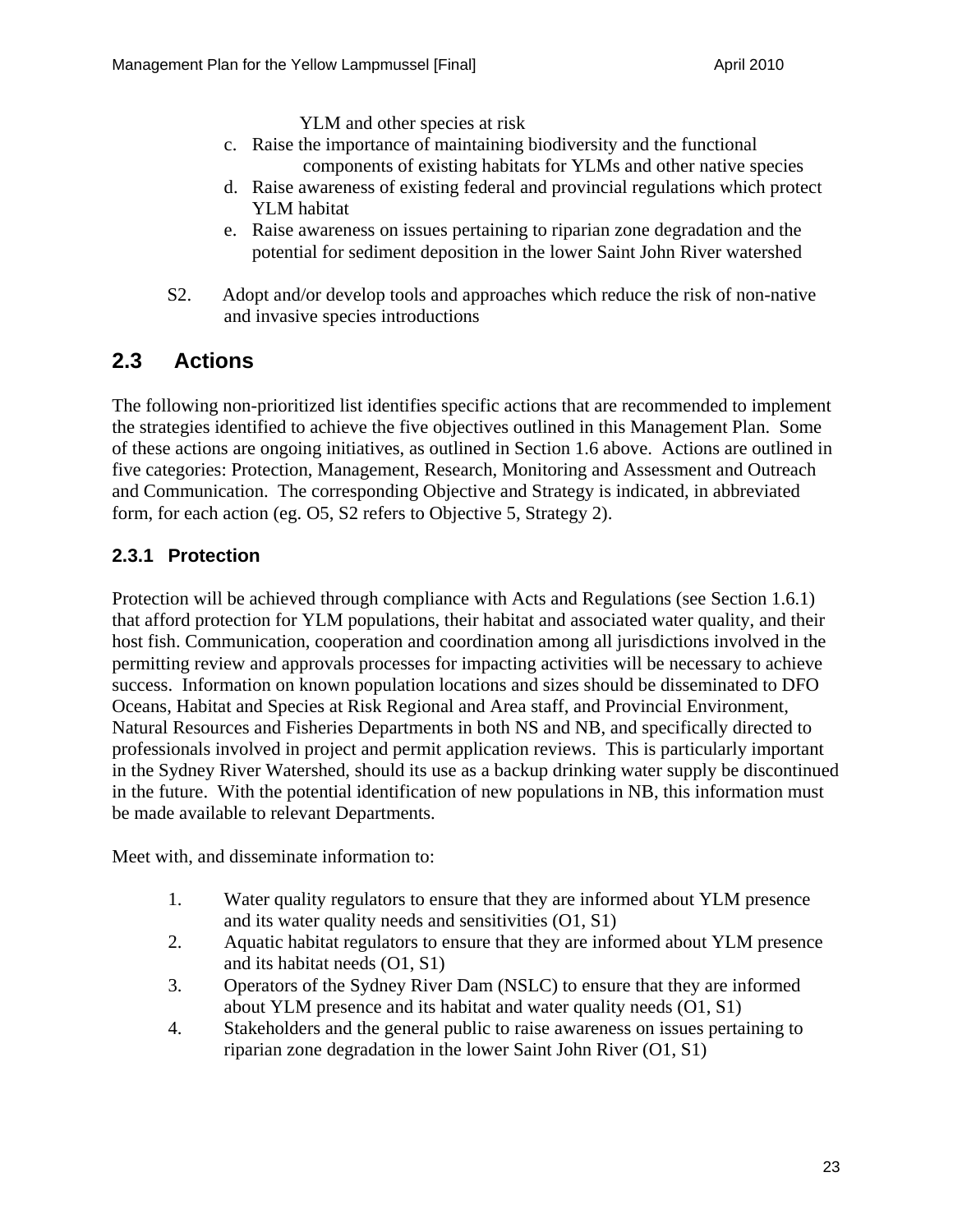#### **2.3.2 Management**

Actions to manage threats to existing YLM populations, and preserve those populations, include:

- 5. Encourage stakeholders to implement water quality best practises (O1, S1)
- 6. Encourage stakeholders to implement best practises to reduce impacts to aquatic habitat (O1, S1)
- 7. Discourage use of molluscicides in Blacketts Lake (O2, S1)
- 8. Meet with and/or disseminate information to jurisdictions involved in fish management to ensure that they are informed about YLM and the needs of its host fish (O4, S2)
- 9. Support existing programs that reduce the risk of non-native and invasive species introductions (O2, S1; O4, S2)

#### **2.3.3 Research**

The following research actions are needed to fill knowledge gaps in YLM biology, and determine the extent and nature of direct threats to YLM populations:

- 10. Initiate studies to evaluate potential risk posed to YLM habitat in the Sydney River and Saint John River by recurrent seasonal low-water levels (O1, S1)
- 11. Initiate research to provide more information about reproductive issues and longevity (O3, S1), such as:
	- Age at sexual maturity and longevity
	- Timing of fertilization and glochidial release
	- Period of gravidity in NS (confirm) and NB (determine)
- 12. Initiate research to determine host fish species in NB and determine additional host fish species in NS (including banded killifish) (O4, S1)
- 13. Determine the effect of muskellunge and other non-native invasive species on fish assemblage in the Saint John River (O4, S2)
- 14. Determine potential predator-prey and host-parasite interactions with Atlantic and shortnose sturgeon in the Saint John River (O3, S2)

#### **2.3.4 Monitoring and assessment**

Habitat and population surveys should be undertaken, using reliable methods and established protocols, by experienced biologists. The use of trained volunteers in this work represents an important stewardship opportunity. Monitoring of changes in the YLM population, and existing and potential threats, should be conducted every 5-10 years by either trained volunteers or experienced biologists. Habitat and occurrence data might also be gathered opportunistically as part of existing management programs or stewardship initiatives.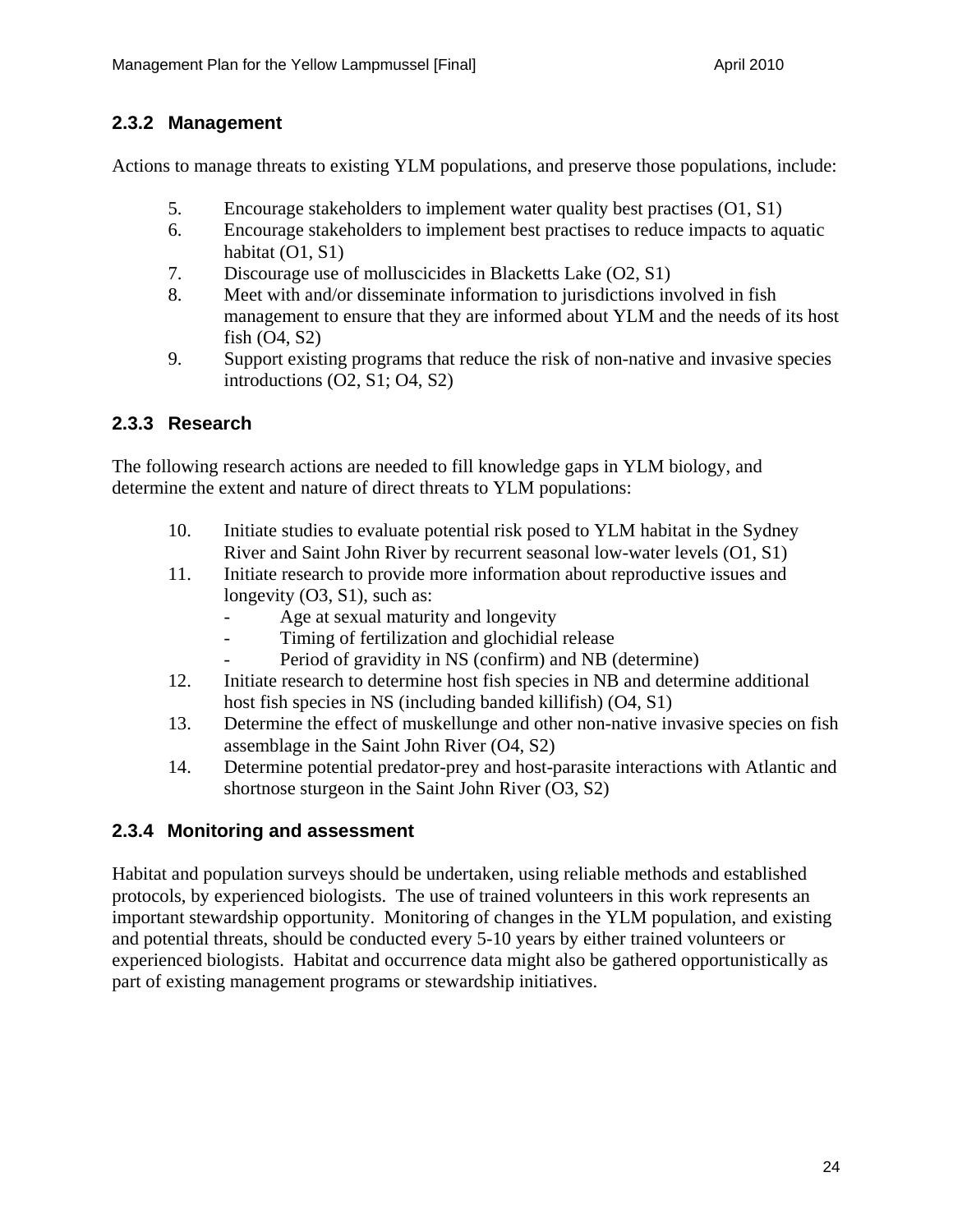Surveys should be conducted to determine:

- 15. Locations of suitable habitat quality (including substrate conditions, water quality and salt water intrusion) and quantity (area within a watershed or body of water) in NB (above the Mactaquac Dam) and NS (O3, S1)
- 16. New occurrences in potential YLM habitat in NB and NS (O3, S1)
- 17. More precise YLM population estimates for NB and NS populations (O3, S1)
- 18. Short-term fluctuations in size and distribution of YLM populations (O3, S1)
- 19. Abundance and health of host fish populations (O4, S1)
- 20. Threats to host fish populations (O4, S2)

Monitoring programs should be initiated, established and supported to assess:

- 21. YLM population dynamics at 5-10 yr. intervals (O3, S1)
- 22. Level of risk posed by muskrat predation on Sydney River YLM population (monitoring shell middens) (O2, S1)
- 23. Threats to YLM habitat (O1, S1) at 5-10 yr. intervals

#### **2.3.5 Outreach and communication**

Community education and awareness programs that provide members of the public, local residents and stakeholders with the information, skills and tools to reduce and mitigate threats to YLM populations and their habitats are crucial to the conservation and management of the two known populations. Public awareness campaigns for the zebra mussel, and for non-native and invasive species in general should at a minimum be maintained at current levels. Expansion of these efforts by local conservation, environmental and angling groups will ensure a pro-active and precautionary approach that may lower the potential risk of introduction.

Outreach and communications actions in support of the Goal of this Management Plan are:

- 24. Support education programs and stewardship initiatives in the Sydney River watershed (O5, S1)
- 25. Encourage and support the development and implementation of education, outreach and stewardship initiatives in areas of YLM occurrence in the Saint John River watershed (O5, S1)
- 26. Provide information on zebra mussels and other invasive species to stakeholders in the Sydney River and Saint John River watershed (O5, S1)

### **3. PROPOSED IMPLEMENTATION SCHEDULE**

Fisheries & Oceans Canada encourages other agencies and organizations to participate in the conservation of the Yellow lamp mussel through the implementation of this management plan. Fisheries and Oceans Canada is committed to implementing actions identified in this Management Plan in partnership with organizations and sectors listed in Table 4. Tables 5 and 6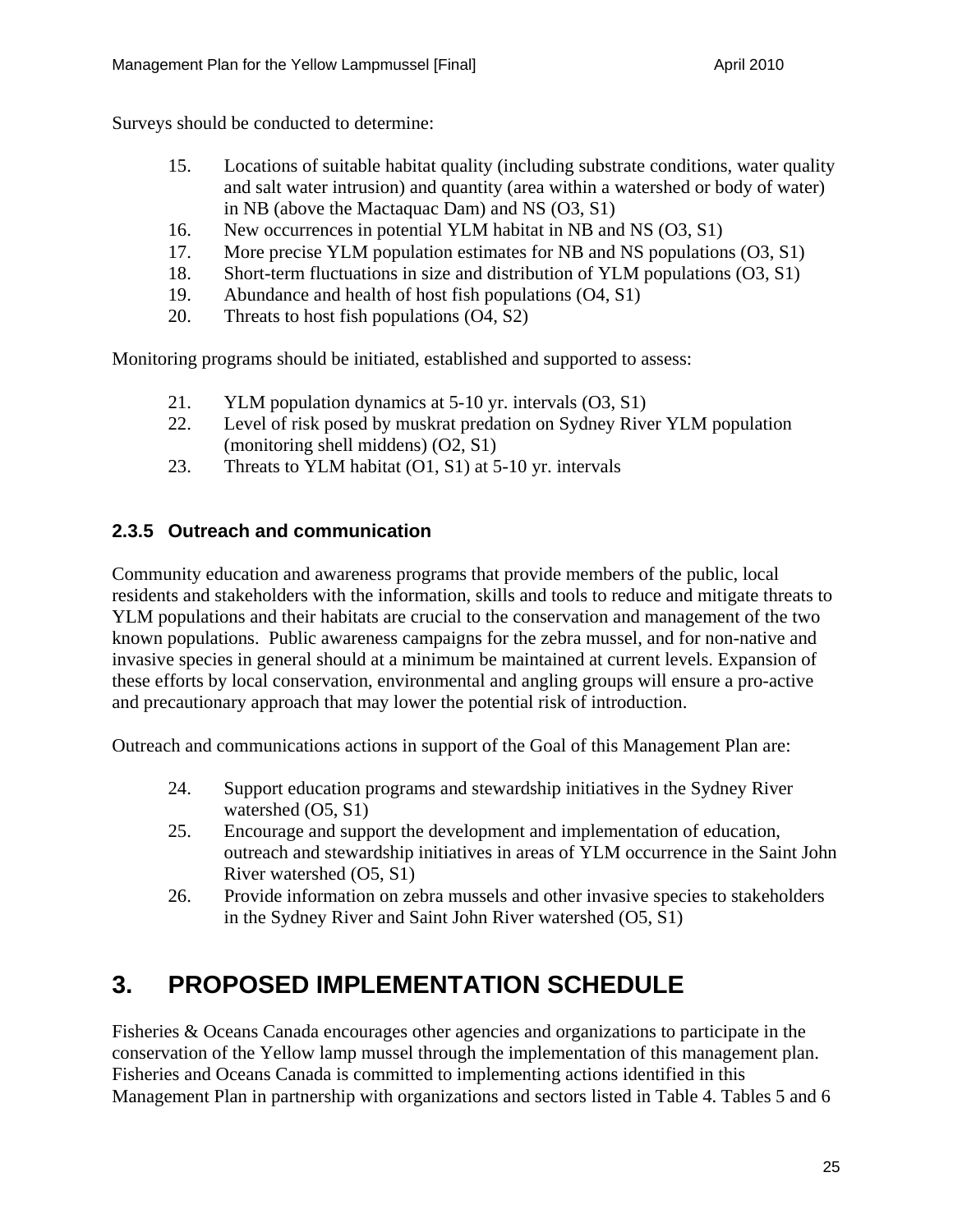summarize those actions that are recommended to support the management goals and objectives. The activities implemented by Fisheries & Oceans Canada will be subject to the availability of funding and other required resources. Where appropriate, partnerships with specific organizations and sectors will provide the necessary expertise and capacity to carry out the listed action. However, this identification is intended to be advice to other agencies, and carrying out these actions will be subject to each agency's priorities and budgetary constraints.

|  | Table 4. Organizations with whom the Fisheries and Oceans Canada will work in |
|--|-------------------------------------------------------------------------------|
|  | partnership, where and when appropriate, to accomplish the actions outlined   |
|  | in this Management Plan:                                                      |

| Organization                                            | Acronym        |
|---------------------------------------------------------|----------------|
| Atlantic Coastal Action Program – Cape Breton           | ACAP-CB        |
| Atlantic Coastal Action Program - Saint John            | <b>ACAP-SJ</b> |
| Cape Breton Regional Municipality                       | <b>CBRM</b>    |
| Cape Breton University                                  | <b>CBU</b>     |
| <b>Environment Canada</b>                               | EC             |
| Environmental non-government organizations              | <b>ENGOs</b>   |
| New Brunswick Department of Natural Resources           | <b>NBDNR</b>   |
| New Brunswick Department of the Environment             | <b>NBDoE</b>   |
| <b>New Brunswick Museum</b>                             | <b>NBM</b>     |
| Nova Scotia Department of the Environment               | <b>NSDoE</b>   |
| Nova Scotia Department of Fisheries and Aquaculture     | <b>NSDFA</b>   |
| Nova Scotia Department of Natural Resources             | <b>NSDNR</b>   |
| Nova Scotia Lands Corporation                           | <b>NSLC</b>    |
| Nova Scotia Museum                                      | <b>NSM</b>     |
| Post-secondary institutions                             | Academia       |
| University of New Brunswick – Canadian Rivers Institute | UNB-CRI        |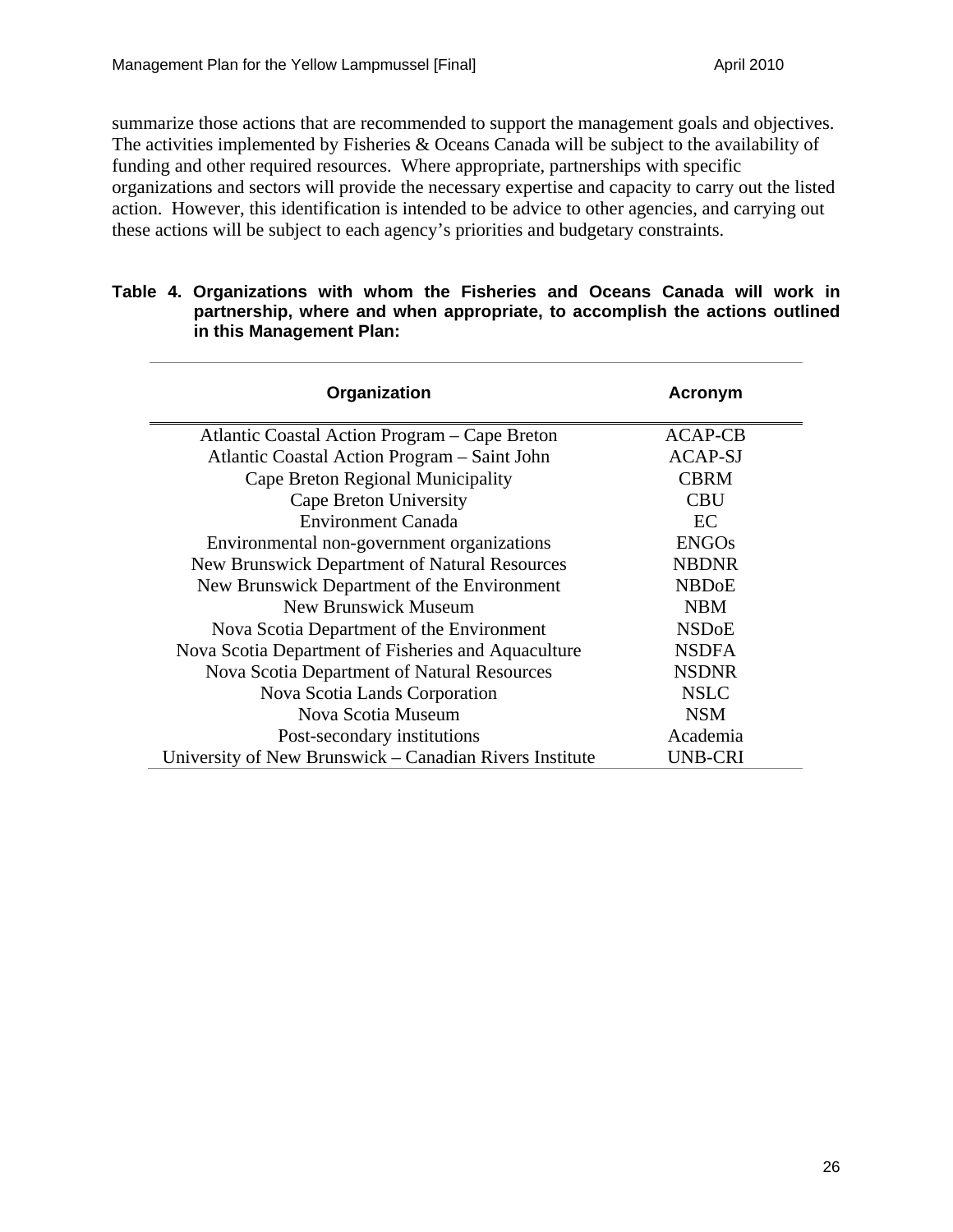| <b>Action</b>                                                                                                                     | <b>Priority</b> | <b>Threats or concerns</b><br>addressed                                                                                      | <b>Participating Agencies</b>                | <b>Timeline</b> |  |  |  |
|-----------------------------------------------------------------------------------------------------------------------------------|-----------------|------------------------------------------------------------------------------------------------------------------------------|----------------------------------------------|-----------------|--|--|--|
| <b>Objective 1: Maintain current quality and quantity of known YLM habitat</b>                                                    |                 |                                                                                                                              |                                              |                 |  |  |  |
| Action 1: Inform water quality<br>regulators (NSDoE, CBRM, EC)<br>about YLM presence, needs and<br>sensitivities                  | High            | Industrial pollution<br>Degradation of water quality<br>through nutrient enrichment                                          | <b>DFO</b><br><b>ACAP-CB</b>                 | Ongoing         |  |  |  |
| Action 2. Inform aquatic habitat<br>regulators (NSDoE, NSDNR,<br>DFO, NSDFA, CBRM) about<br>YLM presence and its habitat<br>needs | High            | Habitat degradation through<br>development and construction<br>activities<br>Sedimentation<br>Removal of riparian vegetation | <b>DFO</b><br><b>ACAP-CB</b>                 | Ongoing         |  |  |  |
| Action 3. Inform operators of<br>Sydney River Dam about YLM<br>presence and habitat needs                                         | High            | Breach of Sydney River Dam<br>Reduction in habitat above dam<br>Salt water intrusion above dam                               | <b>DFO</b><br><b>ACAP-CB</b>                 | Ongoing         |  |  |  |
| Action 5. Encourage<br>stakeholders to implement water<br>quality best practices                                                  | High            | Deterioration of water quality<br>through household chemical and<br>sewage inputs<br>Reduced oxygen content                  | <b>ACAP-CB</b><br><b>DFO</b><br><b>NSDoE</b> | Ongoing         |  |  |  |
| Action 6. Encourage<br>stakeholders to implement best<br>practices to reduce impacts to<br>aquatic habitat                        | High            | Habitat degradation via<br>construction and maintenance<br>activities: Sedimentation and<br>Removal of riparian vegetation   | <b>ACAP-CB</b><br><b>DFO</b><br><b>NSDoE</b> | Ongoing         |  |  |  |
| Action 10: Initiate studies to<br>evaluate risk from seasonal low-<br>water levels in YLM habitat                                 | Low             | Reduction in extent of habitat<br>due to air exposure and increase<br>in water temperature                                   | <b>ACAP-CB</b><br>Academia                   | 2010-2012       |  |  |  |
| Action 23: Initiate monitoring<br>programs to assess threats to<br>YLM habitat at 5-10 yr. intervals                              | Low             | Monitoring of current or<br>emergent habitat threats                                                                         | <b>ACAP-CB</b><br><b>NSDNR</b>               | 2012            |  |  |  |
| <b>Objective 2: Reduce direct threats to YLM populations</b>                                                                      |                 |                                                                                                                              |                                              |                 |  |  |  |
| Action 7: Contact NSDoE to<br>discourage use of molluscicides<br>in Blacketts Lake                                                | High            | Accidental mortality from<br>direct exposure to non-species<br>specific pesticide                                            | <b>DFO</b><br><b>ACAP-CB</b>                 |                 |  |  |  |

**Table 5. Implementation Schedule, Sydney River, NS**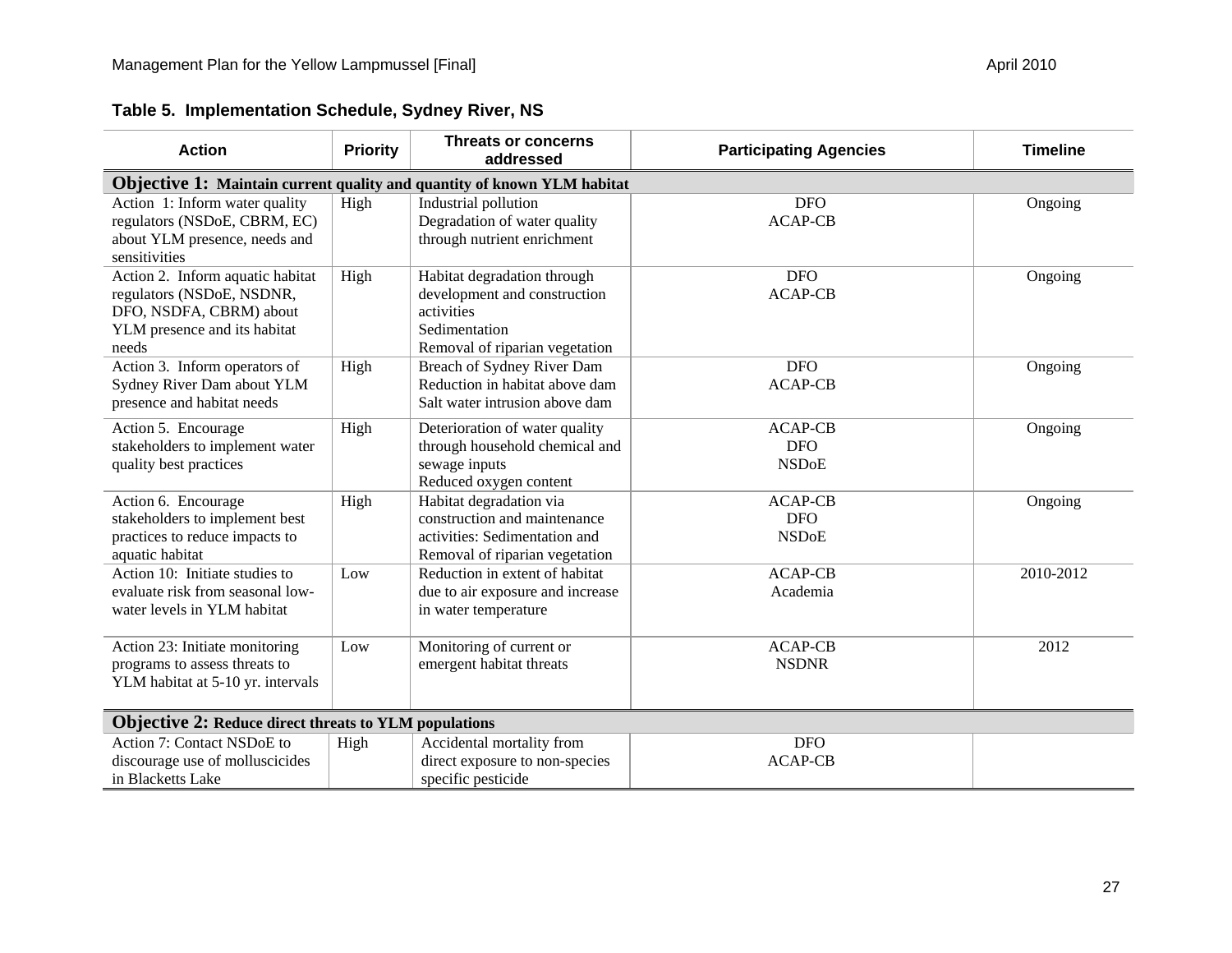| <b>Action</b>                                                                                                                                                              | <b>Priority</b>    | <b>Threats or concerns</b><br>addressed                                                                                                                                                      | <b>Participating Agencies</b>                                                              | <b>Timeline</b>      |
|----------------------------------------------------------------------------------------------------------------------------------------------------------------------------|--------------------|----------------------------------------------------------------------------------------------------------------------------------------------------------------------------------------------|--------------------------------------------------------------------------------------------|----------------------|
| Action 9: Support existing<br>programs that reduce the risk of<br>non-native and invasive species<br>introductions                                                         | High               | Potential threat of introduction<br>of zebra mussels<br>Potential loss of habitat,<br>biodiversity and community<br>structure through establishment<br>of non-native and invasive<br>species | <b>DFO</b><br><b>ACAP-CB</b><br><b>CBU</b><br><b>NSDNR</b><br><b>NSDoE</b><br><b>NSDAF</b> | Ongoing<br>2008-2012 |
| Action 21: Determine level of<br>risk posed by muskrat predation<br>by monitoring shell middens                                                                            | Low                | Knowledge of importance of<br>threat posed by muskrat<br>predation                                                                                                                           | <b>ACAP-CB</b><br>Academia                                                                 | 2011-2012            |
|                                                                                                                                                                            |                    | Objective 3: Improve our understanding of YLM populations in New Brunswick and Nova Scotia                                                                                                   |                                                                                            |                      |
| Action 11: Initiate research to<br>determine longevity, age at<br>sexual maturity, timing of<br>fertilization and glochidial<br>release and confirm period of<br>gravidity | Moderate<br>$-Low$ | Lack of knowledge about<br>biology and reproduction of<br><b>YLM</b>                                                                                                                         | Academia<br><b>NSDNR</b>                                                                   | 2009-2013            |
| Action 15: Conduct surveys to<br>determine location of suitable<br>habitat in NS                                                                                           | Moderate<br>-Low   | Sites of potential new<br>occurrences known                                                                                                                                                  | <b>NSDNR</b><br><b>NSM</b>                                                                 | 2010-2012            |
| Action 16: Conduct surveys to<br>determine new occurrence in<br>potential YLM habitat in NS                                                                                | Moderate<br>-Low   | Knowledge of distribution in<br><b>NS</b>                                                                                                                                                    | <b>NSDNR</b><br><b>NSM</b>                                                                 | 2010-2012            |
| Action 17: Conduct surveys to<br>determine more precise YLM<br>population estimates for NS                                                                                 | Moderate<br>-Low   | More accurate estimate of size<br>of NS YLM population                                                                                                                                       | <b>NSDNR</b><br><b>NSM</b>                                                                 | 2010-2012            |
| Action 18: Conduct surveys to<br>determine short-term fluctuations<br>in size and distribution of<br>population                                                            | Moderate<br>-Low   | Lack of knowledge about spatial<br>and temporal fluctuations in<br>Sydney River population                                                                                                   | <b>ACAP-CB</b><br><b>NSDAF</b><br><b>NSDNR</b>                                             | Ongoing<br>2008-2010 |
| Action 21: Monitor YLM<br>population dynamics at 5-10 yr.<br>intervals                                                                                                     | Moderate<br>-Low   | Lack of knowledge about<br>population fluctuations                                                                                                                                           | <b>ACAP-CB</b><br><b>NSDNR</b>                                                             | 2012                 |

### **Table 5. Implementation Schedule, Sydney River, NS**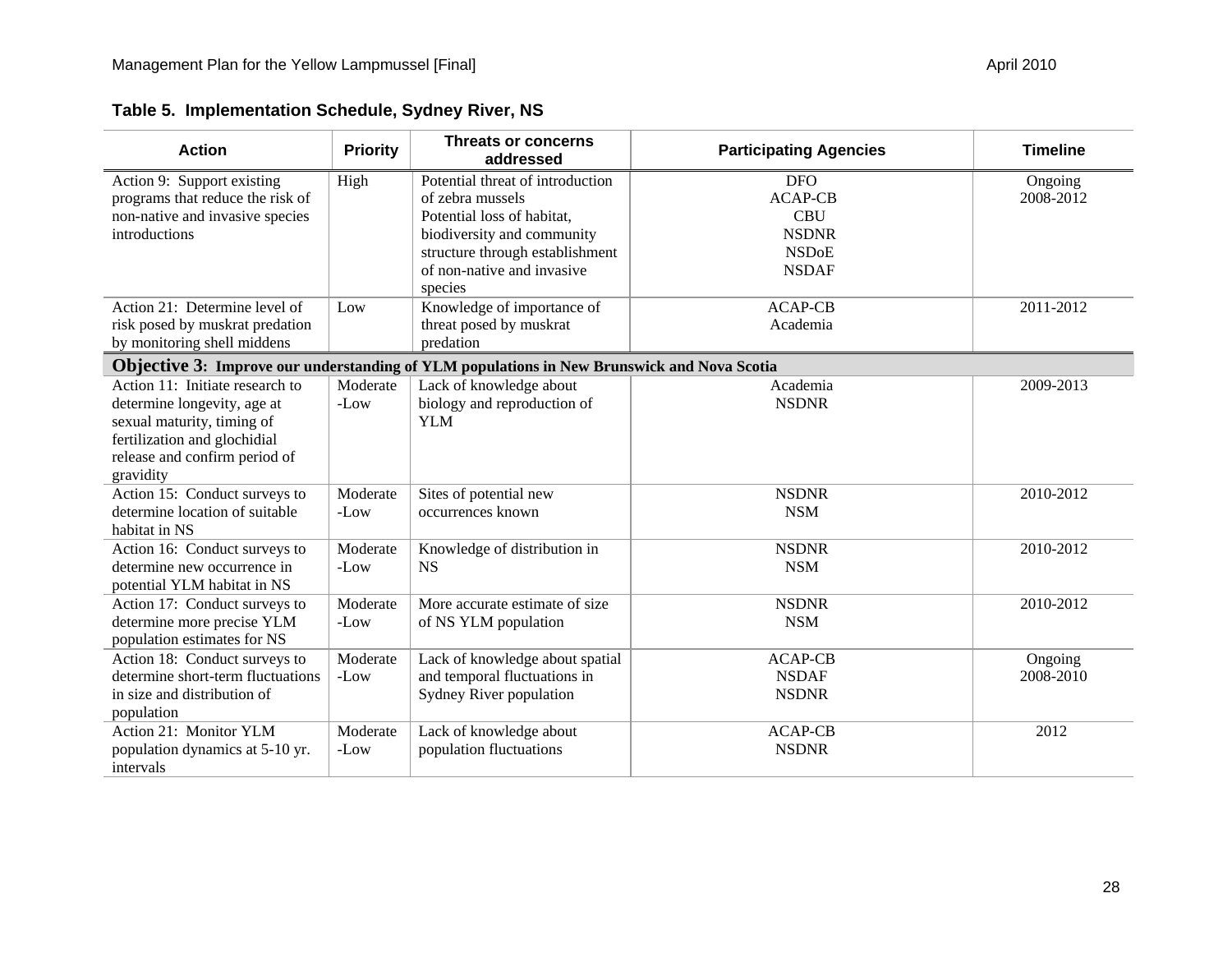| <b>Action</b>                                                                                                      | <b>Priority</b>                                             | <b>Threats or concerns</b><br>addressed                                                                                              | <b>Participating Agencies</b>                                | <b>Timeline</b>      |  |  |  |  |  |
|--------------------------------------------------------------------------------------------------------------------|-------------------------------------------------------------|--------------------------------------------------------------------------------------------------------------------------------------|--------------------------------------------------------------|----------------------|--|--|--|--|--|
|                                                                                                                    | <b>Objective 4: Maintain existing host fish populations</b> |                                                                                                                                      |                                                              |                      |  |  |  |  |  |
| Action 8: Inform jurisdictions<br>involved in fish management<br>about YLM and needs of host<br>fish               | Moderate                                                    | Direct threats to host fish<br>species<br>Health of host fish populations                                                            | <b>DFO</b><br><b>ACAP-CB</b><br><b>NSDAF</b>                 | 2009-2012            |  |  |  |  |  |
| Action 9: Support existing<br>programs that reduce the risk of<br>non-native and invasive species<br>introductions | High                                                        | Potential loss of habitat,<br>biodiversity and community<br>structure through establishment<br>of non-native and invasive<br>species | <b>DFO</b><br>ACAP-CB, CBU,<br>NSDNR, NSDoE,<br><b>NSDAF</b> | Ongoing<br>2008-2012 |  |  |  |  |  |
| Action 12: Initiate research to<br>determine existence of additional<br>host fish species                          | Low                                                         | Knowledge of potential host fish<br>species                                                                                          | <b>ACAP-CB</b><br><b>CBU</b><br>Academia                     | 2009-2010            |  |  |  |  |  |
| Action 19: Initiate surveys to<br>determine abundance and health<br>of host fish populations                       | Moderate                                                    | Size of host fish populations<br>Health of host fish populations                                                                     | <b>NSDAF</b><br>Academia                                     | 2010-2012            |  |  |  |  |  |
| Action 20: Initiate surveys to<br>determine threats to host fish<br>populations                                    | High                                                        | Threats to host fish                                                                                                                 | <b>NSDAF</b><br>Academia                                     | Ongoing<br>2009-2011 |  |  |  |  |  |
| <b>Objective 5:</b> Increase public awaremess amd involvement in YLM conservation efforts                          |                                                             |                                                                                                                                      |                                                              |                      |  |  |  |  |  |
| Action 24: Support existing<br>education programs and<br>stewardship initiatives led by<br><b>ACAP-CB</b>          | High                                                        | Stewardship of YLM, its host<br>fish and its habitat<br>Water and habitat quality                                                    | <b>DFO</b><br>NSDAF, NSDNR,<br><b>NSD<sub>o</sub>E</b>       | Ongoing<br>2008-2012 |  |  |  |  |  |
| Action 26: Provide information<br>on zebra mussels and other<br>invasive species to stakeholders<br>and residents  | High                                                        | Introduction of zebra mussels<br>and other invasive and non-<br>native species                                                       | <b>DFO</b><br>CBU, ACAP-CB,<br>NSDAF, NSDNR                  | Ongoing              |  |  |  |  |  |

#### **Table 5. Implementation Schedule, Sydney River, NS**

#### **Table 6. Implementation Schedule, Saint John River, NB**

| Action                                                                         | <b>Priority</b> | Threats or concerns<br>addressed | <b>Participating Agencies</b> | Timeline |
|--------------------------------------------------------------------------------|-----------------|----------------------------------|-------------------------------|----------|
| <b>Objective 1:</b> Maintain current quality and quantity of known YLM habitat |                 |                                  |                               |          |
| Action 1: Inform water quality                                                 | High            | Industrial pollution             | DFC                           | Ongoing  |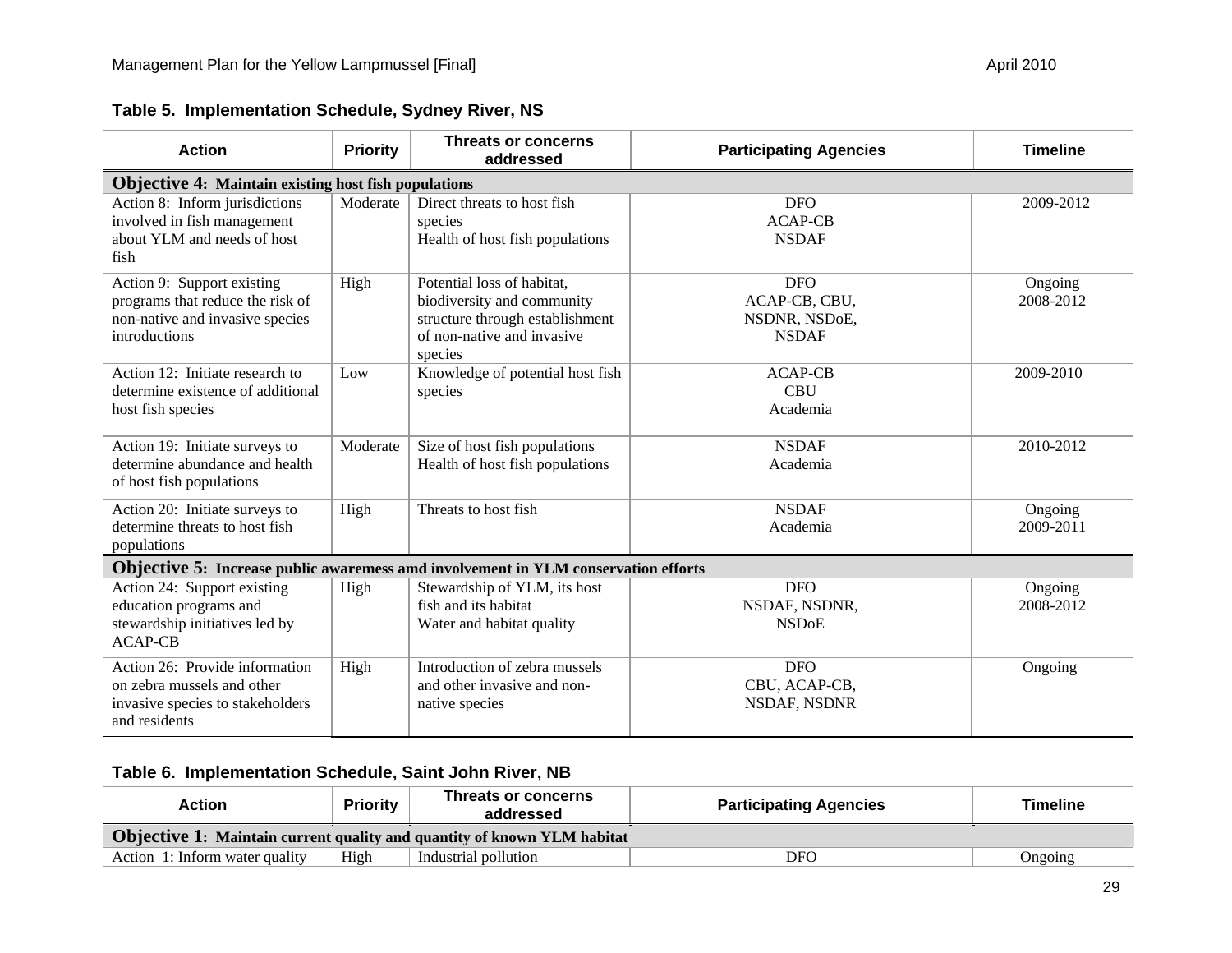| <b>Action</b>                                                                                                                      | <b>Priority</b> | <b>Threats or concerns</b><br>addressed                                                                                                                               | <b>Participating Agencies</b>                          | <b>Timeline</b>      |
|------------------------------------------------------------------------------------------------------------------------------------|-----------------|-----------------------------------------------------------------------------------------------------------------------------------------------------------------------|--------------------------------------------------------|----------------------|
| regulators (NBDoE, Local<br>Municipalities) about YLM<br>presence, needs and sensitivities                                         |                 | <b>Agricultural Pollution</b><br>Degradation of water quality<br>through nutrient enrichment                                                                          | <b>ACAP-SJ</b><br>ENGO's                               |                      |
| Action 2: Inform aquatic habitat<br>regulators (NBDoE, NBDNR)<br>about YLM presence and habitat<br>needs                           | High            | Habitat degradation through<br>development and construction<br>activities<br>Sedimentation<br>Removal of riparian vegetation                                          | <b>DFO</b><br><b>ACAP-SJ</b><br>ENGO's<br><b>NBDNR</b> | Ongoing              |
| Action 4: Inform stakeholders<br>and the general public to raise<br>awareness on issues pertaining to<br>riparian zone degradation | Moderate        | Potential for sediment<br>deposition in the watershed<br>which could result in direct<br>habitat loss and indirect loss<br>through establishment of aquatic<br>plants | <b>DFO</b><br><b>ACAP-SJ</b><br>ENGO's                 | Ongoing<br>2008-2012 |
| Action 5: Encourage<br>stakeholders to implement water<br>quality best practices                                                   | High            | Deterioration of water quality<br>through household chemical and<br>sewage inputs<br>Reduced oxygen content                                                           | <b>ACAP-SJ</b><br>ENGO's<br><b>DFO</b><br><b>NBDoE</b> | Ongoing<br>2008-2012 |
| Action 6: Encourage<br>stakeholders to implement best<br>practices to reduce impacts to<br>aquatic habitat                         | High            | Habitat degradation through<br>construction, property<br>maintenance and agricultural<br>activities<br>Sedimentation<br>Removal of riparian vegetation                | <b>ACAP-SJ</b><br>ENGO's<br><b>DFO</b><br><b>NBDoE</b> | Ongoing<br>2008-2012 |
| Action 10: Initiate studies to<br>evaluate risk from seasonal low-<br>water levels in YLM habitat                                  | Low             | Reduction in extent of habitat<br>due to air exposure and increase<br>in water temperature                                                                            | Academia                                               | 2010-2012            |
| Action 23: Initiate monitoring<br>programs to assess threats to<br>YLM habitat at 5-10 yr. intervals                               | Low             | Monitoring of current or<br>emergent habitat threats                                                                                                                  | <b>ACAP-SJ</b><br><b>NBDNR</b>                         | 2012                 |

**Table 6. Implementation Schedule, Saint John River, NB**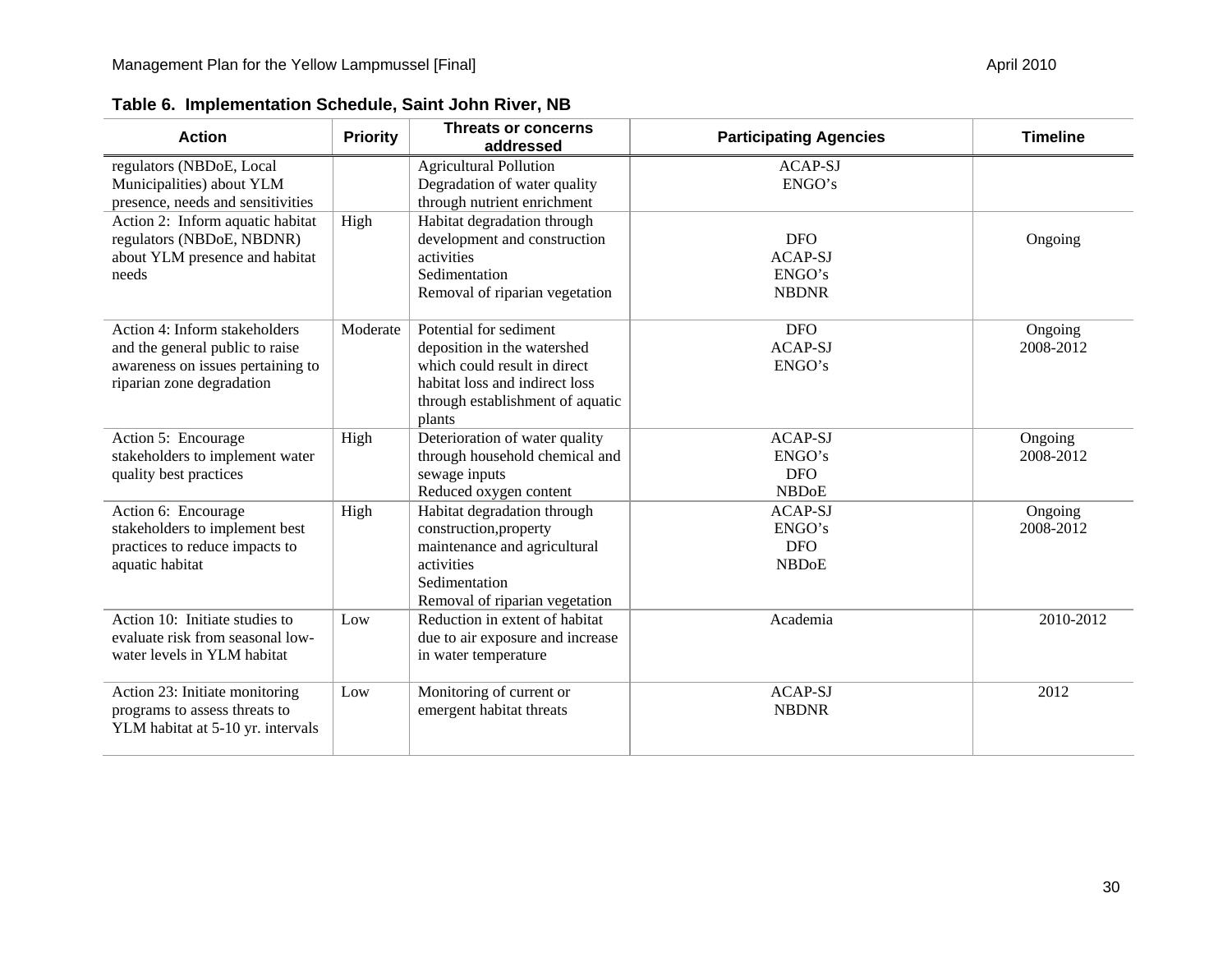| <b>Action</b>                                                                                                      | <b>Priority</b>                                              | Threats or concerns<br>addressed                                                                                                                                                             | <b>Participating Agencies</b>                         | <b>Timeline</b>      |  |  |
|--------------------------------------------------------------------------------------------------------------------|--------------------------------------------------------------|----------------------------------------------------------------------------------------------------------------------------------------------------------------------------------------------|-------------------------------------------------------|----------------------|--|--|
|                                                                                                                    | <b>Objective 2: Reduce direct threats to YLM populations</b> |                                                                                                                                                                                              |                                                       |                      |  |  |
| Action 9: Support existing<br>programs that reduce the risk of<br>non-native and invasive species<br>introductions | High                                                         | Potential threat of introduction<br>of zebra mussels<br>Potential loss of habitat,<br>biodiversity and community<br>structure through establishment<br>of non-native and invasive<br>species | <b>DFO</b><br>ACAP-SJ<br><b>NBDNR</b><br><b>NBDoE</b> | Ongoing<br>2008-2012 |  |  |

#### **Table 6. Implementation Schedule, Saint John River, NB**

| <b>Objective 3: Improve our understanding of YLM populations in New Brunswick and Nova Scotia</b> |          |                                |                |           |
|---------------------------------------------------------------------------------------------------|----------|--------------------------------|----------------|-----------|
| Action 11: Initiate research to                                                                   | Moderate | Lack of knowledge about        | UNB-CRI        | 2009-2013 |
| determine longevity, age at                                                                       | -Low     | biology and reproduction of    | <b>NBDNR</b>   |           |
| sexual maturity, timing of                                                                        |          | YLM                            | <b>NBM</b>     |           |
| fertilization and glochidial                                                                      |          |                                |                |           |
| release and period of gravidity                                                                   |          |                                |                |           |
| Action 14: Determine potential                                                                    | Moderate | Lack of knowledge on potential | <b>UNB-CRI</b> | 2010-2012 |
| interactions with Atlantic and                                                                    | -Low     | interactions between YLMs and  | <b>NBDNR</b>   |           |
| shortnose sturgeon                                                                                |          | sturgeons                      |                |           |
| Action 15: Identify suitable                                                                      | Moderate | Sites of new potential         | <b>NBDNR</b>   | 2010-2012 |
| habitat for surveys of potential                                                                  | -Low     | occurrences known              | <b>NBM</b>     |           |
| new occurrences in NB                                                                             |          |                                |                |           |
| Action 16: Conduct surveys for                                                                    | Moderate | Knowledge of distribution in   | <b>NBDNR</b>   | 2010-2012 |
| potential new occurrences in                                                                      | $-Low$   | NB                             | <b>NBM</b>     |           |
| previously-identified suitable                                                                    |          |                                |                |           |
| habitat in NB                                                                                     |          |                                |                |           |
| Action 17: Conduct surveys to                                                                     | Moderate | More accurate estimate of size | <b>NBDNR</b>   | 2010-2012 |
| determine more precise YLM                                                                        | - Low    | of NB YLM population           | <b>NBM</b>     |           |
| population estimates for NB                                                                       |          |                                |                |           |
| Action 21: Develop and                                                                            | Moderate | Lack of knowledge about        | <b>ACAP-SJ</b> | 2012      |
| implement a monitoring protocol                                                                   | -Low     | population fluctuations        | ENGO's         |           |
| to determine YLM population                                                                       |          |                                | <b>NBDNR</b>   |           |
| dynamics at 5-10 yr. intervals                                                                    |          |                                |                |           |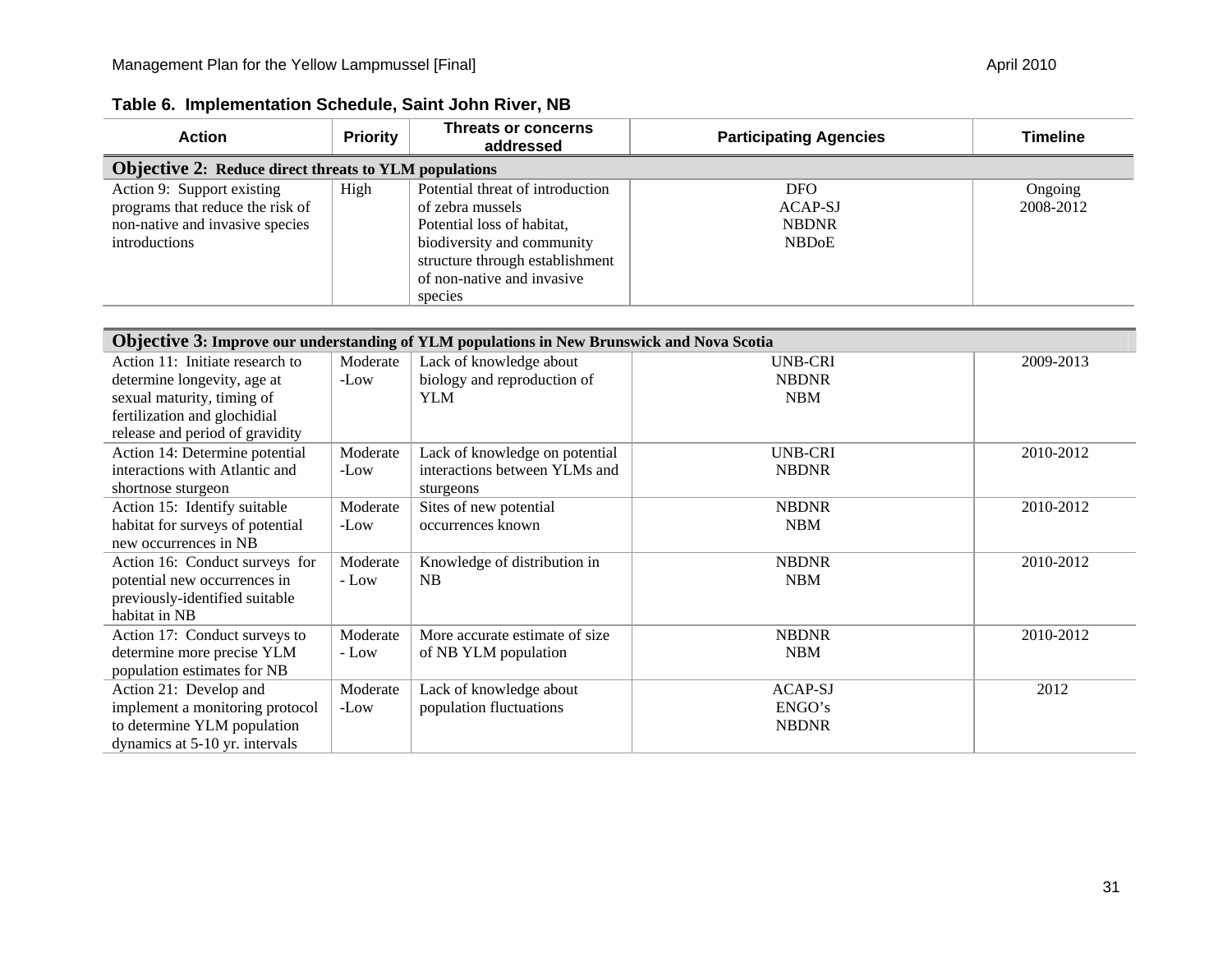| <b>Action</b>                                                                                                                                          | <b>Priority</b> | Threats or concerns<br>addressed                                                                                                                             | <b>Participating Agencies</b>                                          | <b>Timeline</b>      |
|--------------------------------------------------------------------------------------------------------------------------------------------------------|-----------------|--------------------------------------------------------------------------------------------------------------------------------------------------------------|------------------------------------------------------------------------|----------------------|
| <b>Objective 4: Maintain existing host fish populations</b>                                                                                            |                 |                                                                                                                                                              |                                                                        |                      |
| Action 8: Inform jurisdiction<br>(NBDNR) involved in fish<br>management about YLM and<br>needs of host fish                                            | Moderate        | Direct threats to host fish<br>Health of host fish populations                                                                                               | <b>DFO</b><br>ENGO's                                                   | Ongoing              |
| Action 9: Support existing<br>programs that reduce the risk of<br>non-native and invasive species<br>introductions                                     | High            | Threats to host fish<br>Potential loss of habitat,<br>biodiversity and community<br>structure through establishment<br>of non-native and invasive<br>species | <b>DFO</b><br><b>ACAP-SJ</b><br>ENGO's<br><b>NBDNR</b><br><b>NBDoE</b> | Ongoing<br>2008-2012 |
| Action 12: Initiate research to<br>determine additional host fish<br>species and potential predators to<br>these host fish species                     | Moderate        | Knowledge of potential host<br>and host predator fish species                                                                                                | <b>NBDNR</b>                                                           | 2011-2012            |
| Action 13: Determine the effect<br>of non-native and invasive<br>species (e.g., muskellunge,<br>smallmouth bass, chain pickerel)<br>on fish assemblage | Moderate        | Knowledge of extent of<br>potential threat posed by non-<br>native and invasive species on<br>YLM host fish                                                  | <b>NBDNR</b><br><b>DFO</b>                                             | 2009-2011            |
| Action 19: Initiate surveys to<br>determine abundance and health<br>of host fish populations                                                           | Moderate        | Size of host fish populations<br>Health of host fish populations                                                                                             | <b>NBDNR</b><br><b>UNB - CRI</b>                                       | 2010-2012            |
| Action 20: Initiate surveys to<br>determine threats to host fish<br>populations                                                                        | Moderate        | Threats to host fish                                                                                                                                         | <b>NBDNR</b><br><b>UNB-CRI</b>                                         | 2009-2011            |
|                                                                                                                                                        |                 | <b>Objective 5:</b> Increase public awareness and involvement in YLM conservation efforts                                                                    |                                                                        |                      |
| Action 25: Encourage and<br>support development and<br>implementation of education,<br>outreach and stewardship<br>initiatives in SJR watershed        | High            | Stewardship of YLM, its host<br>fish and its habitat<br>Water and habitat quality                                                                            | <b>DFO</b><br><b>NBDNR</b><br><b>NBDoE</b><br>ENGO's                   | Ongoing<br>2008-2012 |
| Action 26: Provide information<br>on zebra mussels and other<br>invasive species to stakeholders<br>and residents in SJR watershed                     | High            | Introduction of zebra mussels<br>and other invasive and non-<br>native species                                                                               | <b>DFO</b><br><b>ACAP-SJ</b><br><b>NBDNR</b><br>ENGO's                 | Ongoing              |

#### **Table 6. Implementation Schedule, Saint John River, NB**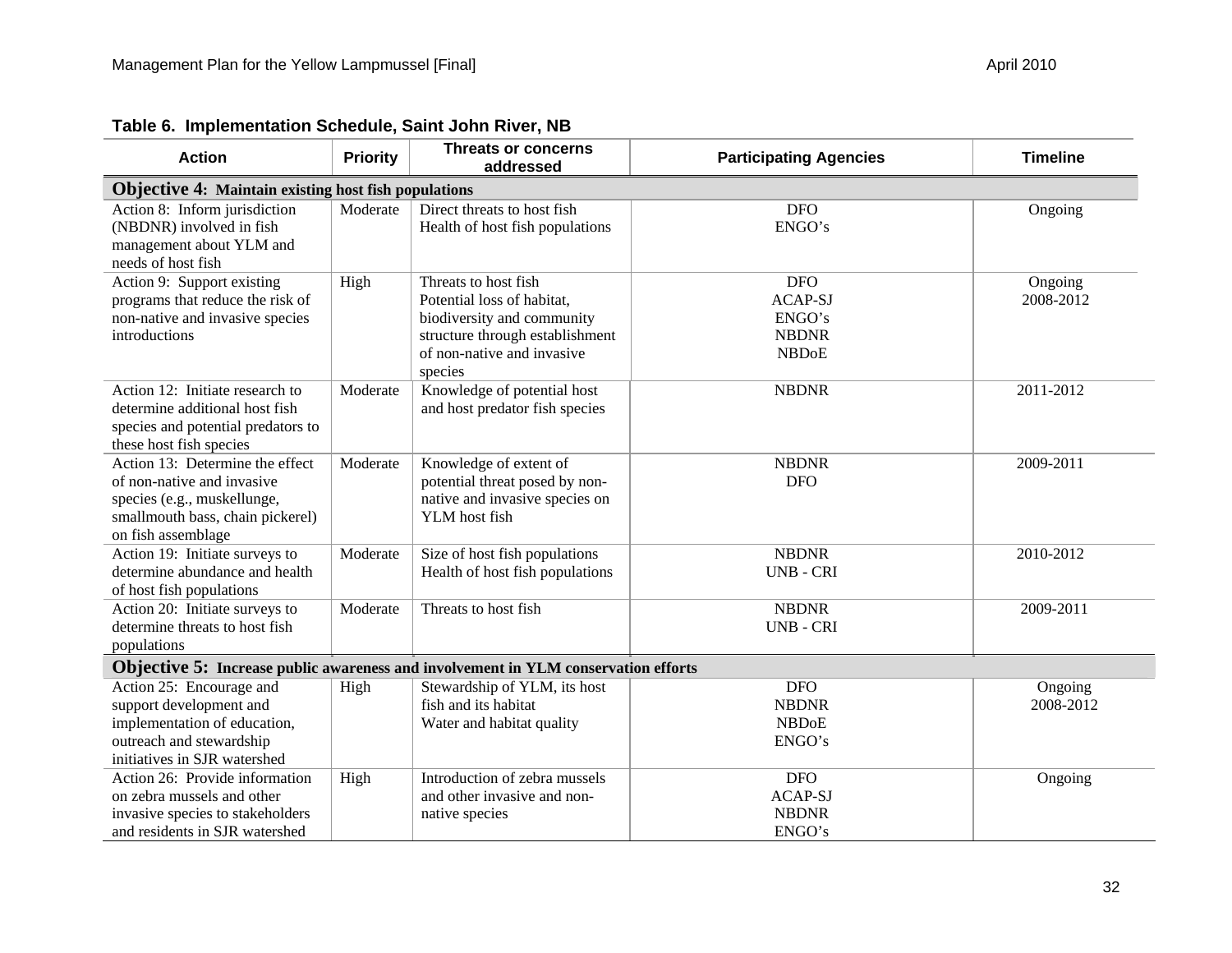## **4.0 ASSOCIATED PLANS**

The following recovery plans for freshwater mussel populations in Canada identify similar threats and/or contain similar recovery actions and recommendations for mitigation of threats or potential research activities as identified in this Management Plan.

- Morris, T.J. 2006. Recovery strategy for the Wavyrayed Lampmussel (*Lampsilis fasciola*) in Canada. Species at Risk Act Recovery Strategy Series. Fisheries and Oceans Canada, Ottawa, viii + 43 pp.
- Morris, T.J. and M. Burridge. 2006 Recovery strategy for Northern Riffleshell, Snuffbox, Round Pigtoe, Mudpuppy Mussel and Rayed Bean in Canada. *Species at Risk Act* Recovery Strategy Series. Fisheries and Oceans Canada, Ottawa, x + 76 pp.
- Lepitzki, D.A.W. and C. Pacas. 2007. Recovery strategy and action plan for the Banff Springs Snail (*Physella johnsoni*), in Canada. *Species at Risk Act* Recovery Strategy Series. Parks Canada Agency, Ottawa, 61 pp.
- Fisheries and Oceans (DFO). 2007. Recovery strategy for the Dwarf Wedgemussel (*Alasmidonta heterodonta*) in Canada. *Species at Risk Act* Recovery Strategy Series. Department of Fisheries and Oceans, Ottawa.  $vi + 9$  pp.

A SARA Management Plan for the shortnose sturgeon, a species listed as Special Concern under the *Act,* will need to consider potential interactions with the yellow lampmussel once accomplished.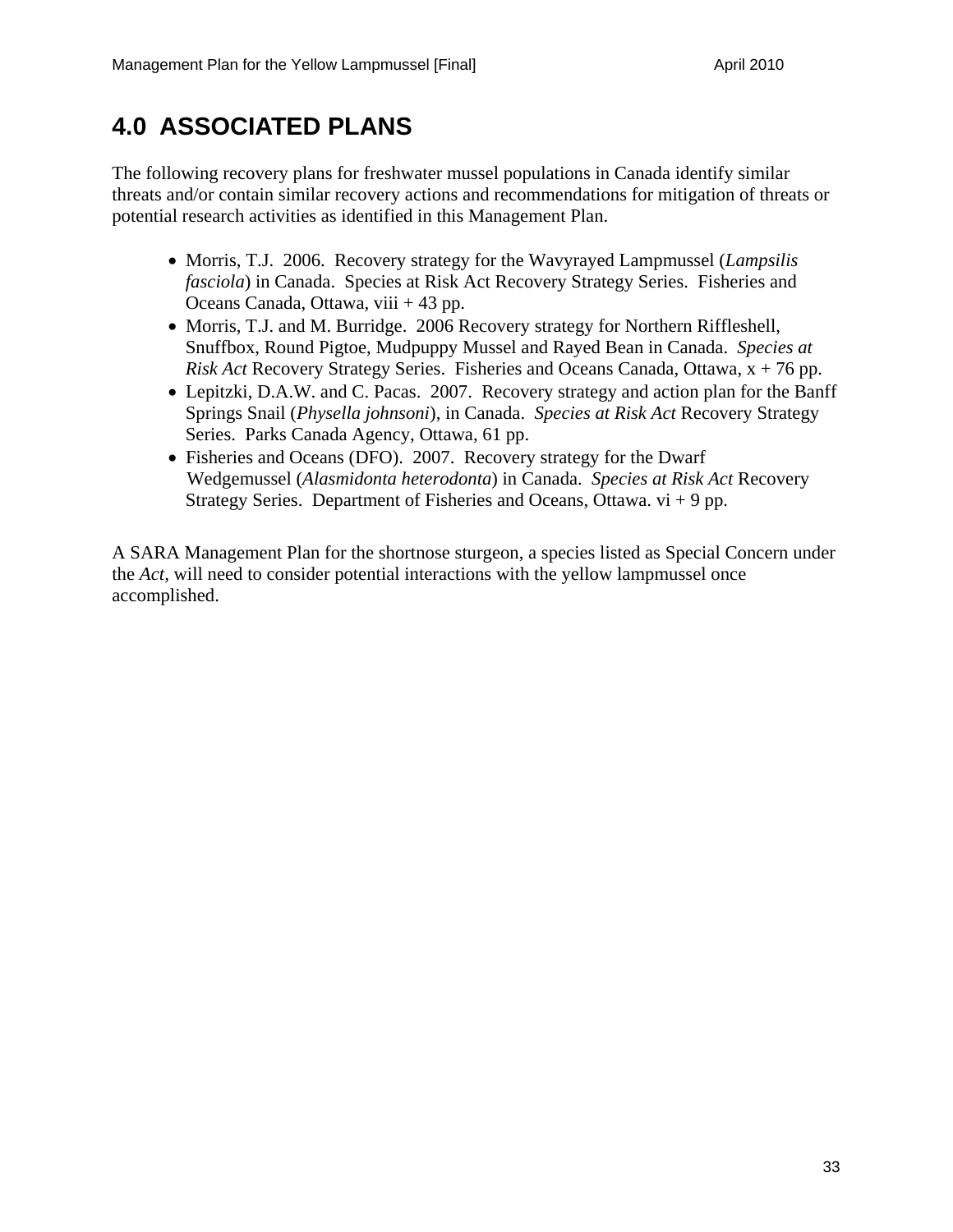### **5. REFERENCES**

- Bogan, A.E. 1993. Freshwater bivalve extinctions (Mollusca: Unionida): a search for causes. American Zoologist 33: 599-609.
- COSEWIC 2004. COSEWIC assessment and status report on the yellow Lampmussel *Lampsilis cariosa* in Canada. Committee on the Status of Endangered Wildlife in Canada. Ottawa. vii + 35 pp. (www.sararegistry.gc.ca/status/status\_e.cfm)
- Curry, R.A., C. Doherty, T.J. Jardine and S. Currie. 2007. Using movements and diet to assess effects of introduced muskellunge (*Esox masquinongy*) on Atlantic salmon in the Saint John River, New Brunswick. Environmental Biology of Fishes. 79: 49-60.
- Davis, D.S. and S. Browne (Editors). 1996. Natural History of Nova Scotia. Two volumes. Nova Scotia Museum and Nimbus Publishing, Halifax. 821 pp.
- DFO. 2009. Potential impact of smallmouth bass introductions on Atlantic salmon: a risk assessment. DFO Can. Sci. Advis. Sec. Sci. Advis. Rep. 2009/003
- Fisheries and Oceans Canada (DFO) 2007. Recovery strategy for the Dwarf Wedgemussel (*Alasmidonta heterodonta*) in Canada. *Species at Risk Act* Recovery Strategy Series. Department of Fisheries and Oceans, Ottawa.  $vi + 9$  pp.
- Environment Canada (EC). 2006. DRAFT Guidelines on identifying and mitigating threats to species at risk. Species at Risk Act Implementation Guidance. 29 pp.
- Hanson, J.M. and A. Locke. 2001. Survey of freshwater mussels in the Petitcodiac River and tributaries, New Brunswick. Canadian Field-Naturalist 115: 329-340.
- He, X. and J.F. Kitchell. 1990. Direct and indirect effects of predation on a fish community: a whole-lake experiment. Transactions of the American Fisheries Society. 119: 825-835.
- Jansen, W.A. and J.M. Hanson. 1991. Estimates of the number of glochidia produced by clams (*Anodonta grandis simpsonianus* Lea), attaching to Yellow Perch (*Perca flavescens*), and surviving to various ages in Narrow Lake, Alberta. Canadian Journal of Zoology 69: 973-977.
- Lambert, S.D., D.F. McAlpine and A. Hebda. 2007. First establishment of an invasive crayfish, *Orconectes limosus* (Rafinesque, 1817) (Decapoda, Cambaridae) in Nova Scotia, Canada. Crustaceana 80: 1265-1270.
- Mackie, G.L. 1993. Biology of zebra mussel (*Dreissena polymorpha*) and observations of mussel colonization on unionid bivalves in Lake St. Clair of the Great Lakes: pp 153-165. In: Nalepa, T.F. and D. Schloesser. (Eds). 1993. Zebra mussels: biology, impacts, and control. CRC Press, Boca Raton. 810 pp.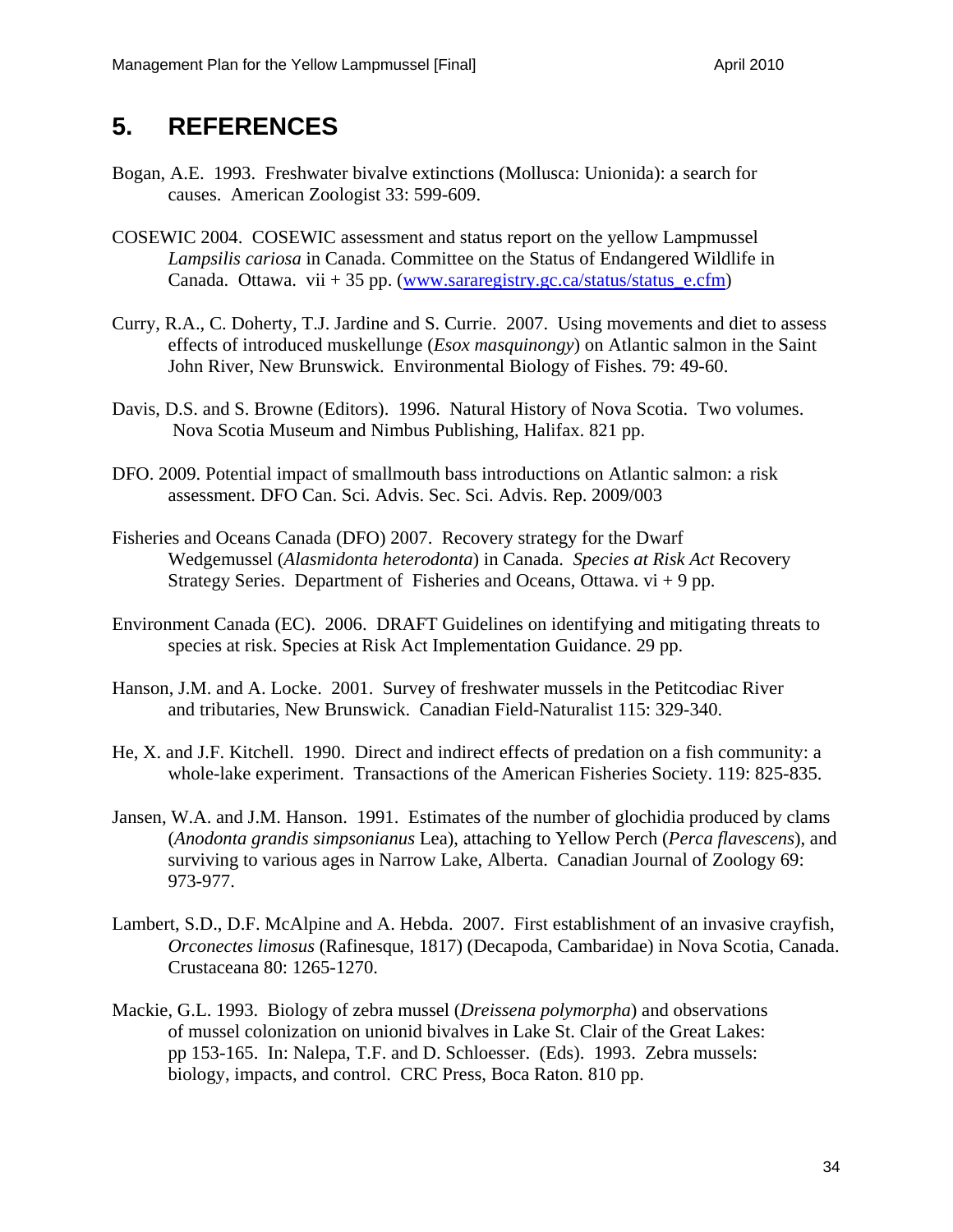- Martel, A.L., D.A. Pathy, J.B. Madill, C.B. Renaud, S.L. Dean and S.J. Kerr. 2001. Decline and regional extirpation of freshwater mussels (Unionidae) in a small river system invaded by *Dressena polymorpha*: the Rideau River, 1993-2000. Canadian Journal of Zoology 79: 2181-2191.
- Metcalfe-Smith, J.L.. G.L. Mackie, J. DiMaio and S.S. Taton. 2000. Changes over time in the diversity and distribution of freshwater mussels (Unionidae) in the Grand River, southwestern Ontario. Journal of Great Lakes Research 26: 445-459.
- Metcalfe-Smith, J.L., J. Di Maio, S.K. Staton and S.R. De Solla. 2003. Status of the freshwater mussel communities of the Sydenham River, Ontario, Canada. American Midland Naturalist 150: 37-50.
- Morris, T.J. and M. Burridge. 2006. Recovery strategy for northern riffleshell, snuffbox Round pigtoe, mudpuppy mussel and rayed bean in Canada. Species at Risk Act Recovery Strategy Series, Fisheries and Oceans Canada, Ottawa,  $X + 76$  pp.
- Nalepa, T.F. and D. Schloesser. (Eds). 1993. Zebra mussels: biology, impacts, and control. CRC Press, Boca Raton, 810 pp.
- Ricciardi, A., R.J. Neves and J.B. Rasmussen. 1998. Impending extinction of North American freshwater mussels (Unionidae) following the zebra mussel (*Dreissena polymorpha*) invasion. Journal of Animal Ecology 67: 613-619.
- Sabine, D.L., S. Makepeace, and D.F. McAlpine. 2004. The Yellow Lampmussel (*Lampsilis cariosa*) in New Brunswick: a population of significant conservation value. Northeastern Naturalist 11(4): 407-420.
- Strayer, D.L. 1993. Macrohabitats of freshwater mussels (Bivalvia: Unionacea) in streams of the northern Atlantic slope. Journal of the North. American Benthological Society 12: 236-246.
- Strayer, D.L. and Fetterman, A.R. 1999. Changes in the distribution of freshwater mussels (Unionidae) in the Upper Susquehanna River Basin, 1955-1965 and 1996-1997. American Midland Naturalist 142: 328-339.
- Strayer, D.L. and K.J. Jirka. 1997. The pearly mussels of New York State. New York State Museum, New York State Education Department, Albany. 113 pp.
- Stocek, R.F., P.J. Cronin, and P.D. Seymour. 1999. The Muskellunge, *Esox masquinongy*, distribution and biology of a recent addition to the ichthyofauna of New Brunswick. Canadian Field-Naturalist 113(2): 230-234.
- Waller, D.L., J.J. Rach, W.G. Cope, L.L. Marking, S.W. Fisher and H. Dabrowska. 993. Toxicity of candidate molluscicides to zebra mussels (*Dreissena*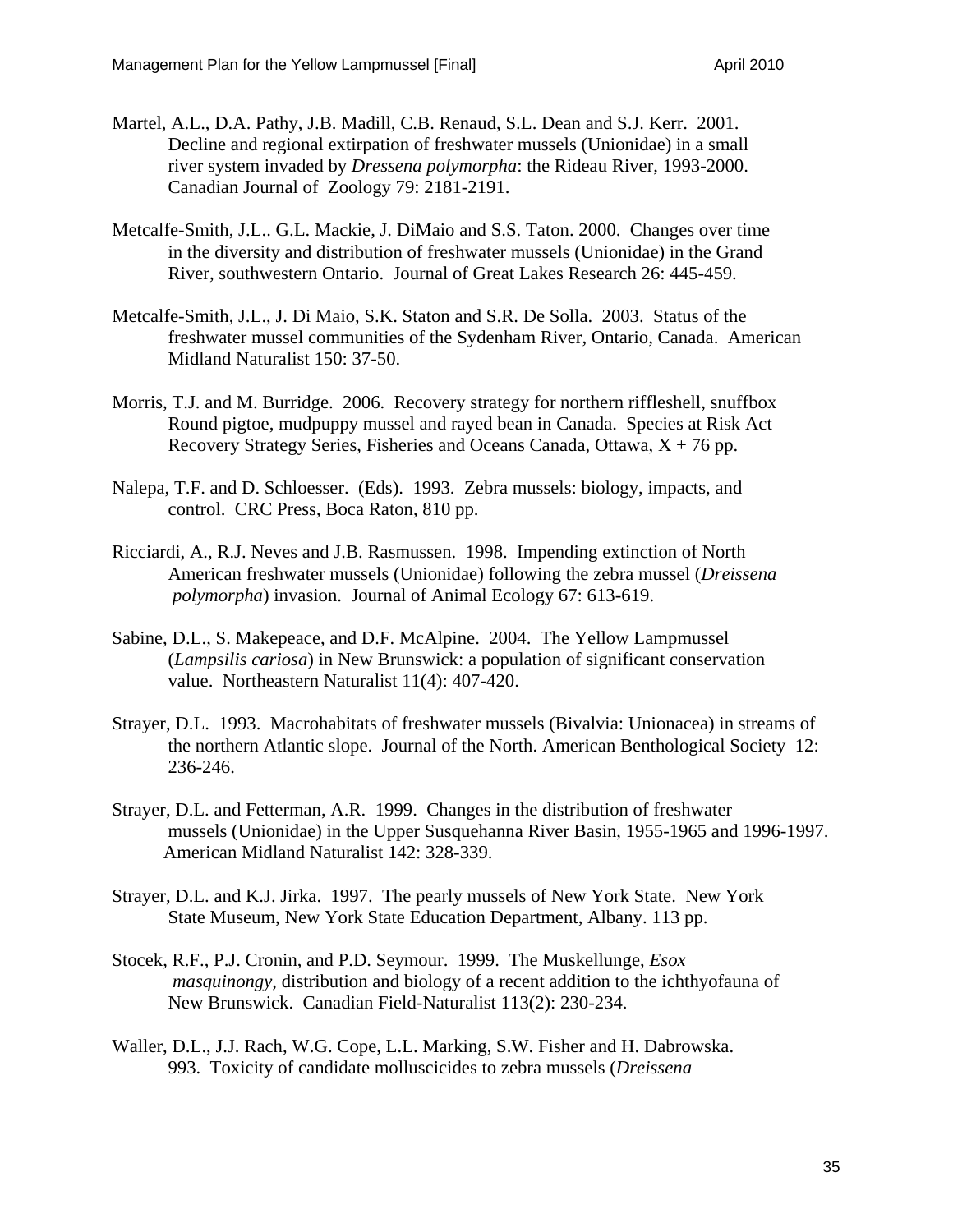*polymorpha*) and selected nontarget organisms. Journal of Great Lakes Research 19: 695-702.

- White, K. 2003. Toward Conservation of the Yellow Lampmussel (*Lampsilis cariosa*) in the Sydney River, Cape Breton: Establishment of a Long-term Volunteer Monitoring Program, Identification of the Obligate Fish Host(s) and the Investigation of Life History Traits. ACAP-CB Unpublished report. 24pp.
- Wick, P.C. and Huryn, A.D. 2002. Biology and natural history of Lampsilis cariosa and Leptodea ochracea (Unionidae) in Maine. Abstract, NABS Annual Meeting, Pittsburg, Penn.
- Wick, P.C. and Huryn, A.D. 2003. Fish hosts and population demographics of *Lampsilis cariosa* and *Leptodea ochracea* (Unionidae) in Maine. Poster, 3rd Biennial Symposium on Freshwater Mollusk Conservation Society, Durham, NC
- Williams, J.D., M.L. Warren Jr., K. Cummings, J.L. Harris and R.J. Neves. 1993. Conservation status of freshwater mussels of the United States and Canada. Fisheries 18: 6-22.
- Wynne, F. 1995. Outlook for the culture of muskellunge, northern pike and chain pickerel in Kentucky. USA. World Aquaculture 26: 41-44.
- Zahner-Meike, E. and J.M. Hanson. 2001. Effect of muskrat predation on naiads. *In:* G. Bauer and K. Wachtler (Eds). Ecology and evolution of the freshwater Unionoida 145: 163-184. Springer-Verlag, Berlin.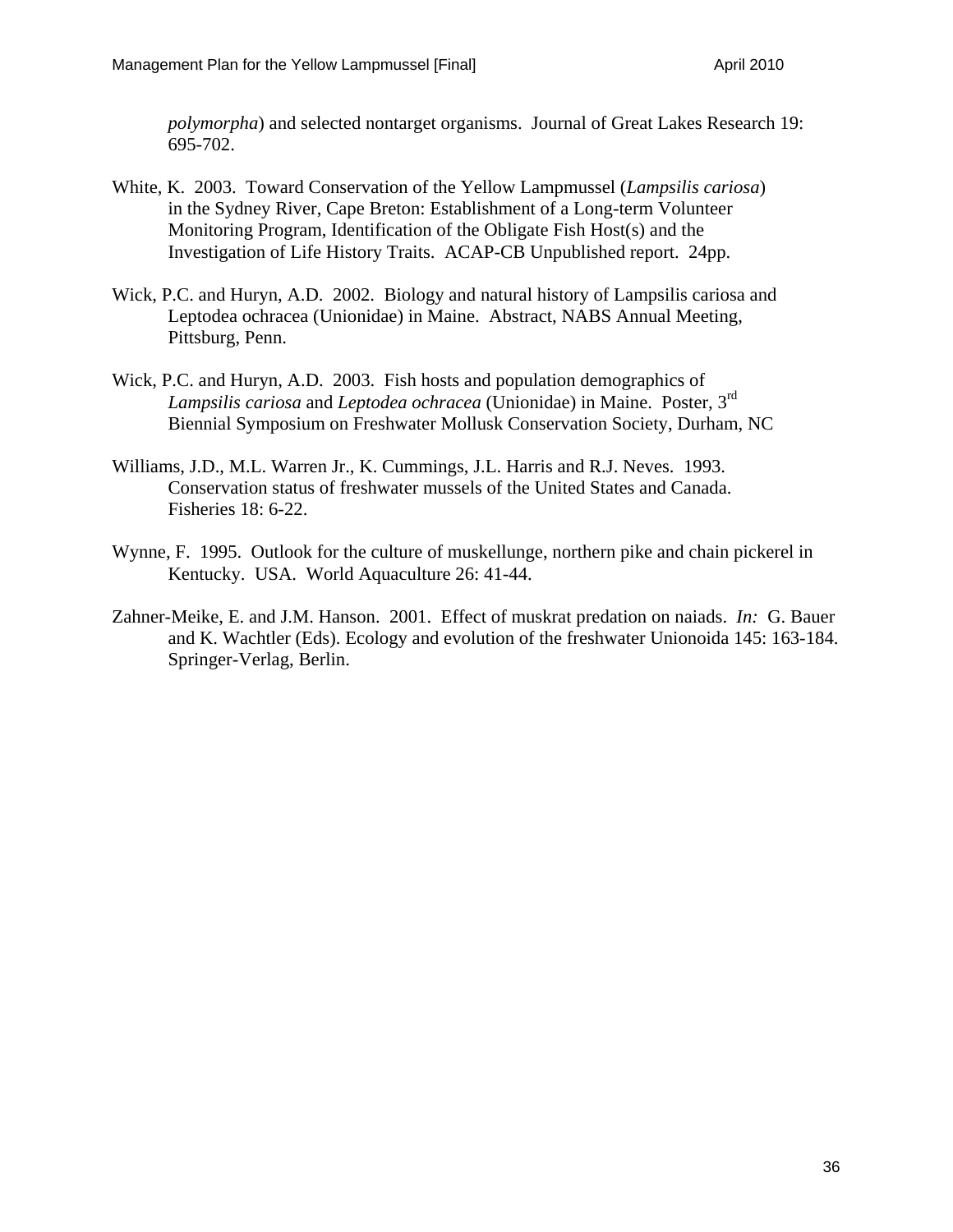## **6. CONTACTS**

Mark Elderkin Species at Risk Biologist Wildlife Division Nova Scotia Department of Natural Resources 136 Exhibition Street Kentville, Nova Scotia Canada B4N 4E5

Jason LeBlanc Fisheries Biologist Nova Scotia Department of Fisheries and Aquaculture 91 Beeches Road Pictou, Nova Scotia B0K 1H0

Mark McGarrigle Species at Risk Biologist New Brunswick Department of Natural **Resources** 1350 Regent Street Fredericton, New Brunswick E3C 2G6

Heidi Schaefer Oceans, Habitat and Species at Risk Branch Fisheries and Oceans Canada 1 Challenger Drive, Dartmouth, Nova Scotia B2Y 4A2

Dawn Sephton Science Branch Fisheries and Oceans Canada 1 Challenger Drive, Dartmouth, Nova Scotia B2Y 4A2

Jennifer Giorno Oceans, Habitat and Species at Risk Branch Fisheries and Oceans Canada 1 Challenger Drive, Dartmouth, Nova Scotia B2Y 4A2

Kimberly Robichaud-LeBlanc Oceans, Habitat and Species at Risk Branch Fisheries and Oceans Canada 1 Challenger Drive, Dartmouth, Nova Scotia B2Y 4A2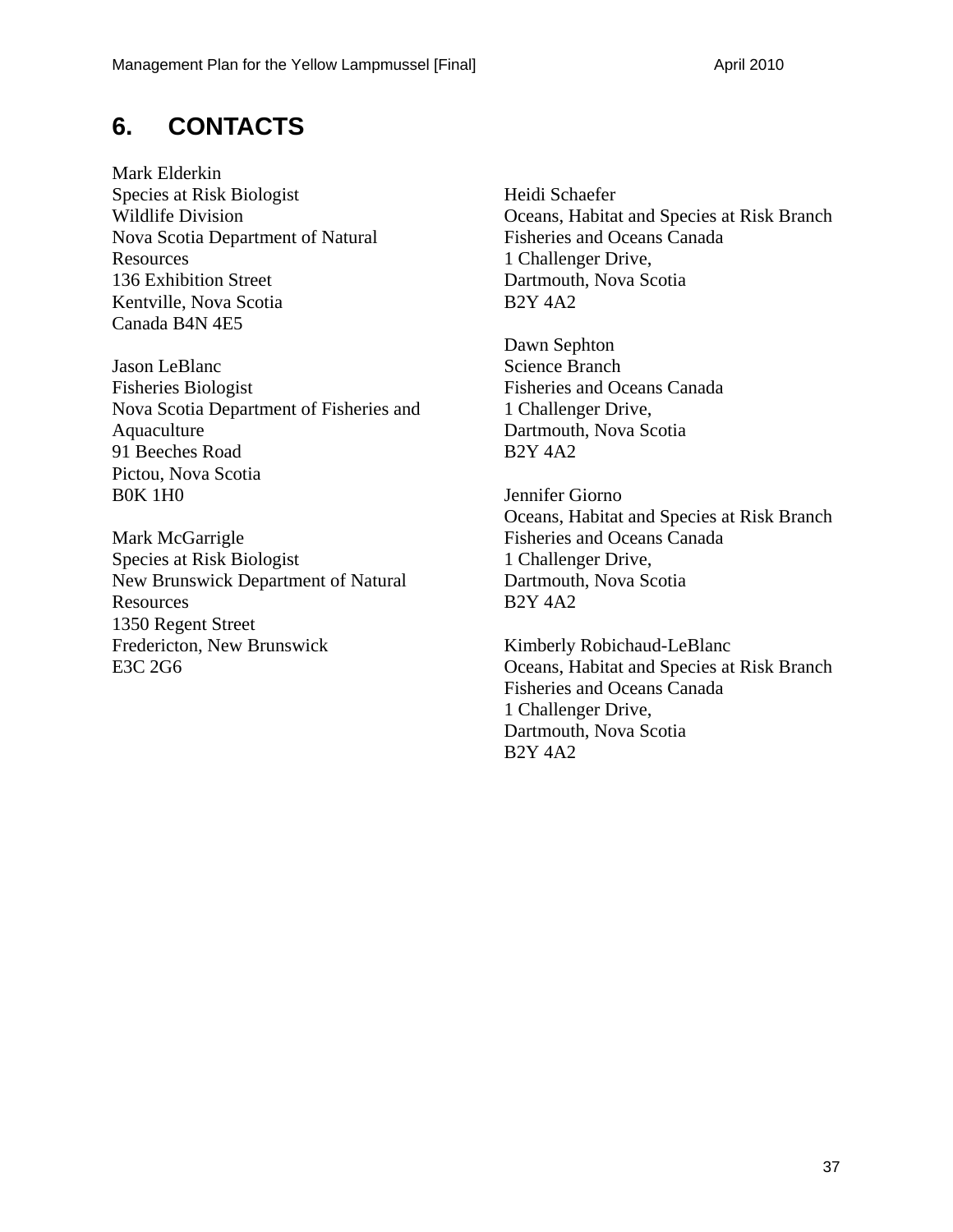## **APPENDIX 1. GLOSSARY2**

Bivalve: a mollusk with a shell that consists of two symmetrical valves

Glochidia (um): bivalved larval stage of freshwater mussels, generally parasitic on a fish host; analogous to free living veliger stage in other bivalves

Mantle: a tissue lining the inside of a mussel shell that encloses the viscera and secretes new shell material from its edges for continued shell growth

Marsupium: vertically partitioned interlamellar gill space of female mussels that contains glocihidia (larvae); brood pouch or gill pouch

Nacre: the inner-most layer of shell that often has a pearl-like appearance

Periostracum: the outside layer or covering of the shell

 $\overline{a}$ 

Ray: a linear color marking, usually green, which appears on the outer surface (periostracum) of some mussel species

<sup>2</sup> All glossary terms of taken from the United States Fish and Wildlife Service: http://www.fws.gov/midwest/mussel/glossary.html accessed Feb 19, 2007; Illinois State Museum 2006. http://www.museum.state.il.us/ismdepts/zoology/mussels/mussel\_glossary.html accessed Feb 19, 2007; and New York Metropolitan Region and New Jersey Freshwater Mussel Identification Handbook: http://cbc.amnh.org/mussel/glossarypageframeset.html accessed Feb 19, 2007.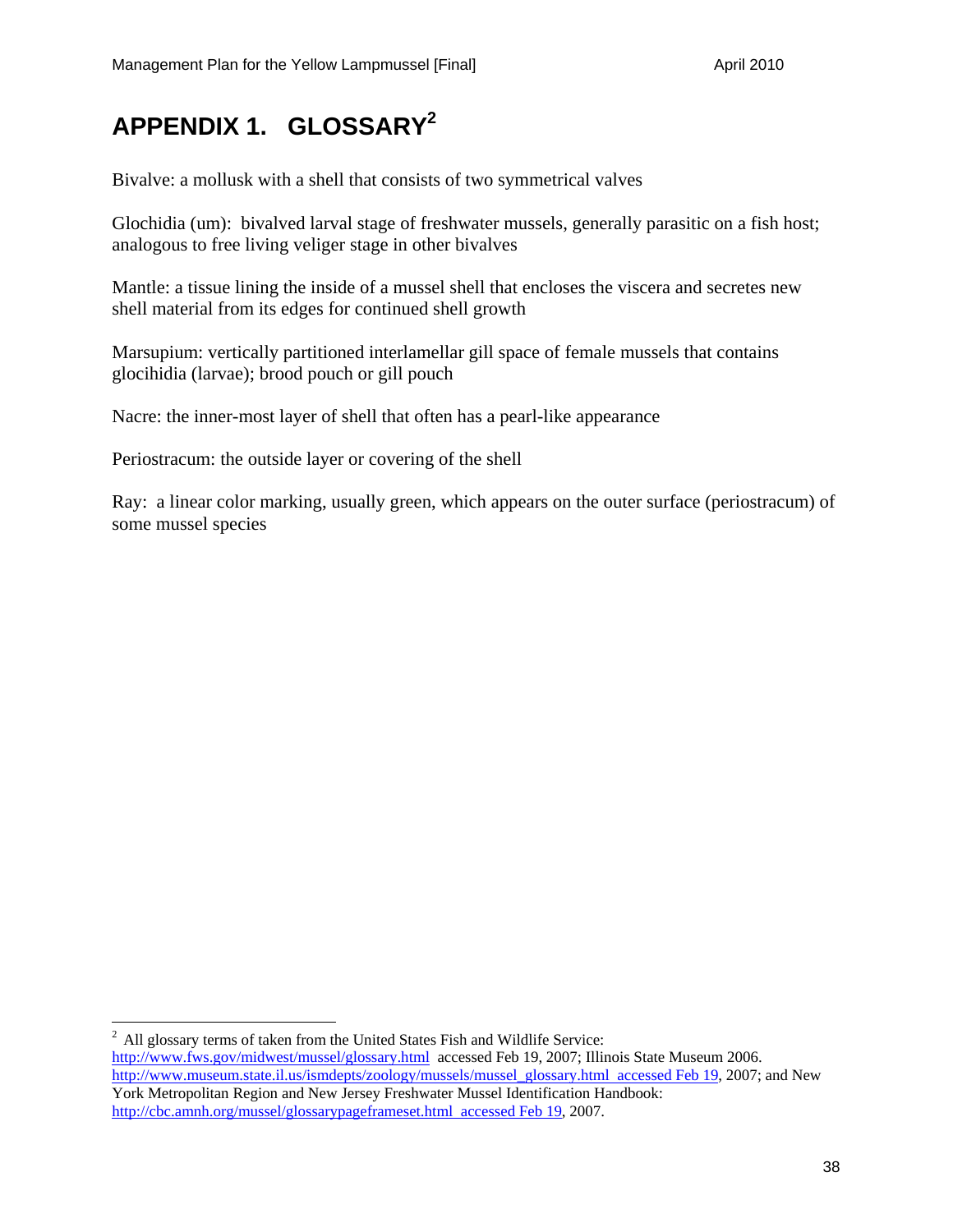## **APPENDIX 2. RECORD OF COOPERATION AND CONSULTATION**

The management plan for yellow lampmussel in Canada was developed through the cooperative efforts of Fisheries and Oceans Canada, the New Brunswick Department of Natural Resources, the Nova Scotia Department of Fisheries and Aquaculture and the Nova Scotia Department of Natural Resources. Earlier drafts were circulated for input by the various individuals identified in the Acknowledgments section.

The management plan was also reviewed by various DFO sectors in Maritimes Region, DFO Gulf Region as well as by DFO representatives in the National Capital Region. All comments received during this level of review were considered.

Engagement and confirmation of the various organizations and agencies ability and willingness to participate in the implementation of the actions to which they are identified as a potential partner in the Implementation Schedule was sought.

The proposed management plan was also circulated to relevant First Nations and Aboriginal communities to seek additional input. No comments were received during this review.

Comments received on the proposed management plan during the 60-day public registry comment period (November 3, 2009 to January 2, 2010) were incorporated in the final version of the document.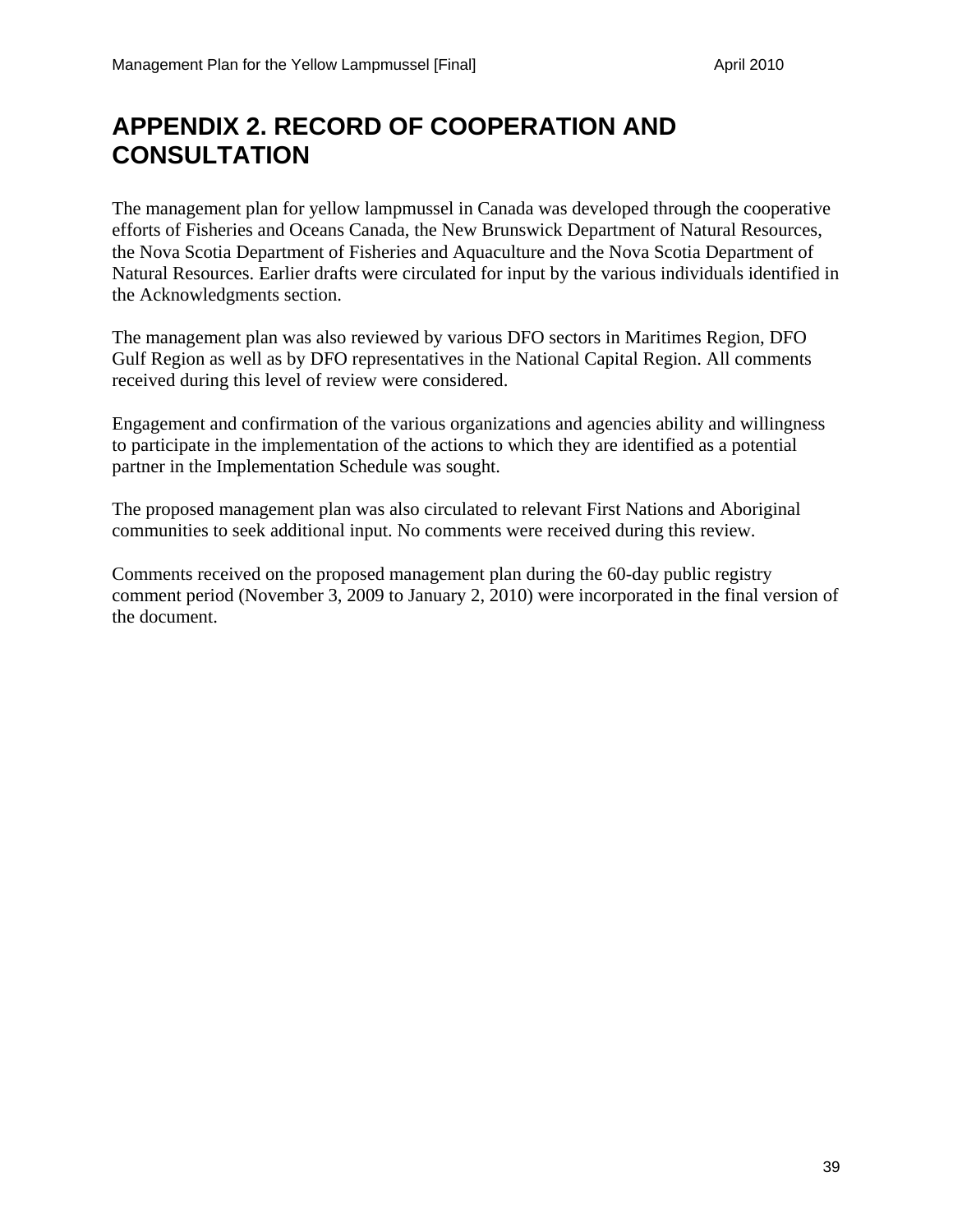## **APPENDIX 3**. **THREAT CLASSIFICATION TABLE- SYDNEY RIVER (SR) POPULATION**

| <b>Sedimentation resulting from</b><br>1<br>shoreline alteration     |                                                                                   | <b>Threat Information</b> |                           |                           |  |
|----------------------------------------------------------------------|-----------------------------------------------------------------------------------|---------------------------|---------------------------|---------------------------|--|
| <b>Threat</b>                                                        | Habitat Loss or                                                                   | <b>Extent</b>             |                           | Widespread (SR watershed) |  |
| Category                                                             | Degradation                                                                       |                           | Local                     | Range-wide                |  |
| <b>General</b>                                                       | Construction and property<br>maintenance, clearing of                             | <b>Occurrence</b>         |                           | Current                   |  |
| <b>Threat</b>                                                        | riparian vegetation                                                               | <b>Frequency</b>          |                           | Continuous                |  |
| <b>Specific</b>                                                      | Increased siltation, loss of<br><b>Threat</b><br>benthic habitat                  | <b>Causal Certainty</b>   |                           | High                      |  |
|                                                                      |                                                                                   | <b>Severity</b>           |                           | Moderate                  |  |
| <b>Stress</b>                                                        | Physiological changes,<br>reduced population<br>viability, increased<br>mortality | <b>Level of Concern</b>   |                           | Moderate                  |  |
| $\mathbf{2}$                                                         | Industrial spills and inputs                                                      |                           | <b>Threat Information</b> |                           |  |
| Pollution, Degradation of<br><b>Threat</b><br>Water Quality, Habitat |                                                                                   | <b>Extent</b>             | Localized (below SR dam)  |                           |  |
| Category                                                             | Degradation                                                                       |                           | Local                     | Range-wide                |  |
| <b>General</b>                                                       | Industrial chemicals and<br>compounds, gasoline and<br>oil                        | <b>Occurrence</b>         | Current                   |                           |  |
| <b>Threat</b>                                                        |                                                                                   | Frequency                 | Continuous                |                           |  |
| <b>Specific</b>                                                      | Direct exposure to toxic<br>chemicals and                                         | <b>Causal Certainty</b>   | Moderate-High             |                           |  |
| <b>Threat</b>                                                        | compounds, accumulation<br>of toxins in sediments                                 | <b>Severity</b>           | Moderate                  |                           |  |
| <b>Stress</b>                                                        | Physiological changes,<br>reduced population<br>viability, increased<br>mortality | <b>Level of Concern</b>   | Moderate                  |                           |  |
| $\mathbf{3}$                                                         | <b>Household chemical inputs</b>                                                  |                           | <b>Threat Information</b> |                           |  |
| <b>Threat</b>                                                        | Pollution, Degradation of<br>Water Quality, Habitat                               | <b>Extent</b>             |                           | Widespread (SR watershed) |  |
| Category                                                             | Degradation                                                                       |                           | Local                     | Range-wide                |  |
| General                                                              | Garden and household                                                              | <b>Occurrence</b>         |                           | Current                   |  |
| <b>Threat</b>                                                        | chemicals and compounds                                                           | Frequency                 |                           | Continuous                |  |
| <b>Specific</b>                                                      | Nutrient enrichment,<br>direct exposure to toxic                                  | <b>Causal Certainty</b>   |                           | Moderate-High             |  |
| <b>Threat</b>                                                        | chemicals and compounds                                                           | <b>Severity</b>           |                           | Moderate                  |  |
| <b>Stress</b>                                                        | Physiological changes,<br>reduced population<br>viability, increased<br>mortality | <b>Level of Concern</b>   |                           | Moderate                  |  |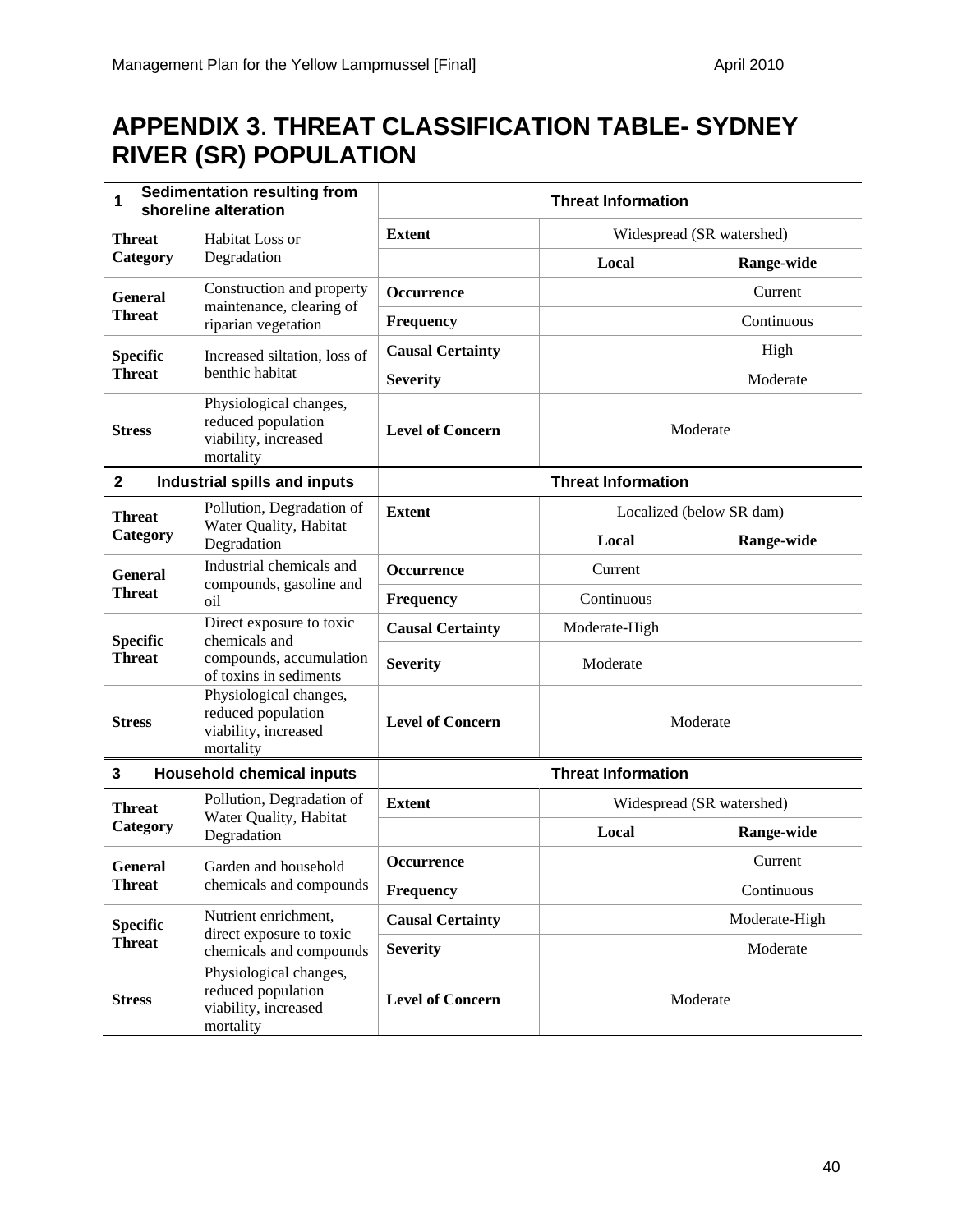| 4               | <b>Sewage inputs</b>                                                              |                         | <b>Threat Information</b> |                           |
|-----------------|-----------------------------------------------------------------------------------|-------------------------|---------------------------|---------------------------|
| <b>Threat</b>   | Pollution, Degradation of                                                         | <b>Extent</b>           |                           | Widespread (SR watershed) |
| Category        | Water Quality, Habitat<br>Degradation                                             |                         | Local                     | Range-wide                |
| <b>General</b>  | Organic and biological                                                            | <b>Occurrence</b>       |                           | Current                   |
| <b>Threat</b>   | inputs                                                                            | <b>Frequency</b>        |                           | Continuous                |
| <b>Specific</b> | Nutrient enrichment,<br>reduced aquatic oxygen<br>concentrations                  | <b>Causal Certainty</b> |                           | Moderate-High             |
| <b>Threat</b>   |                                                                                   | <b>Severity</b>         |                           | Moderate                  |
| <b>Stress</b>   | Physiological changes,<br>reduced population<br>viability, increased<br>mortality | <b>Level of Concern</b> |                           | Moderate                  |
| 5<br>mussels    | Introduction of invasive zebra                                                    |                         | <b>Threat Information</b> |                           |
| <b>Threat</b>   | Non-native and Invasive                                                           | <b>Extent</b>           |                           | Widespread (SR watershed) |
| Category        | Species                                                                           |                         | Local                     | Range-wide                |
| <b>General</b>  | Zebra mussels                                                                     | <b>Occurrence</b>       |                           | Potential                 |
| <b>Threat</b>   |                                                                                   | Frequency               |                           | Recurrent                 |
| <b>Specific</b> | Resource competition,                                                             | <b>Causal Certainty</b> |                           | High                      |
| <b>Threat</b>   | displacement of native<br>populations                                             | <b>Severity</b>         |                           | High                      |
| <b>Stress</b>   | Physiological change,<br>increased mortality, local<br>extinctions                | <b>Level of Concern</b> | Moderate                  |                           |
| $6\phantom{1}$  | Introduction of non-native<br>plants and animals                                  |                         | <b>Threat Information</b> |                           |
| <b>Threat</b>   | Non-native and Invasive                                                           | <b>Extent</b>           |                           | Widespread (SR watershed) |
| Category        | Species                                                                           |                         | Local                     | Range-wide                |
| <b>General</b>  | Fish, crayfish, plants                                                            | <b>Occurrence</b>       |                           | Potential                 |
| <b>Threat</b>   |                                                                                   | <b>Frequency</b>        |                           | Recurrent                 |
| <b>Specific</b> | Resource competition,                                                             | <b>Causal Certainty</b> |                           | Moderate                  |
| <b>Threat</b>   | habitat alteration,<br>displacement of native<br>populations                      | <b>Severity</b>         |                           | Low                       |
| <b>Stress</b>   | Physiological changes,<br>local extinctions                                       | <b>Level of Concern</b> | Low                       |                           |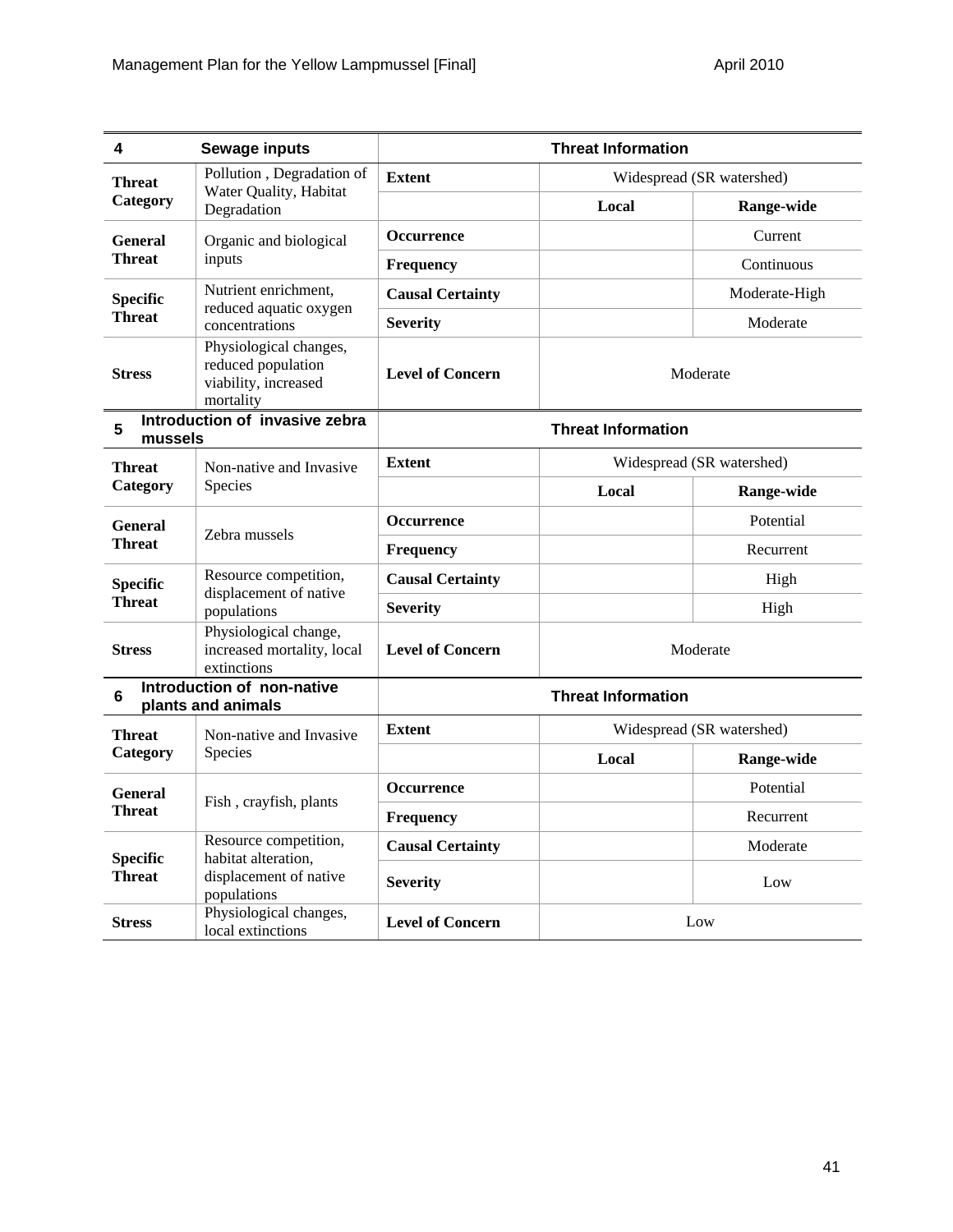| 7                                | <b>Breach of Sydney River Dam</b>                                   |                                | <b>Threat Information</b>  |            |
|----------------------------------|---------------------------------------------------------------------|--------------------------------|----------------------------|------------|
| <b>Threat</b>                    | Habitat Loss or                                                     | <b>Extent</b>                  | Localized                  |            |
| Category                         | Degradation                                                         |                                | Local                      | Range-wide |
| <b>General</b>                   | Damage or deterioration                                             | Occurrence                     | Potential                  |            |
| <b>Threat</b>                    | of dam                                                              | <b>Frequency</b>               | One-time                   |            |
| <b>Specific</b>                  | Drop in water levels                                                | <b>Causal Certainty</b>        | Low                        |            |
| <b>Threat</b>                    | above dam, intrusion of<br>salt water above dam                     | <b>Severity</b>                | Moderate                   |            |
| <b>Stress</b>                    | Physiological changes,<br>increased mortality                       | <b>Level of Concern</b>        | Low                        |            |
| 8                                | Low water levels                                                    |                                | <b>Threat Information</b>  |            |
| <b>Threat</b>                    |                                                                     | <b>Extent</b>                  | Unknown                    |            |
| Category                         | <b>Natural Processes</b>                                            |                                | Local                      | Range-wide |
| <b>General</b>                   | Seasonal drop in water<br>levels                                    | <b>Occurrence</b>              | Potential                  | Potential  |
| <b>Threat</b>                    |                                                                     | Frequency                      | Seasonal                   | Seasonal   |
| <b>Specific</b>                  | Elevated water<br>temperatures, exposure                            | <b>Causal Certainty</b>        | Unknown                    | Unknown    |
| <b>Threat</b>                    |                                                                     | <b>Severity</b>                | Unknown                    | Unknown    |
| <b>Stress</b>                    | Physiological changes                                               | <b>Level of Concern</b><br>Low |                            |            |
| 9.                               | <b>Use of molluscicides</b>                                         | <b>Threat Information</b>      |                            |            |
| <b>Threat</b>                    |                                                                     | <b>Extent</b>                  | Localized (Blacketts Lake) |            |
| Category                         | <b>Accidental Mortality</b>                                         |                                | Local                      | Range-wide |
| <b>General</b>                   | Pest control of freshwater                                          | Occurrence                     | Potential                  |            |
| <b>Threat</b>                    | snails                                                              | <b>Frequency</b>               | One-time                   |            |
| <b>Specific</b>                  | Direct exposure, altered<br>benthic community and                   | <b>Causal Certainty</b>        | Moderate                   |            |
| <b>Threat</b>                    | food web                                                            | <b>Severity</b>                | Moderate                   |            |
| <b>Stress</b>                    | Physiological changes,<br>local extinctions,<br>increased mortality | <b>Level of Concern</b>        | Low                        |            |
| 10.                              | <b>Muskrat predation</b>                                            |                                | <b>Threat Information</b>  |            |
| <b>Threat</b>                    |                                                                     | <b>Extent</b>                  | Localized (above dam)      |            |
| Category                         | Natural processes                                                   |                                | Local                      | Range-wide |
| <b>General</b>                   | <b>Muskrats</b>                                                     | Occurrence                     | Current                    |            |
| <b>Threat</b>                    |                                                                     | <b>Frequency</b>               | Continuous                 |            |
| <b>Specific</b><br><b>Threat</b> | Predation on existing                                               | <b>Causal Certainty</b>        | Low                        |            |
|                                  | population                                                          | <b>Severity</b>                | Unknown                    |            |
| <b>Stress</b>                    | Reduced population size                                             | <b>Level of Concern</b>        |                            | Unknown    |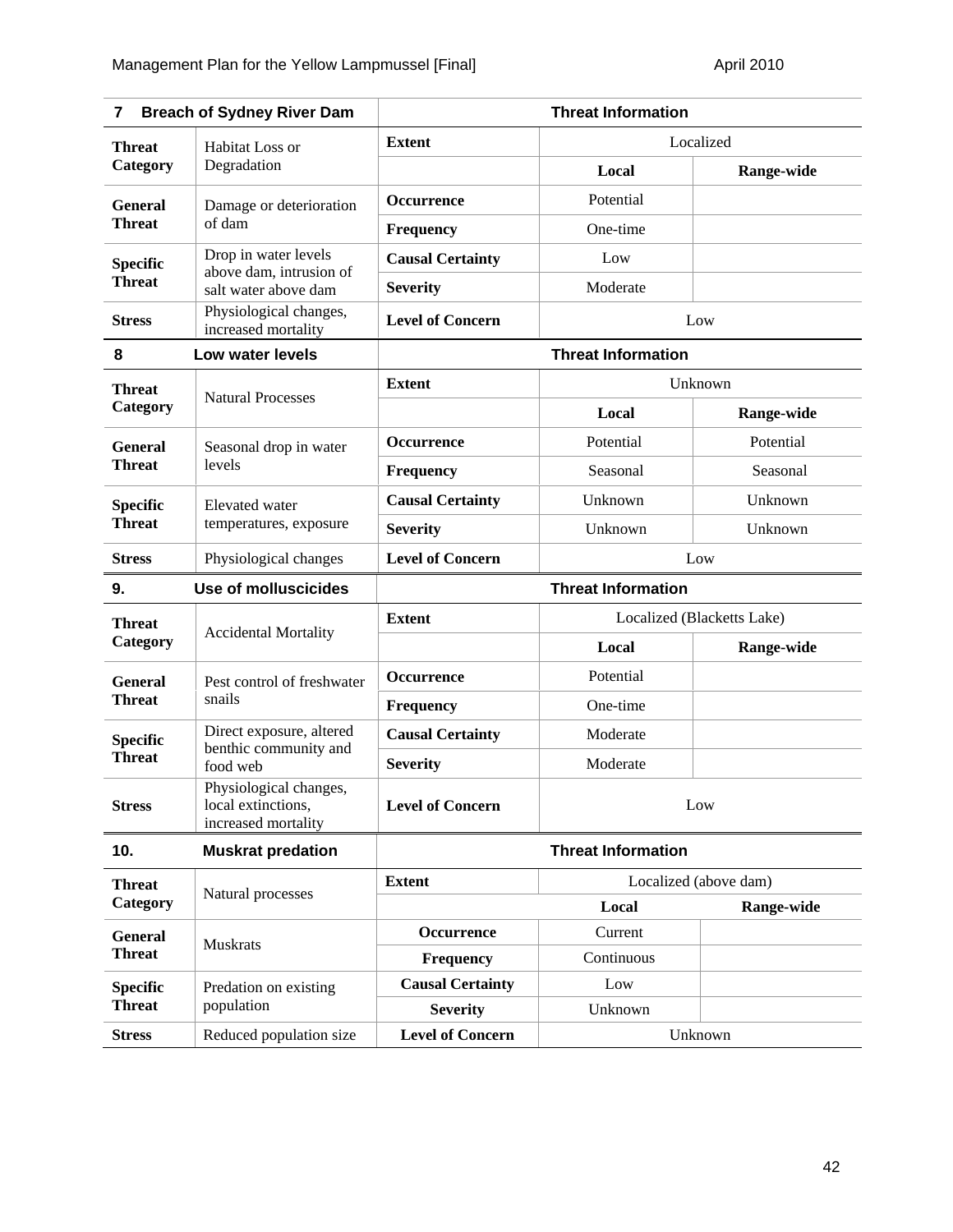## **APPENDIX 4. THREAT CLASSIFICATION TABLE- SAINT JOHN RIVER (SJR) POPULATION**

| 1.<br>mussels                    | Introduction of invasive zebra                                                    | <b>Threat Information</b>   |                                  |                                  |
|----------------------------------|-----------------------------------------------------------------------------------|-----------------------------|----------------------------------|----------------------------------|
| <b>Threat</b>                    | Non-native and Invasive                                                           | <b>Extent</b>               |                                  | Widespread (lower SJR watershed) |
| Category                         | Species                                                                           |                             | Local                            | Range-wide                       |
| <b>General</b>                   | Zebra mussels                                                                     | Occurrence                  |                                  | Potential                        |
| <b>Threat</b>                    |                                                                                   | <b>Frequency</b>            |                                  | Recurrent                        |
| <b>Specific</b>                  | Resource competition,<br>displacement of native                                   | <b>Causal Certainty</b>     |                                  | High                             |
| <b>Threat</b>                    | populations                                                                       | <b>Severity</b>             |                                  | High                             |
| <b>Stress</b>                    | Physiological change,<br>increased mortality, local<br>extinctions                | <b>Level of Concern</b>     |                                  | Moderate                         |
| 2.                               | <b>Sedimentation resulting from</b><br>shoreline alteration                       |                             | <b>Threat Information</b>        |                                  |
| <b>Threat</b>                    | Habitat Loss or                                                                   | <b>Extent</b>               | Widespread (lower SJR watershed) |                                  |
| Degradation<br>Category          |                                                                                   | Local                       | Range-wide                       |                                  |
| <b>General</b>                   | Agriculture, construction<br>and property maintenance                             | <b>Occurrence</b>           |                                  | Current                          |
| <b>Threat</b>                    | activities, clearing of<br>riparian vegetation                                    | <b>Frequency</b>            |                                  | Continuous                       |
| <b>Specific</b>                  | Increased siltation, loss of                                                      | <b>Causal Certainty</b>     |                                  | High                             |
| <b>Threat</b>                    | benthic habitat                                                                   | <b>Severity</b>             |                                  | Moderate                         |
| <b>Stress</b>                    | Physiological changes,<br>reduced population<br>viability, increased<br>mortality | <b>Level of Concern</b>     | Moderate                         |                                  |
| 3.                               | <b>Agricultural inputs</b>                                                        | <b>Threat Information</b>   |                                  |                                  |
| <b>Threat</b>                    | Pollution, Degradation of<br>Water Quality, Habitat                               | <b>Extent</b><br>Widespread |                                  |                                  |
| Category                         | Degradation                                                                       |                             | Local                            | Range-wide                       |
| <b>General</b>                   | Agricultural fertilizers<br>and chemicals, herbicides,                            | Occurrence                  |                                  | Current                          |
| <b>Threat</b>                    | pesticides                                                                        | Frequency                   |                                  | Continuous                       |
|                                  | Nutrient enrichment,<br>direct exposure to toxic                                  | <b>Causal Certainty</b>     |                                  | Moderate-High                    |
| <b>Specific</b><br><b>Threat</b> | chemicals and<br>compounds, accumulation<br>of toxins in sediments                | <b>Severity</b>             |                                  | Moderate                         |
| <b>Stress</b>                    | Physiological changes,<br>reduced population<br>viability, increased<br>mortality | <b>Level of Concern</b>     |                                  | Moderate                         |
| 4.                               | <b>Household chemical inputs</b>                                                  |                             | <b>Threat Information</b>        |                                  |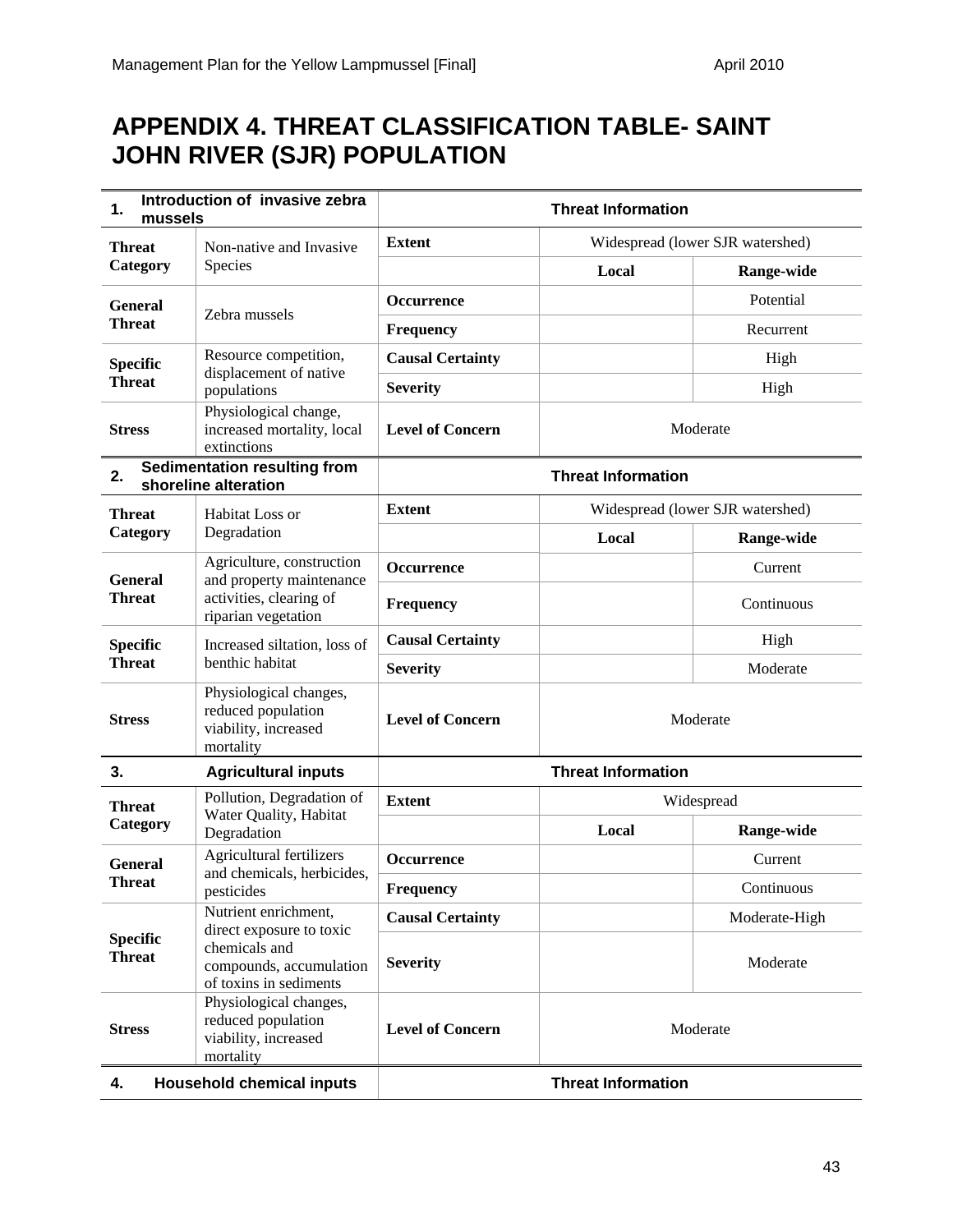|                                    | Pollution, Degradation of                                                         | <b>Extent</b>             |                           | Widespread (Sydney River Watershed) |
|------------------------------------|-----------------------------------------------------------------------------------|---------------------------|---------------------------|-------------------------------------|
| <b>Threat</b><br>Category          | Water Quality, Habitat<br>Degradation                                             |                           | Local                     | Range-wide                          |
| <b>General</b>                     | Garden and household                                                              | <b>Occurrence</b>         |                           | Current                             |
| <b>Threat</b>                      | chemicals and compounds                                                           | <b>Frequency</b>          |                           | Continuous                          |
| <b>Specific</b>                    | Nutrient enrichment,                                                              | <b>Causal Certainty</b>   |                           | Moderate-High                       |
| <b>Threat</b>                      | direct exposure to toxic<br>chemicals and compounds                               | <b>Severity</b>           |                           | Low-Moderate                        |
| <b>Stress</b>                      | Physiological changes,<br>reduced population<br>viability, increased<br>mortality | <b>Level of Concern</b>   |                           | Low-Moderate                        |
| 5.                                 | Sewage inputs                                                                     |                           | <b>Threat Information</b> |                                     |
| <b>Threat</b>                      | Pollution, Degradation of                                                         | <b>Extent</b>             |                           | Widespread (lower SJR watershed)    |
| Category                           | Water Quality, Habitat<br>Degradation                                             |                           | Local                     | Range-wide                          |
| <b>General</b>                     | Organic and biological                                                            | <b>Occurrence</b>         |                           | Current                             |
| <b>Threat</b>                      | inputs                                                                            | Frequency                 |                           | Continuous                          |
| <b>Specific</b>                    | Nutrient enrichment,                                                              | <b>Causal Certainty</b>   |                           | Moderate-High                       |
| <b>Threat</b>                      | reduced aquatic oxygen<br>concentrations                                          | <b>Severity</b>           |                           | Low-Moderate                        |
| <b>Stress</b>                      | Physiological changes,<br>reduced population<br>viability, increased<br>mortality | <b>Level of Concern</b>   | Low-Moderate              |                                     |
| 6.<br>fish                         | Introduction of non-native                                                        |                           | <b>Threat Information</b> |                                     |
| <b>Threat</b>                      | Non-native and Invasive                                                           | <b>Extent</b>             |                           | Widespread (lower SJR watershed)    |
| Category                           | Species                                                                           |                           | Local                     | Range-wide                          |
| <b>General</b>                     | Muskellunge, smallmouth                                                           | Occurrence                |                           | Current                             |
| <b>Threat</b>                      | bass, chain pickerel                                                              | <b>Frequency</b>          |                           | Recurrent                           |
|                                    | Resource competition,                                                             | <b>Causal Certainty</b>   |                           | Moderate                            |
| <b>Specific</b><br><b>Threat</b>   | habitat alteration,<br>displacement of native<br>populations                      | <b>Severity</b>           |                           | Unknown                             |
| <b>Stress</b>                      | Physiological changes,<br>local extinctions                                       | <b>Level of Concern</b>   |                           | Unknown                             |
| Industrial spills and inputs<br>7. |                                                                                   | <b>Threat Information</b> |                           |                                     |
| <b>Threat</b>                      | Pollution, Degradation of                                                         | <b>Extent</b>             |                           | Localized (point source along SJR)  |
| Category                           | Water Quality, Habitat<br>Degradation                                             |                           | Local                     | Range-wide                          |
| <b>General</b>                     | Industrial chemicals and                                                          | <b>Occurrence</b>         | Current                   |                                     |
| <b>Threat</b>                      | compounds, gasoline and<br>oil                                                    | <b>Frequency</b>          | Continuous                |                                     |
| <b>Specific</b>                    | Direct exposure to toxic<br>chemicals and                                         | <b>Causal Certainty</b>   | Moderate                  |                                     |
| <b>Threat</b>                      | compounds, accumulation<br>of toxins in sediments                                 | <b>Severity</b>           | Low                       |                                     |